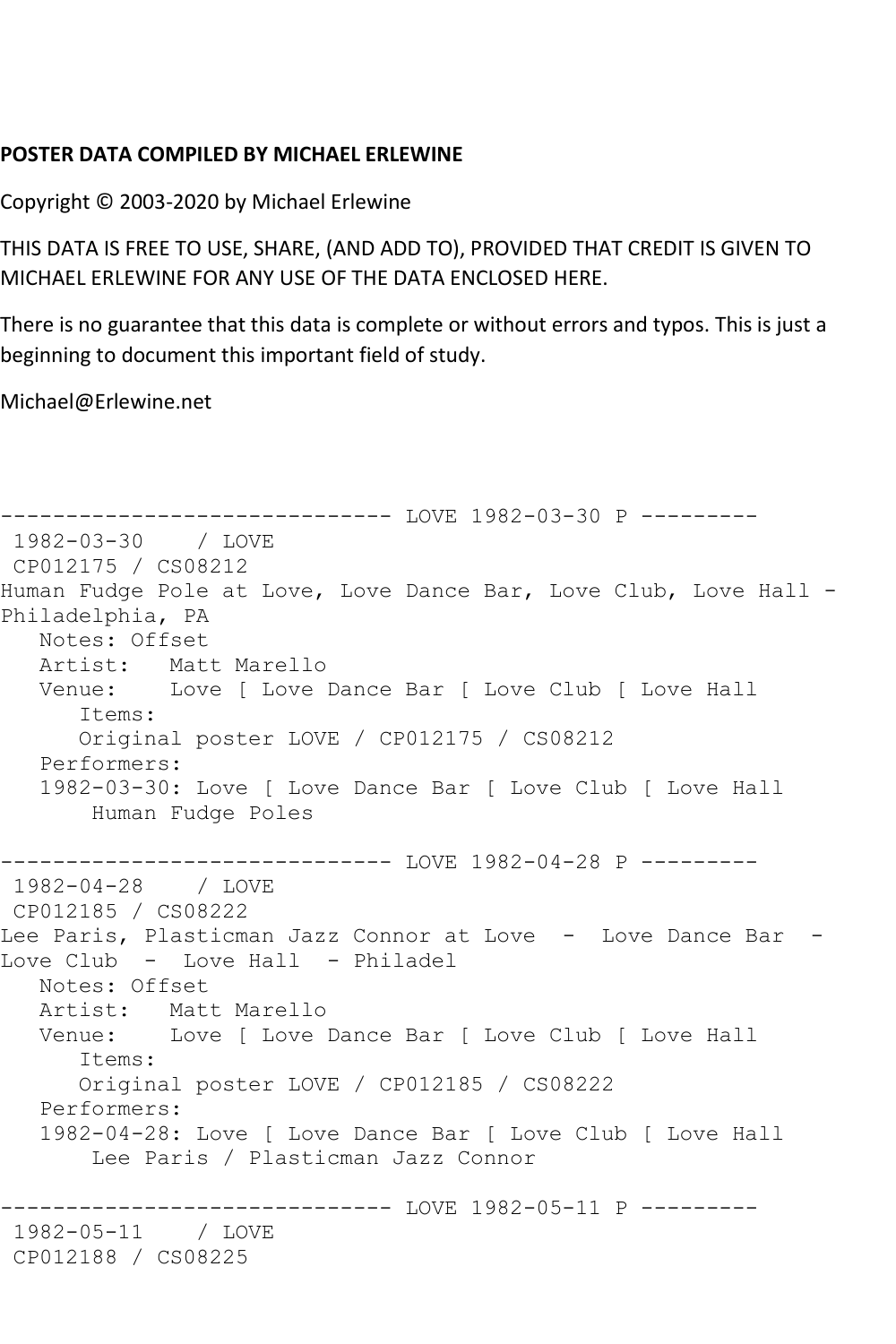Disco Seance, Lee Paris at Love - Love Dance Bar - Love Club -Love Hall - Philadel Notes: Offset Artist: Matt Marello<br>Venue: Love [ Love Love [ Love Dance Bar [ Love Club [ Love Hall Items: Original poster LOVE / CP012188 / CS08225 Performers: 1982-05-11: Love [ Love Dance Bar [ Love Club [ Love Hall Disco Seance / Lee Paris ------------------------------ LOVE 1982-06-13 P --------- 1982-06-13 CP022659 / CP022659 Sic Kidz at Love [ Love Dance Bar [ Love Club [ Love Hall Artist: Matt Marello Venue: Love [ Love Dance Bar [ Love Club [ Love Hall Items: Original poster LOVE / CP022659 / CP022659 (8-1/2 x 11) Performers: 1982-06-13: Love [ Love Dance Bar [ Love Club [ Love Hall Sic Kidz ------------------------------ ESC 1982-08-06 P --------- 1982-08-06 / ESC CP011173 / CS07210 Sex in Miami, Skunkadelique at East Side Club - Philadelphia, PA Notes: Offset Artist: Matt Marello Venue: East Side Club Items: Original poster ESC / CP011173 / CS07210 Performers: 1982-08-06: East Side Club Sex in Miami / Skunkadelique ------------------------------ ESC 1982-08-28 P --------- 1982-08-28 / ESC CP022455 / CP022455 Executive Slacks at East Side Club Artist: Matt Marello Venue: East Side Club Items: Original poster ESC / CP022455 / CP022455 (8-1/2 x 11) Performers: 1982-08-28: East Side Club Executive Slacks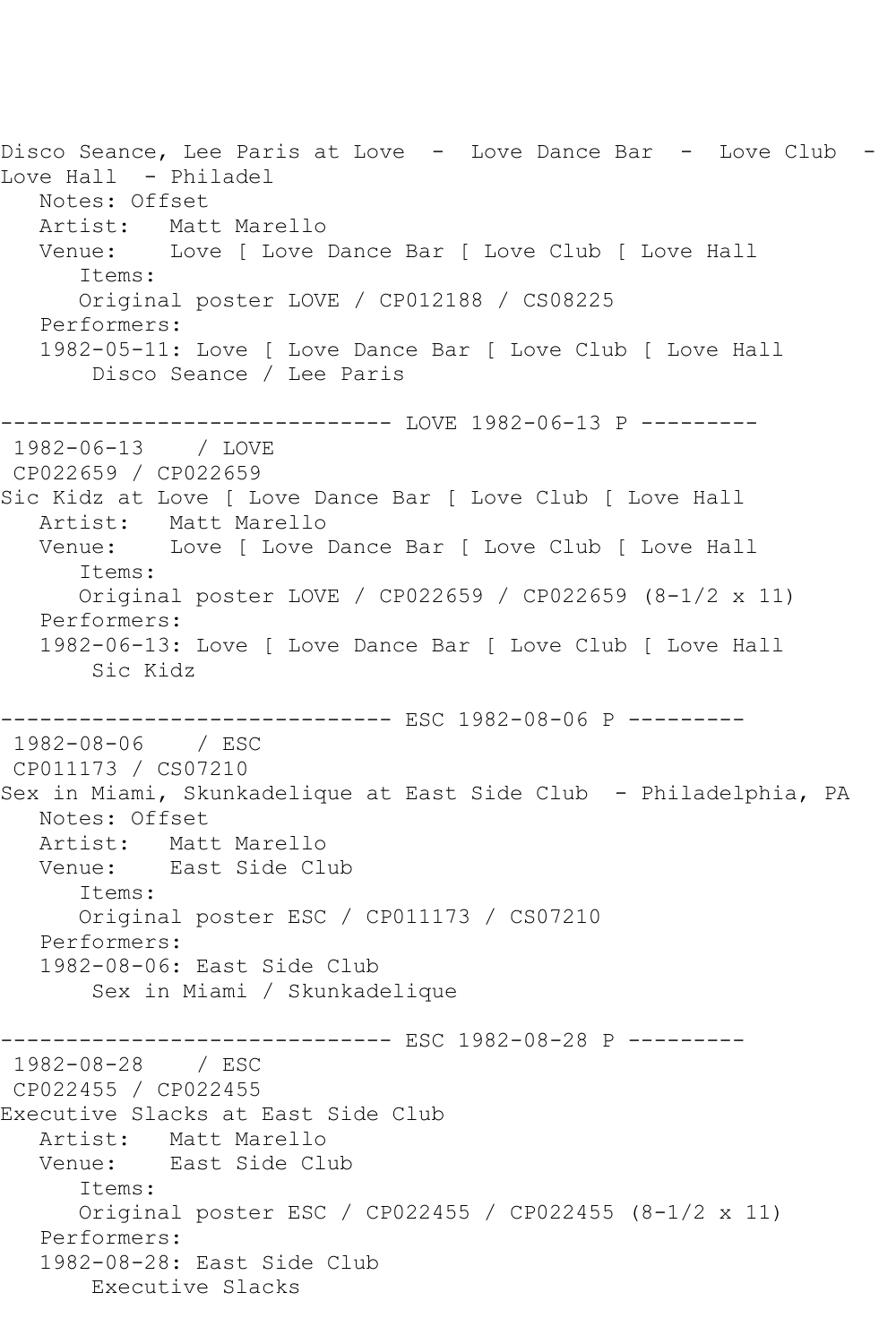------------------------------ LOVE 1982-09-04 P --------- 1982-09-04 / LOVE CP012214 / CS08251 Sensory Fix at Love - Love Dance Bar - Love Club - Love Hall - Philadel Notes: Offset Artist: Matt Marello Venue: Love [ Love Dance Bar [ Love Club [ Love Hall Items: Original poster LOVE / CP012214 / CS08251 Performers: 1982-09-04: Love [ Love Dance Bar [ Love Club [ Love Hall Sensory Fix ------------------------------ LOVE 1982-09-24 P --------- 1982-09-24 / LOVE CP012212 / CS08249 Stickmen at Love - Love Dance Bar - Love Club - Love Hall - Philadel Notes: Offset<br>Artist: Mat Matt Marello Venue: Love [ Love Dance Bar [ Love Club [ Love Hall Items: Original poster LOVE / CP012212 / CS08249 Performers: 1982-09-24: Love [ Love Dance Bar [ Love Club [ Love Hall Stickmen --------------------------------- LOVE 1982-10-02 P ---------<br>1982-10-02 / LOVE 1982-10-02 CP022660 / CP022660 Los Microwaves at Love [ Love Dance Bar [ Love Club [ Love Hall Artist: Matt Marello Venue: Love [ Love Dance Bar [ Love Club [ Love Hall Items: Original poster LOVE / CP022660 / CP022660 (8-1/2 x 11) Performers: 1982-10-02: Love [ Love Dance Bar [ Love Club [ Love Hall Los Microwaves ------------------------------ LOVE 1982-11-06 P --------- 1982-11-06 / LOVE CP022671 / CP022671 Vels at Love [ Love Dance Bar [ Love Club [ Love Hall Artist: Matt Marello Venue: Love [ Love Dance Bar [ Love Club [ Love Hall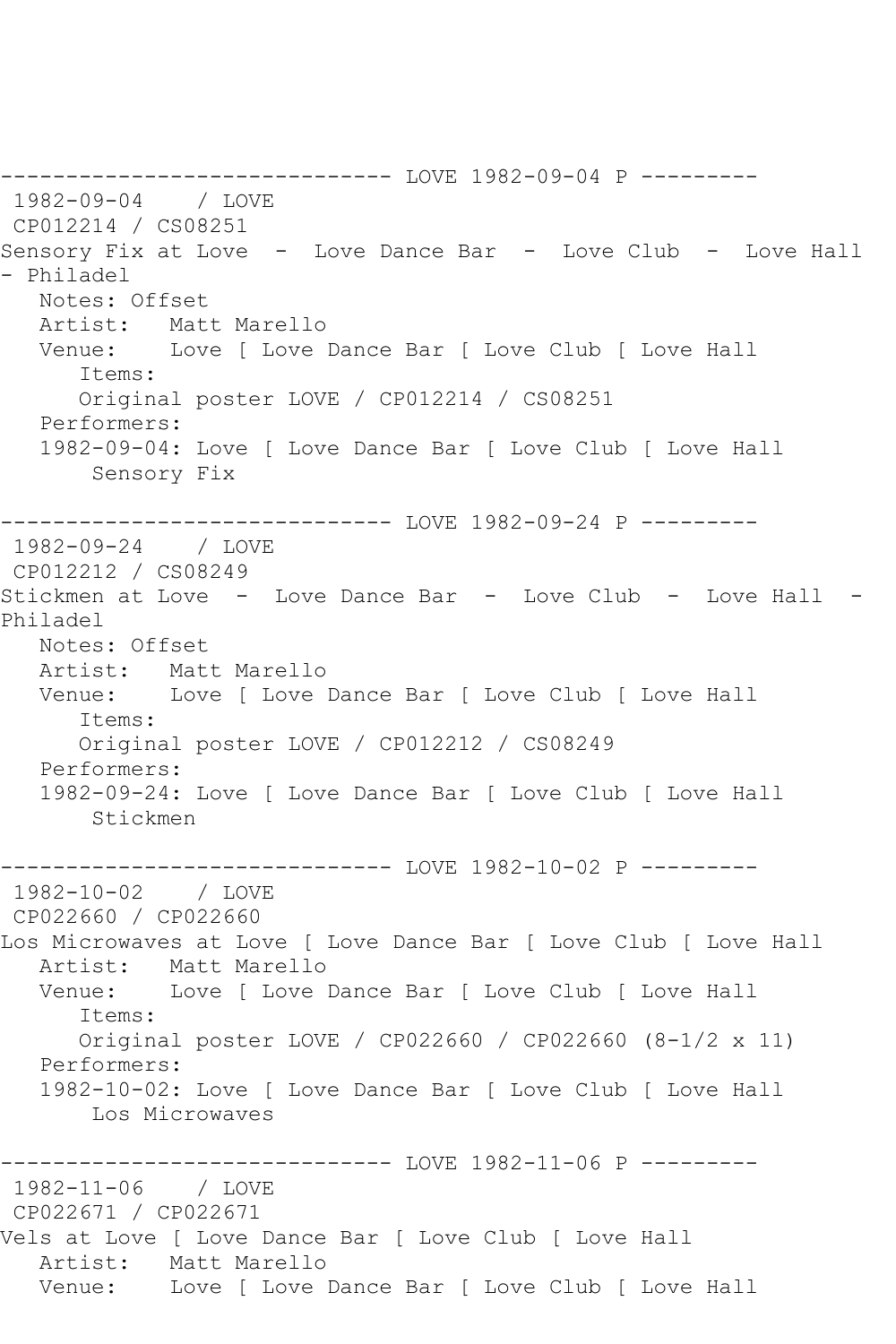Items: Original poster LOVE / CP022671 / CP022671 (8-1/2 x 11) Performers: 1982-11-06: Love [ Love Dance Bar [ Love Club [ Love Hall Vels --------------------------------- LOVE 1982-11-12 P ---------<br>1982-11-12 / LOVE  $1982 - 11 - 12$ CP012216 / CS08253 Gun Club at Love - Love Dance Bar - Love Club - Love Hall -Philadel Notes: Offset Artist: Matt Marello Venue: Love [ Love Dance Bar [ Love Club [ Love Hall Items: Original poster LOVE / CP012216 / CS08253 Performers: 1982-11-12: Love [ Love Dance Bar [ Love Club [ Love Hall Gun Club ------------------------------ LOVE 1982-11-18 P --------- 1982-11-18 / LOVE CP012200 / CS08237 Baby Culture at Love - Love Dance Bar - Love Club - Love Hall - Philadel Notes: Offset<br>Artist: Mat Matt Marello Venue: Love [ Love Dance Bar [ Love Club [ Love Hall Items: Original poster LOVE / CP012200 / CS08237 Performers: 1982-11-18: Love [ Love Dance Bar [ Love Club [ Love Hall Baby Culture ---------- LOVE 1982-11-24 P ---------1982-11-24 / LOVE CP022658 / CP022658 Cosmetic, Marty Watt at Love [ Love Dance Bar [ Love Club [ Love Hall<br>Artist: Artist: Matt Marello<br>Venue: Love [ Love ] Love [ Love Dance Bar [ Love Club [ Love Hall Items: Original poster LOVE / CP022658 / CP022658 (8-1/2 x 11) Performers: 1982-11-24: Love [ Love Dance Bar [ Love Club [ Love Hall Cosmetic / Marty Watt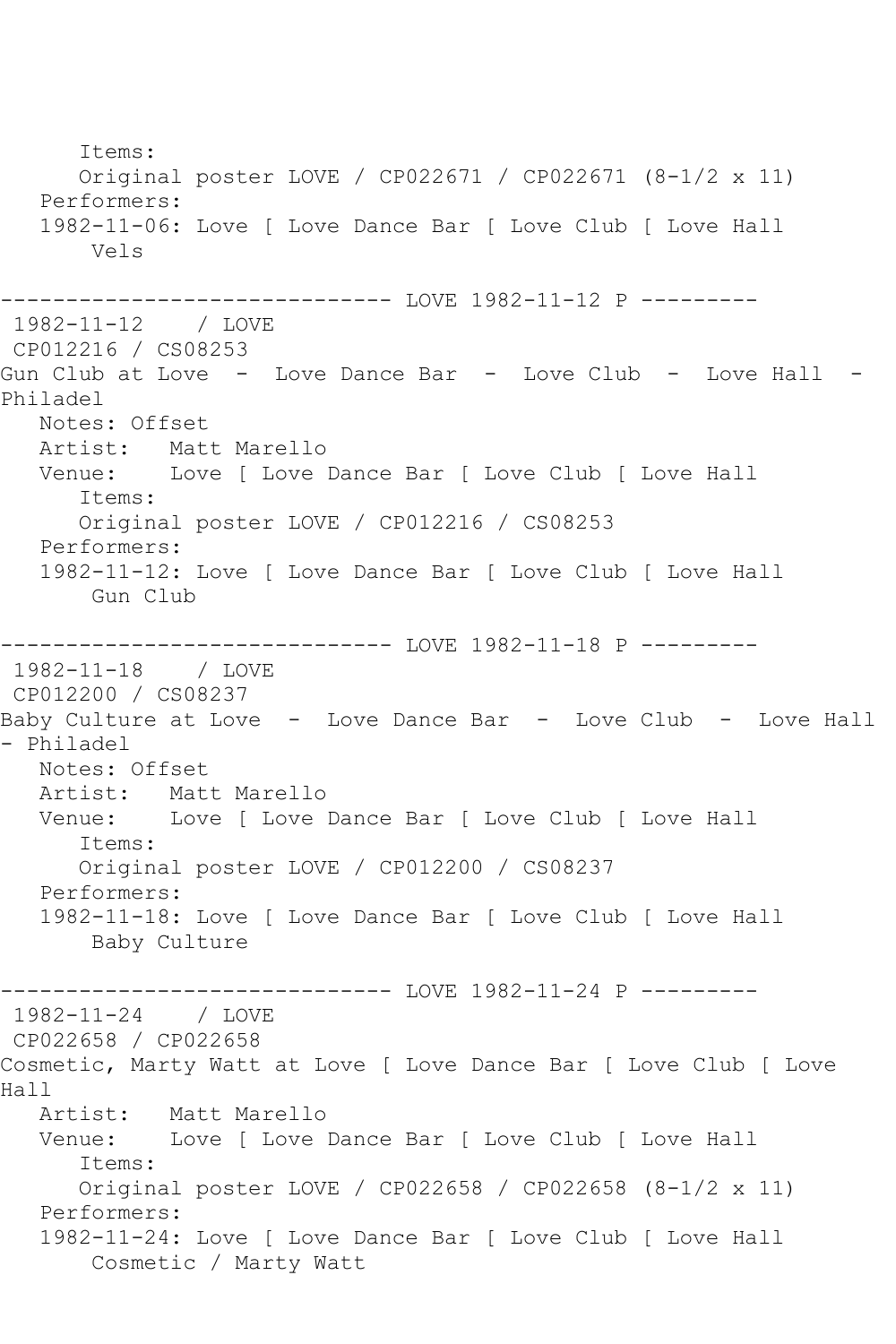------------------------------ LOVE 1982-11-26 P --------- 1982-11-26 / LOVE CP022657 / CP022657 Pretty Poison at Love [ Love Dance Bar [ Love Club [ Love Hall Artist: Matt Marello Venue: Love [ Love Dance Bar [ Love Club [ Love Hall Items: Original poster LOVE / CP022657 / CP022657 (8-1/2 x 11) Performers: 1982-11-26: Love [ Love Dance Bar [ Love Club [ Love Hall Pretty Poison ------------------------------ LOVE 1982-11-27 P --------- 1982-11-27 / LOVE CP022672 / CP022672 Crash Course in Science, Green Ghosts at Love [ Love Dance Bar [ Love Club [ Love Hall Artist: Matt Marello Venue: Love [ Love Dance Bar [ Love Club [ Love Hall Items: Original poster LOVE / CP022672 / CP022672 (8-1/2 x 11) Performers: 1982-11-27: Love [ Love Dance Bar [ Love Club [ Love Hall Crash Course in Science / Green Ghosts / KMZ ------------------------------ LOVE 1982-12-09 P --------- 1982-12-09 / LOVE CP012178 / CS08215 Future, Egoslavia at Love - Love Dance Bar - Love Club - Love Hall - Philadel Notes: Offset Artist: Matt Marello Venue: Love [ Love Dance Bar [ Love Club [ Love Hall Items: Original poster LOVE / CP012178 / CS08215 Performers: 1982-12-09 1982-12-11: Love [ Love Dance Bar [ Love Club [ Love Hall Future / Egoslavia / Rhythm of Lines ------------ LOVE 1982-12-16 P ---------1982-12-16 / LOVE CP022673 / CP022673 Etron Fou, Male Model at Love [ Love Dance Bar [ Love Club [ Love Hall Artist: Matt Marello Venue: Love [ Love Dance Bar [ Love Club [ Love Hall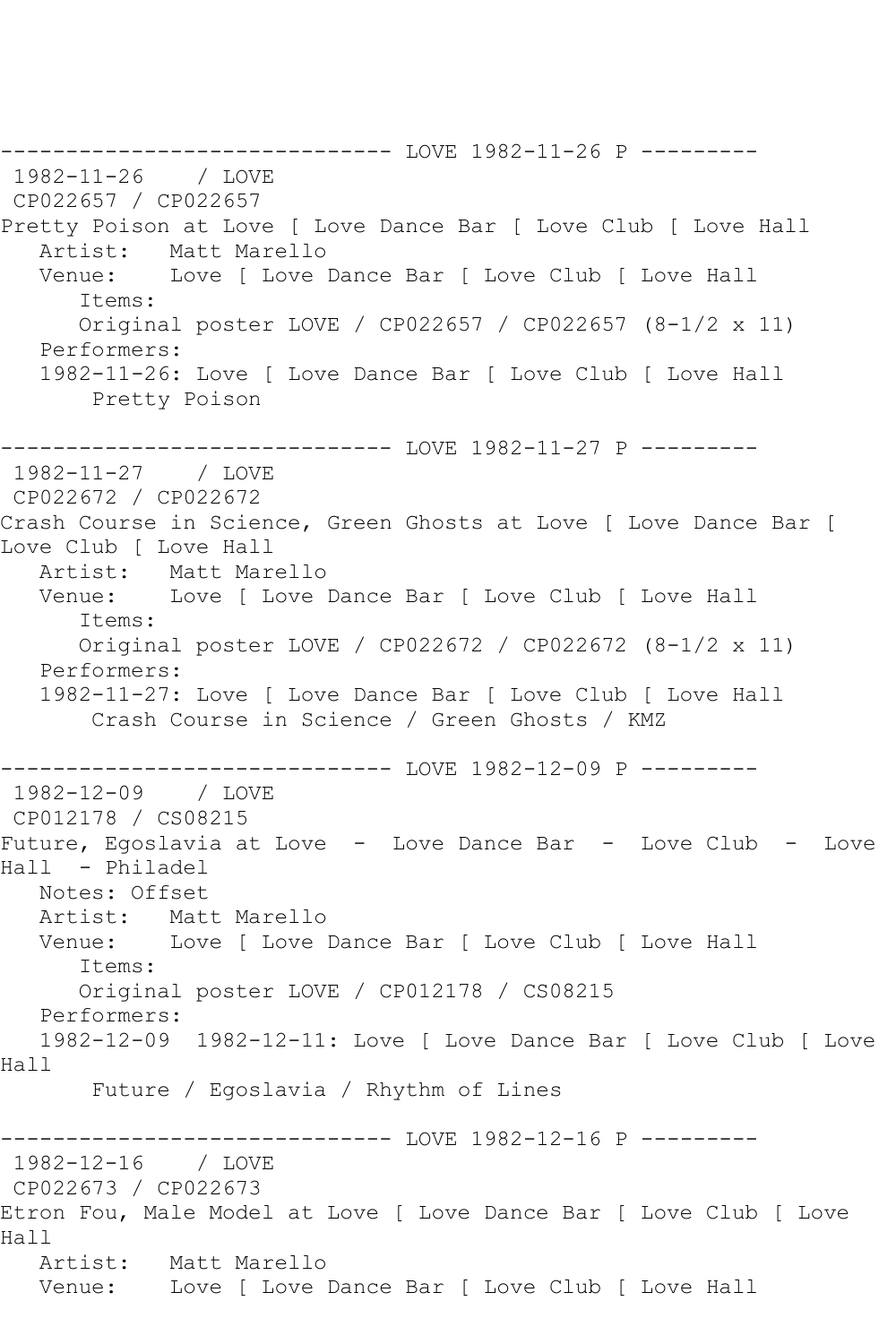Items: Original poster LOVE / CP022673 / CP022673 (8-1/2 x 11) Performers: 1982-12-16: Love [ Love Dance Bar [ Love Club [ Love Hall Etron Fou 1982-12-17: Love [ Love Dance Bar [ Love Club [ Love Hall Male Model 1982-12-18: Love [ Love Dance Bar [ Love Club [ Love Hall November Group / Girls Downstairs ------------------------------ LOVE 1982-12-31 P --------- 1982-12-31 / LOVE CP012210 / CS08247 Vels, Stickmen at Love - Love Dance Bar - Love Club - Love Hall - Philadel Notes: Offset Artist: Matt Marello Venue: Love [ Love Dance Bar [ Love Club [ Love Hall Items: Original poster LOVE / CP012210 / CS08247 Performers: 1982-12-31: Love [ Love Dance Bar [ Love Club [ Love Hall Vels / Stickmen ------------------------------ FLY 1983-01-29 P --------- 1983-01-29 / FLY CP022544 / CP022544 Dick Tracey, Fad at Filly's Artist: Matt Marello Venue: Filly's Promoter: David Carroll Items: Original poster FLY / CP022544 / CP022544 (8-1/2 x 11) Performers: 1983-01-29: Filly's Dick Tracey / Fad 1983-02-04: Filly's Alan Mann / Front Street Runners ------------------------------ FLY 1983-02-17 P --------- 1983-02-17 / FLY CP011315 / CS07352 Johnny Thunders, Dance Factor at Filly's - Philadelphia, PA Notes: Offset Artist: Matt Marello Venue: Filly's Items: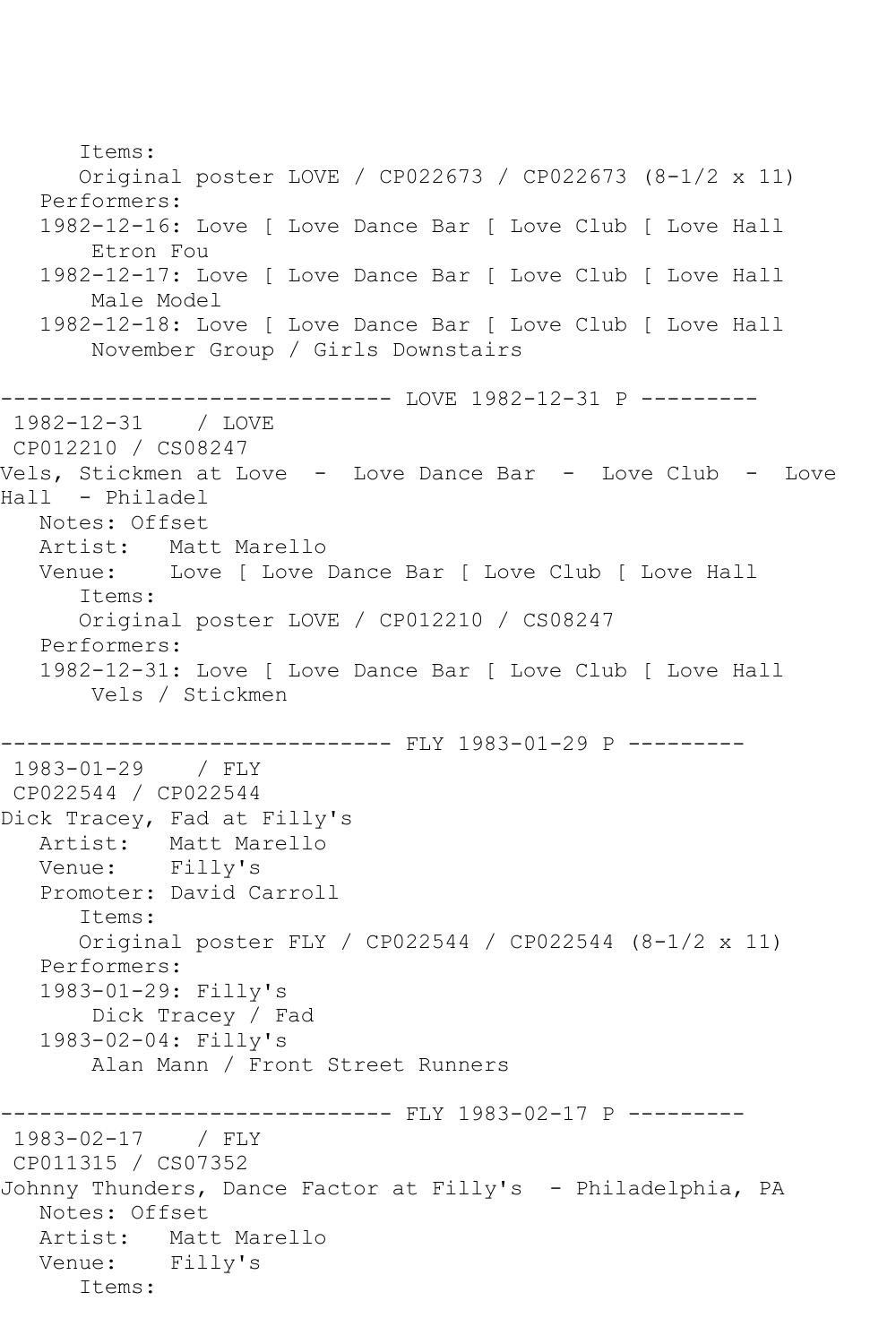Original poster FLY / CP011315 / CS07352 Performers: 1983-02-17 1983-02-19: Filly's Johnny Thunders / Dance Factor / Fabulous Fondas / Son Seals / Morrells / Finn and the Sharks / Bonnevilles / Skidmarks ------------------------------ FLY 1983-02-24 P --------- 1983-02-24 / FLY CP011323 / CS07360 Jason and the Nashville Scorchers, Rousabouts at Filly's -Philadelphia, PA Notes: Offset Artist: Matt Marello Venue: Filly's Items: Original poster FLY / CP011323 / CS07360 Performers: 1983-02-24 1983-02-26: Filly's Jason and the Nashville Scorchers / Rousabouts / Beru Revue / Jitterbops / Dream Syndicate / Head Cheese ---------- FLY 1983-02-24 P ---------1983-02-24 / FLY CP011326 / CS07363 Jason and the Nashville Scorchers, Popism! at Filly's -Philadelphia, PA Notes: Offset Artist: Matt Marello Venue: Filly's Items: Original poster FLY / CP011326 / CS07363 Performers: 1983-02-24 1983-03-10: Filly's Jason and the Nashville Scorchers / Popism! / Trash Rock! ------------------------------ FLY 1983-02-25 P --------- 1983-02-25 / FLY CP011324 / CS07361 Rousabouts, Beru Revue at Filly's - Philadelphia, PA Notes: Offset Artist: Matt Marello Venue: Filly's Items: Original poster FLY / CP011324 / CS07361 Performers: 1983-02-25 1983-03-01: Filly's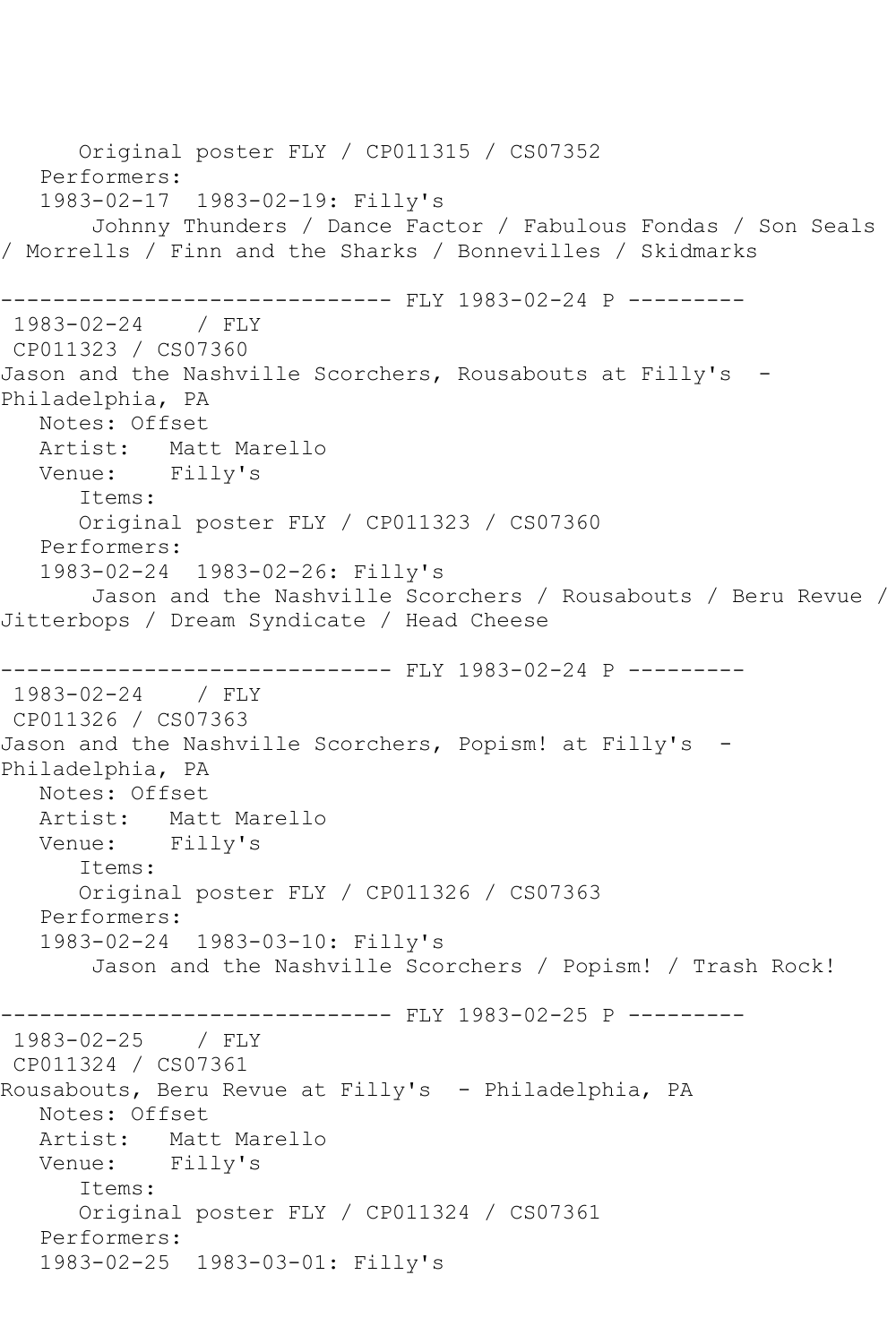Rousabouts / Beru Revue / Jitterbops / Dream Syndicate / Head Cheese / New Riders of the Purple Sage ------------------------------ FLY 1983-03-01 P --------- 1983-03-01 / FLY CP011325 / CS07362 New Riders of the Purple Sage, Juke Rockers at Filly's -Philadelphia, PA Notes: Offset Artist: Matt Marello Venue: Filly's Items: Original poster FLY / CP011325 / CS07362 Performers: 1983-03-01 1983-03-04: Filly's New Riders of the Purple Sage / Juke Rockers / Our Daughter's Wedding / Vels ------------------------------ ESC 1983-04-15 P --------- 1983-04-15 / ESC CP011208 / CS07245 Informed Sources, Little Gentlemen at East Side Club - Philadelphia, PA Notes: Offset Artist: Matt Marello<br>Venue: East Side Cl East Side Club Items: Original poster ESC / CP011208 / CS07245 Performers: 1983-04-15 1983-04-16: East Side Club Informed Sources / Little Gentlemen / Replacements / Die Haut / 3 Teens Kill 4 ------------------------------ ESC 1983-04-17 P --------- 1983-04-17 / ESC CP011142 / CS07179 Friction, The Members at East Side Club - Philadelphia, PA Notes: Photocopy Artist: Matt Marello<br>Venue: East Side Cl East Side Club Items: Original poster ESC / CP011142 / CS07179 Performers: 1983-04-17: East Side Club Friction / Members ------------------------------ ESC 1983-04-22 P ---------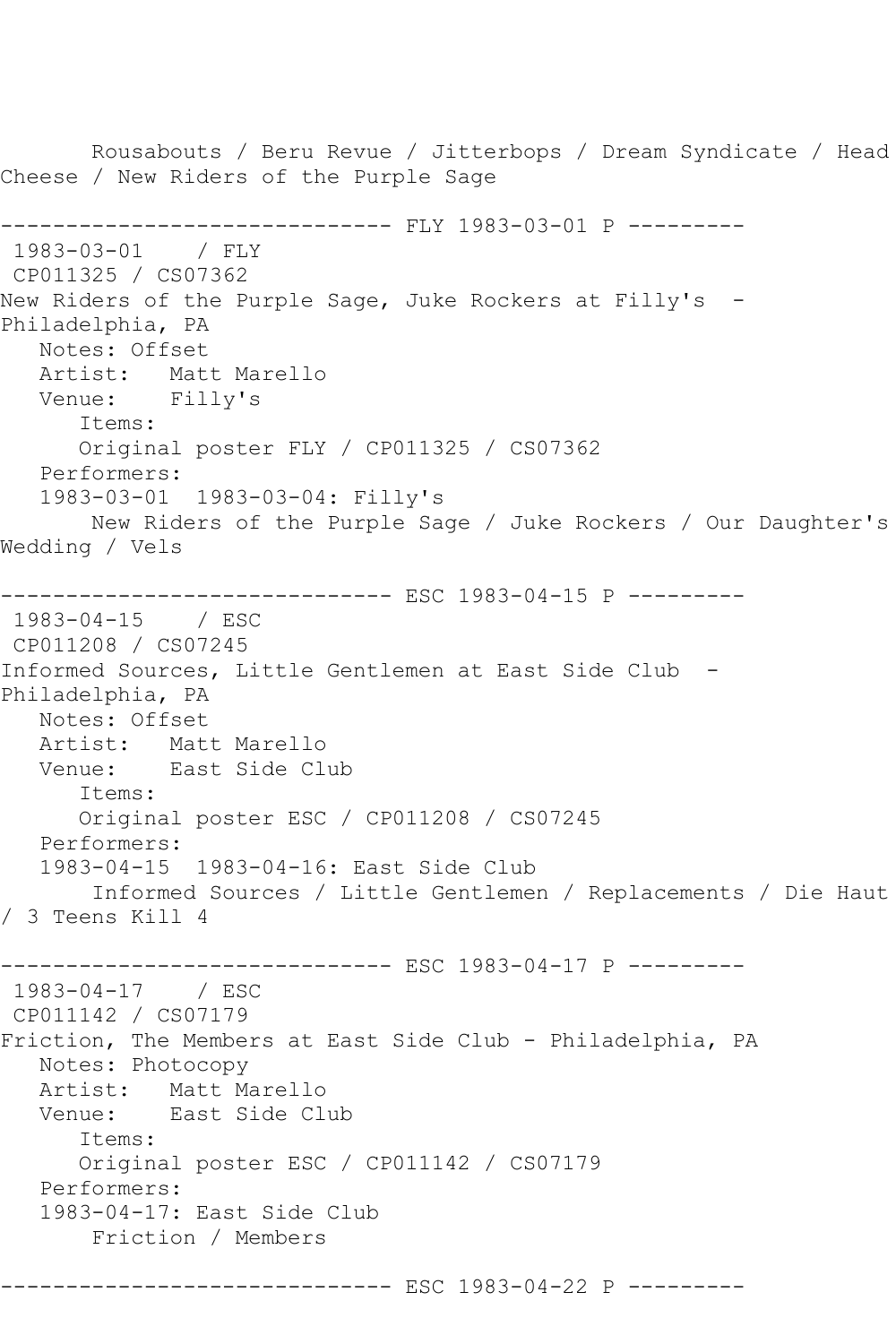1983-04-22 / ESC CP011198 / CS07235 Bush Tetras, Cadre 8 at East Side Club - Philadelphia, PA Notes: Offset Artist: Matt Marello Venue: East Side Club Items: Original poster ESC / CP011198 / CS07235 Performers: 1983-04-22 1983-04-23: East Side Club Bush Tetras / Cadre 8 / Jah Wobble's Invaders of the Heart / Executive Slacks ------------------------------ ESC 1983-04-29 P --------- 1983-04-29 / ESC CP011199 / CS07236 Polyrock, The Bangles at East Side Club - Philadelphia, PA Notes: Offset<br>Artist: Mat Matt Marello Venue: East Side Club Items: Original poster ESC / CP011199 / CS07236 Performers: 1983-04-29 1983-04-30: East Side Club Polyrock / Bangles / Martha and the Muffins / Mother May I ------------------------------ ESC 1983-05-05 P --------- 1983-05-05 / ESC CP011112 / CS07149 Bunny Drums, Ruin at East Side Club - Philadelphia, PA Notes: Offset Artist: Matt Marello Venue: East Side Club Items: Original poster ESC / CP011112 / CS07149 Performers: 1983-05-05 1983-05-07: East Side Club Bunny Drums / Ruin / 52nd Street / Quando Quango / Circle Jerks / Kraut ------------------------------ ESC 1983-05-12 P --------- 1983-05-12 / ESC CP011171 / CS07208 Pretty Poison, Grey Dominion at East Side Club - Philadelphia, PA Notes: Offset Artist: Matt Marello Venue: East Side Club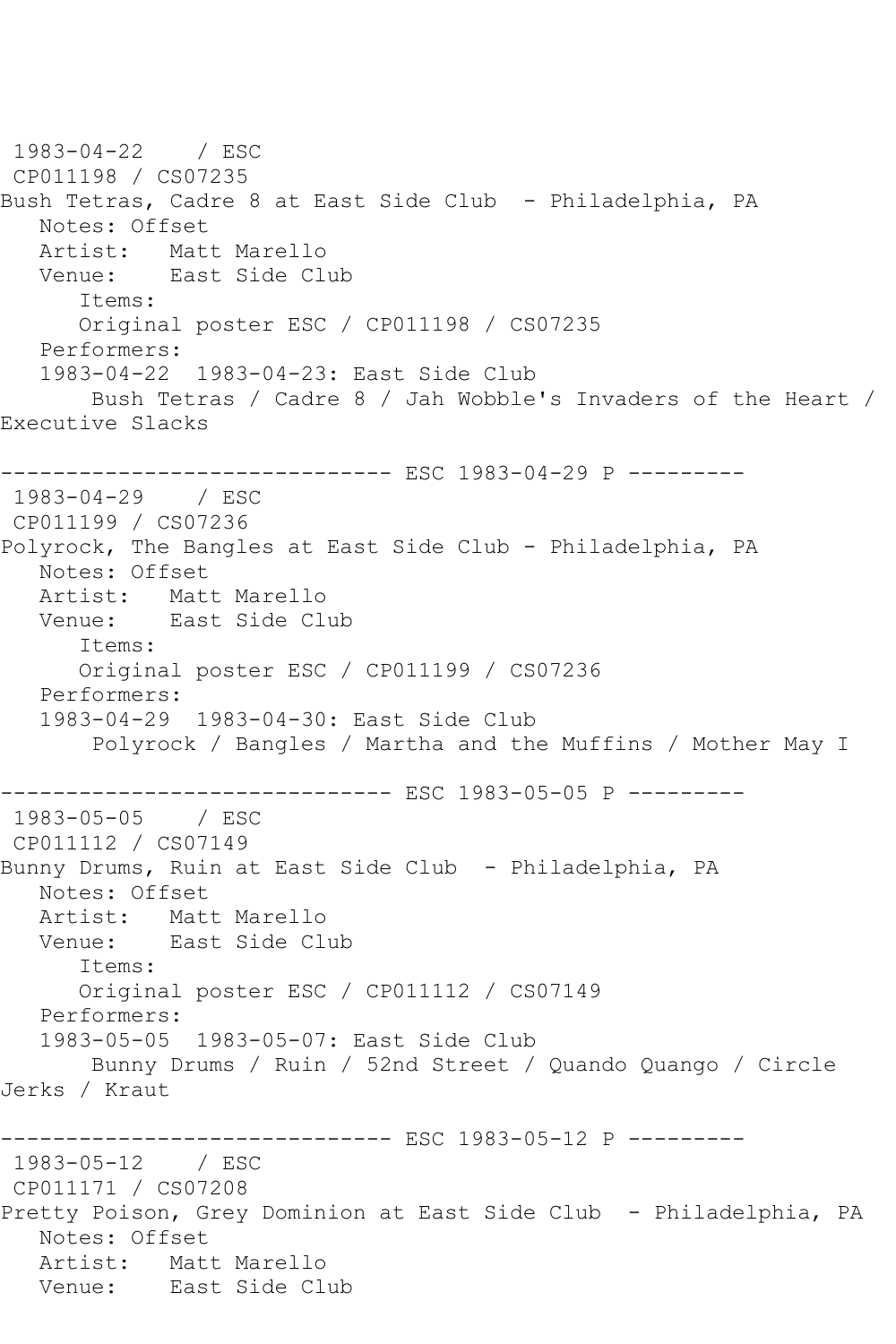Items: Original poster ESC / CP011171 / CS07208 Performers: 1983-05-12 1983-05-14: East Side Club Pretty Poison / Grey Dominion / Shreik Back / Single String / Cosmetic / Pride ------------------------------ ESC 1983-05-19 P --------- 1983-05-19 / ESC CP011210 / CS07247 Neats, Chemical Imbalance at East Side Club - Philadelphia, PA Notes: Offset Artist: Matt Marello Venue: East Side Club Items: Original poster ESC / CP011210 / CS07247 Performers: 1983-05-19 1983-05-21: East Side Club Neats / Chemical Imbalance / Sic Kidz / Specimen / Khmer Rouge / Malaria ------------------------------ ESC 1983-05-26 P --------- 1983-05-26 / ESC CP011197 / CS07234 Fad, Chris Moffa at East Side Club - Philadelphia, PA Notes: Offset Artist: Matt Marello Venue: East Side Club Items: Original poster ESC / CP011197 / CS07234 Performers: 1983-05-26 1983-05-28: East Side Club Fad / Chris Moffa / Competition / Danse Society / Executive Slacks / Breakfast in Bed / Suburbs ------------------------------ ESC 1983-06-02 P --------- 1983-06-02 / ESC CP011089 / CS07126 November Group, Joneses at East Side Club - Philadelphia, PA Notes: Photocopy Artist: Matt Marello Venue: East Side Club Items: Original poster ESC / CP011089 / CS07126 Performers: 1983-06-02 1983-06-05: East Side Club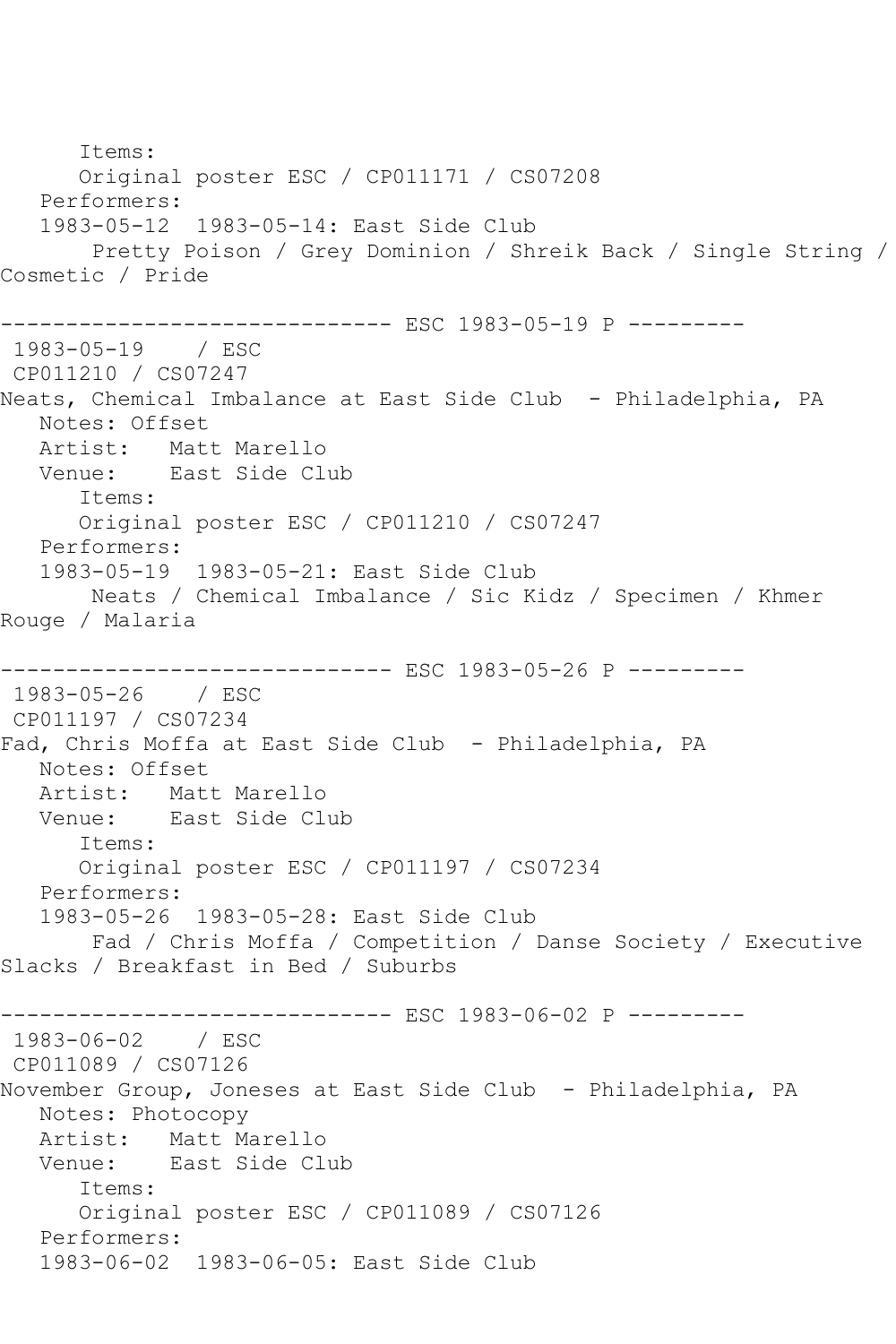November Group / Joneses / Girls Downstairs / Our Daughter's Wedding / Dance Factor / Medium Medium / Corvairs / Dream Syndicate ------------------------------ ESC 1983-06-07 P --------- 1983-06-07 / ESC CP011131 / CS07168 Spring Garden Music, Flaming Bango Bango at East Side Club - Philadelphia, PA Notes: Offset Artist: Matt Marello Venue: East Side Club Items: Original poster ESC / CP011131 / CS07168 Performers: 1983-06-07 1983-06-28: East Side Club Spring Garden Music / Flaming Bango Bango / Crash Course in Science / Polite Quartet ------------------------------ ESC 1983-06-16 P --------- 1983-06-16 / ESC CP011128 / CS07165 Ducky Boys, New Models at East Side Club - Philadelphia, PA Notes: Offset Artist: Matt Marello Venue: East Side Club Items: Original poster ESC / CP011128 / CS07165 Performers: 1983-06-16 1983-06-18: East Side Club Ducky Boys / New Models / Damned / Little Gentlemen / Lou Miami / Kosmetix / Anti-Nowhere League / Flag of Democracy ------------------------------ ESC 1983-06-23 P --------- 1983-06-23 / ESC CP011212 / CS07249 Church Burners, Executive Slacks at East Side Club - Philadelphia, PA Notes: Offset Artist: Matt Marello Venue: East Side Club Items: Original poster ESC / CP011212 / CS07249 Performers: 1983-06-23: East Side Club Church Burners / Executive Slacks ------------------------------ ESC 1983-08-02 P ---------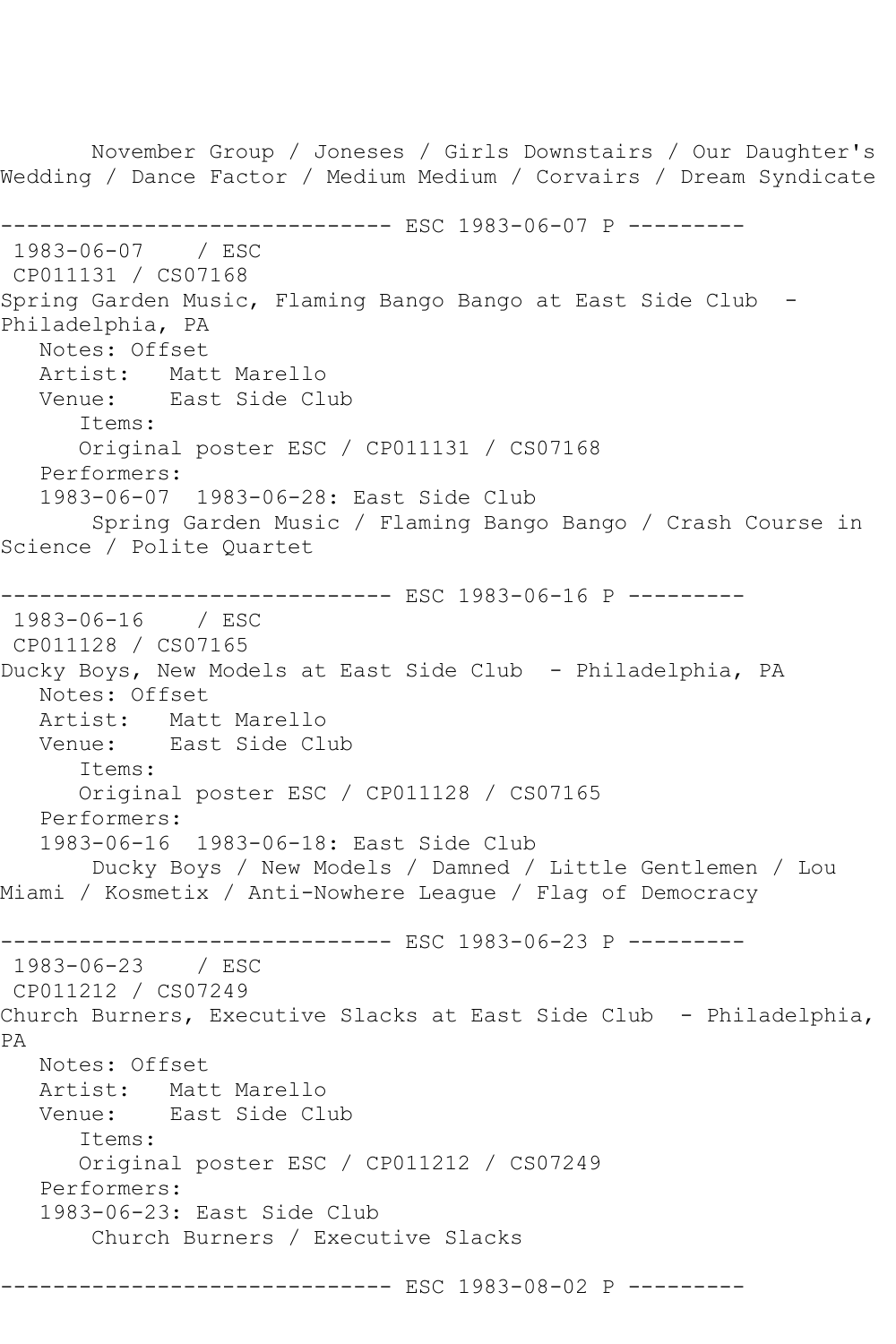1983-08-02 / ESC CP011172 / CS07209 Interplay, Standard Deviation at East Side Club - Philadelphia, PA Notes: Offset Artist: Matt Marello Venue: East Side Club Items: Original poster ESC / CP011172 / CS07209 Performers: 1983-08-02 1983-08-30: East Side Club Interplay / Standard Deviation / Tuff Duck / Woz / Carbon ------------------------------ ESC 1983-08-19 P --------- 1983-08-19 / ESC CP011259 / CS07296 Informed Sources, Timmi and the Dub Warriors at East Side Club - Philadelphia, PA Notes: Offset<br>Artist: Mat Matt Marello Venue: East Side Club Items: Original poster ESC / CP011259 / CS07296 Performers: 1983-08-19: East Side Club Informed Sources / Timmi and the Dub Warriors ------------------------------ ESC 1983-09-06 P --------- 1983-09-06 / ESC CP011179 / CS07216 Flaming Bango Bango, Tangent at East Side Club - Philadelphia, PA Notes: Offset Artist: Matt Marello Venue: East Side Club Items: Original poster ESC / CP011179 / CS07216 Performers: 1983-09-06 1983-09-27: East Side Club Flaming Bango Bango / Tangent / Lump / Sign Language / Nomadic Tools ------------------------------ ESC 1983-09-09 P --------- 1983-09-09 / ESC CP022481 / CP022481 Sisters of Mercy, Mr. Metha at East Side Club - Philadelphia, PA Artist: Matt Marello Venue: East Side Club Items: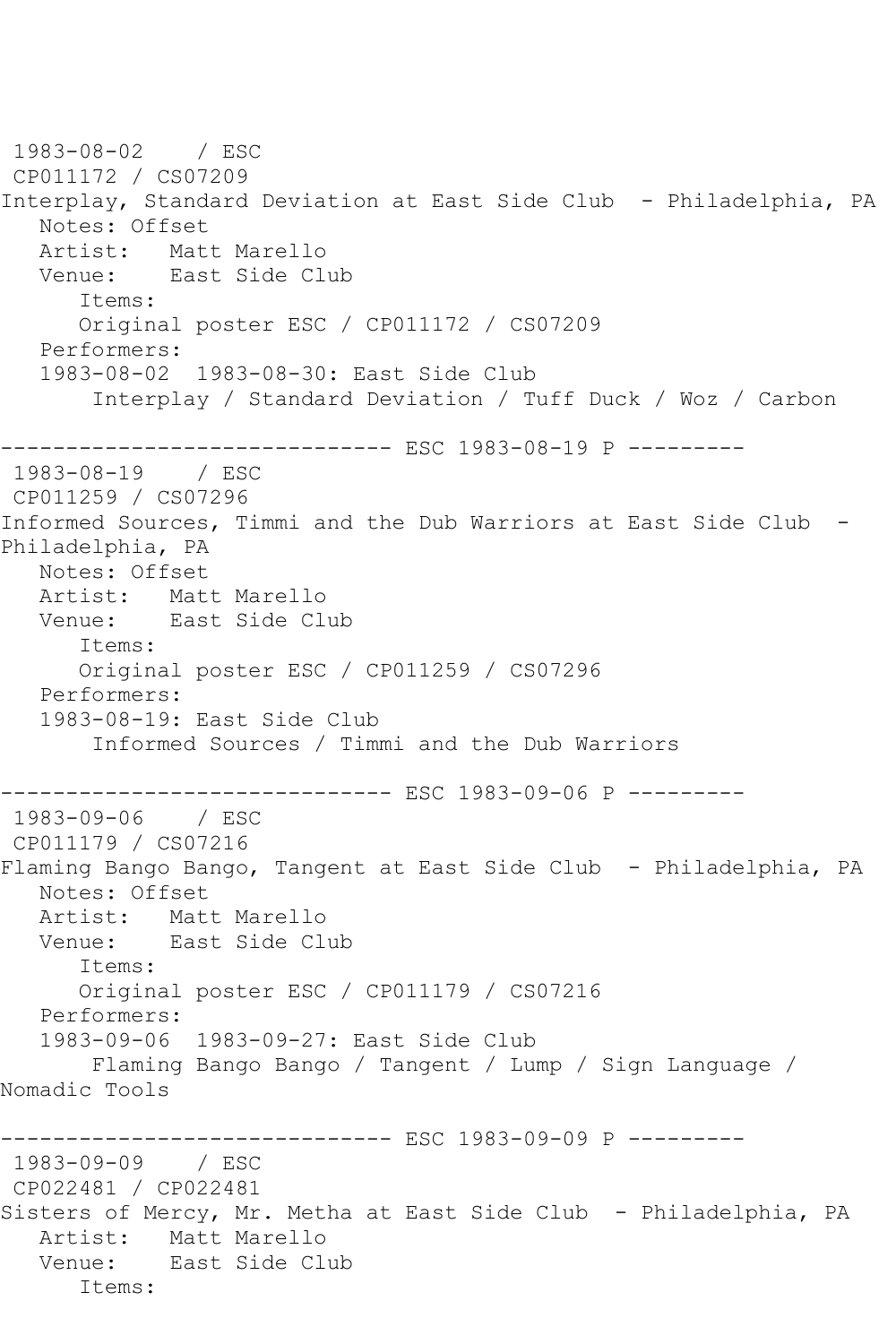Original poster ESC / CP022481 / CP022481 (8-1/2 x 11) Performers: 1983-09-09: East Side Club Sisters of Mercy / Mr. Metha ------------------------------ ESC 1983-09-21 P --------- 1983-09-21 / ESC CP011229 / CS07266 Arkansas Man, Indoor Life at East Side Club - Philadelphia, PA Notes: Offset Artist: Matt Marello<br>Venue: East Side Cli East Side Club Items: Original poster ESC / CP011229 / CS07266 Performers: 1983-09-21: East Side Club Arkansas Man / Indoor Life / M-Fakter ------------------------------ ESC 1983-09-30 P --------- 1983-09-30 / ESC CP011213 / CS07250 Bunny Drums, Here Today at East Side Club - Philadelphia, PA Notes: Offset Artist: Matt Marello Venue: East Side Club Items: Original poster ESC / CP011213 / CS07250 Performers: 1983-09-30: East Side Club Bunny Drums / Here Today / Dance Factor ------------------------------ ESC 1983-10-04 P --------- 1983-10-04 / ESC CP011201 / CS07238 Paul Sears, Onyx Azza at East Side Club - Philadelphia, PA Notes: Offset Artist: Matt Marello Venue: East Side Club Items: Original poster ESC / CP011201 / CS07238 Performers: 1983-10-04 1983-10-25: East Side Club Paul Sears / Onyx Azza / Ambush Bugs / Heathens / Lugs ------------------------------ ESC 1983-10-06 P --------- 1983-10-06 / ESC CP011169 / CS07206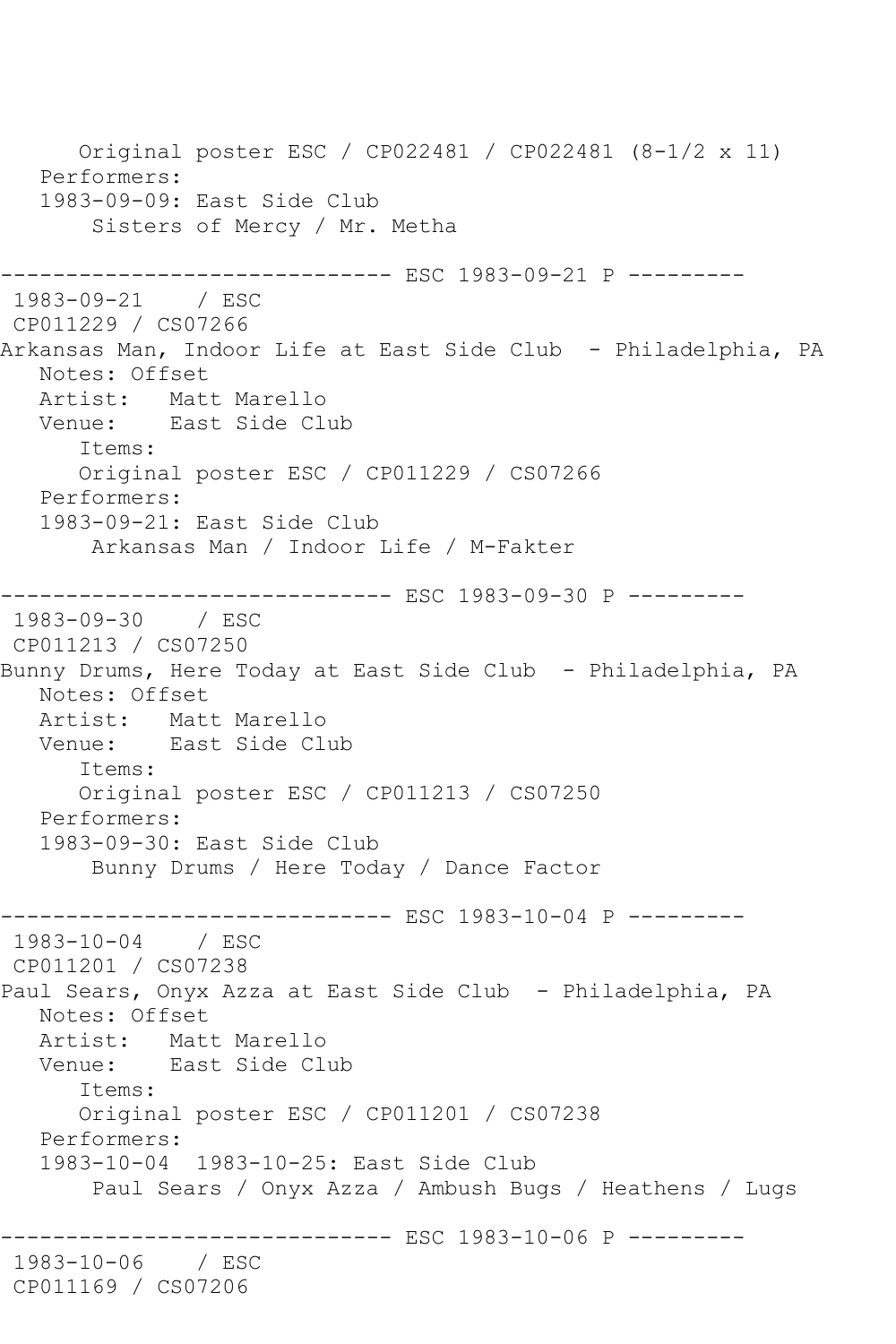Brian Brain, Chant! at East Side Club - Philadelphia, PA Notes: Offset Artist: Matt Marello Venue: East Side Club Items: Original poster ESC / CP011169 / CS07206 Performers: 1983-10-06: East Side Club Brian Brain / Chant! ------------------------------ ESC 1983-10-07 P --------- 1983-10-07 / ESC CP011165 / CS07202 Native Tongue, November Group at East Side Club - Philadelphia, PA Notes: Offset Artist: Matt Marello Venue: East Side Club Items: Original poster ESC / CP011165 / CS07202 Performers: 1983-10-07: East Side Club Native Tongue / November Group ------------------------------ ESC 1983-10-14 P --------- 1983-10-14 / ESC CP011215 / CS07252 David Jay at East Side Club - Philadelphia, PA Notes: Offset Artist: Matt Marello Venue: East Side Club Items: Original poster ESC / CP011215 / CS07252 Performers: 1983-10-14: East Side Club David Jay ------------------------------ ESC 1983-10-21 P --------- 1983-10-21 / ESC CP011118 / CS07155 Executive Slacks, Live Skull at East Side Club - Philadelphia, PA Notes: Offset Artist: Matt Marello Venue: East Side Club Items: Original poster ESC / CP011118 / CS07155 Performers: 1983-10-21: East Side Club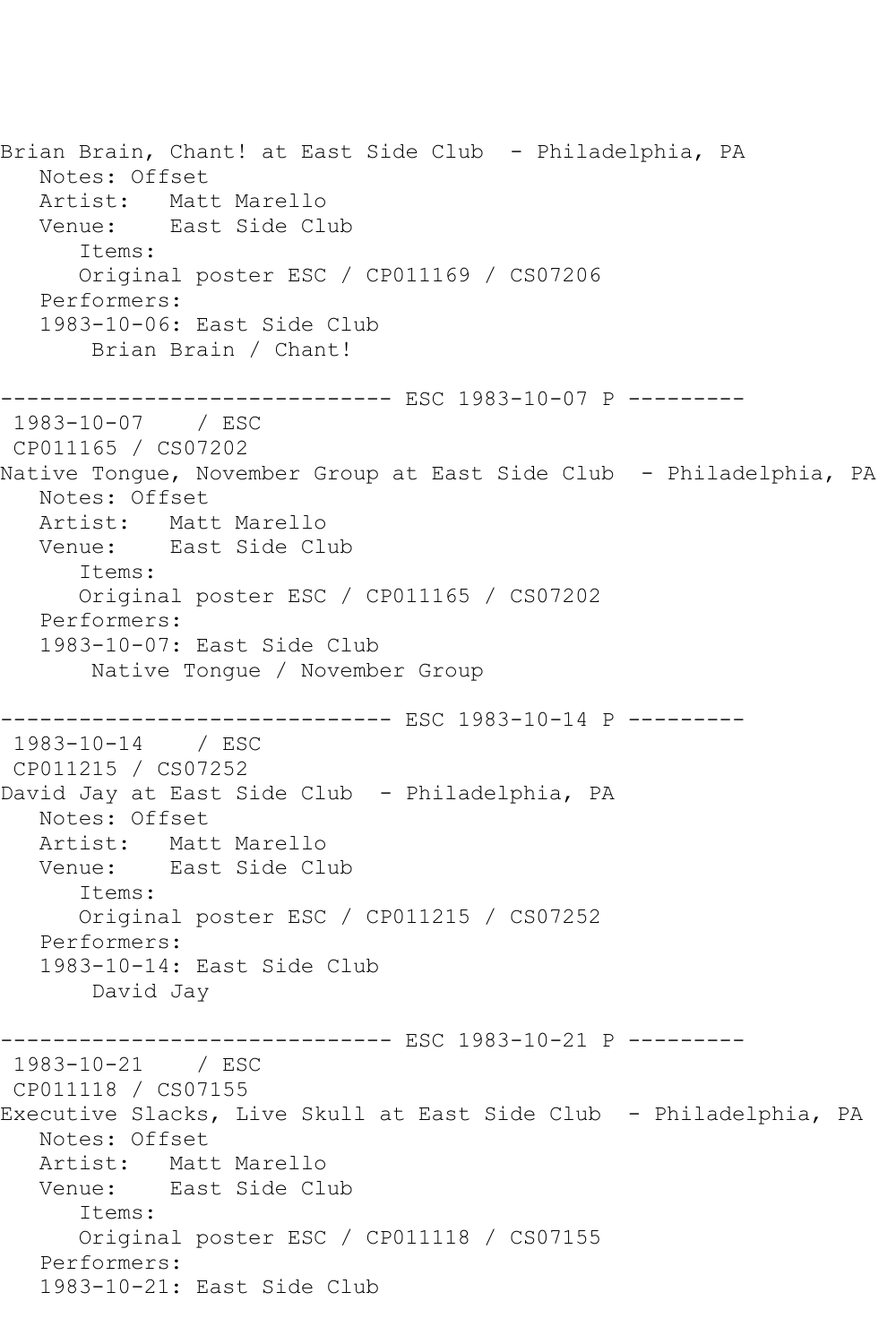Executive Slacks / Live Skull / Sonic Youth ------------------------------ ESC 1983-10-27 P --------- 1983-10-27 / ESC CP011270 / CS07307 Cramps, Sic Kidz at East Side Club - Philadelphia, PA Notes: Photocopy Artist: Matt Marello Venue: East Side Club Items: Original poster ESC / CP011270 / CS07307 Performers: 1983-10-27: East Side Club Cramps / Sic Kidz ------------------------------ ESC 1983-11-01 P --------- 1983-11-01 / ESC CP011153 / CS07190 Chris Cochrane, Face Ditch at East Side Club - Philadelphia, PA Notes: Offset Artist: Matt Marello Venue: East Side Club Items: Original poster ESC / CP011153 / CS07190 Performers: 1983-11-01 1983-11-29: East Side Club Chris Cochrane / Face Ditch / Delerious Tremors / Masters of the Universe / Initial Attack / Jim Meneses / O Boy / Spring Garden Music ------------------------------ ESC 1983-11-03 P --------- 1983-11-03 / ESC CP011217 / CS07254 A.P.B., Mother May I at East Side Club - Philadelphia, PA Notes: Offset Artist: Matt Marello Venue: East Side Club Items: Original poster ESC / CP011217 / CS07254 Performers: 1983-11-03: East Side Club A.P.B. / Mother May I ------------------------------ ESC 1983-11-04 P --------- 1983-11-04 / ESC CP011230 / CS07267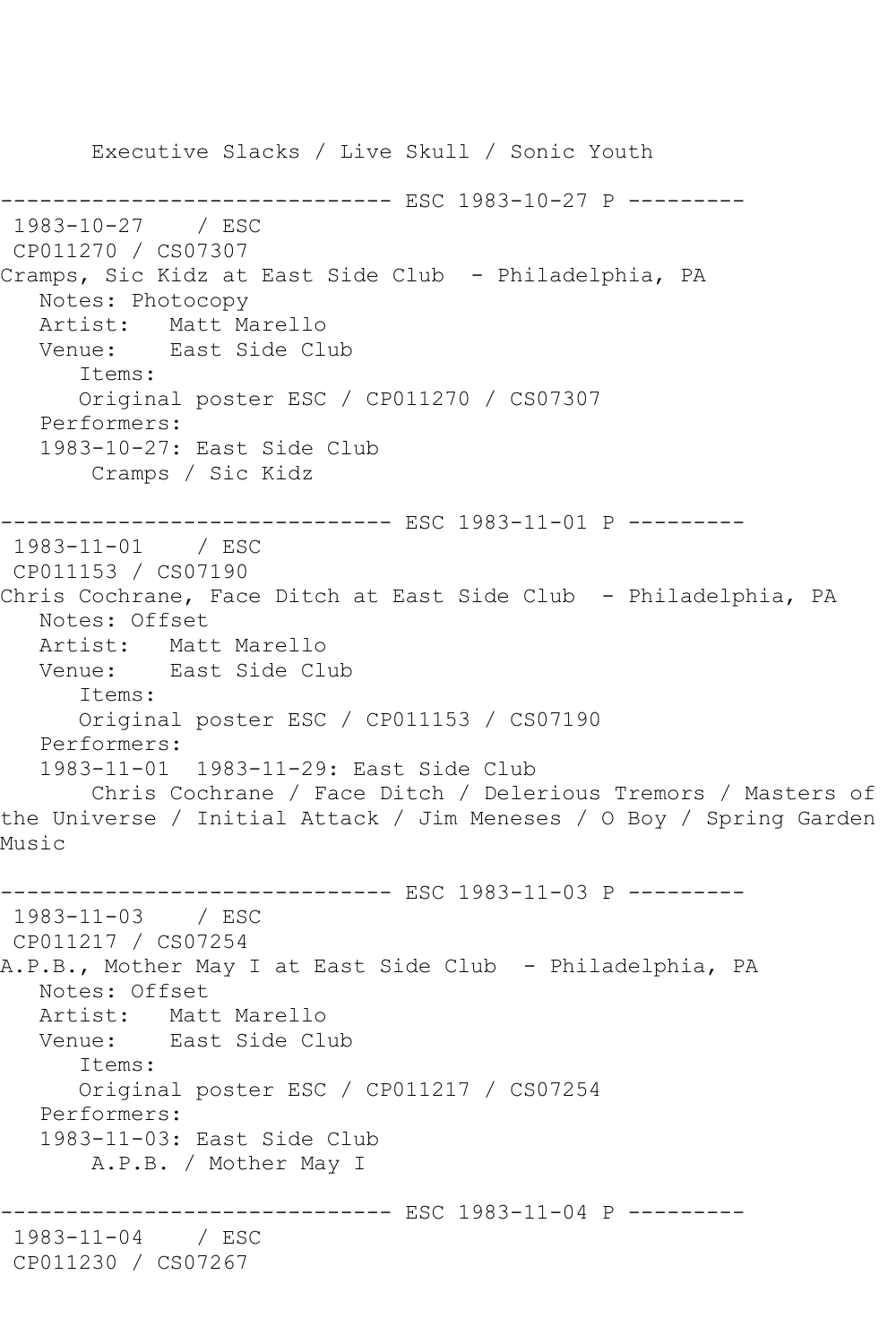Fuzztones, Lords of the New Church at East Side Club -Philadelphia, PA Notes: Offset Artist: Matt Marello<br>Venue: East Side Cl East Side Club Items: Original poster ESC / CP011230 / CS07267 Performers: 1983-11-04: East Side Club Fuzztones / Lords of the New Church -------------------- ESC 1983-11-11 P ---------1983-11-11 / ESC CP011218 / CS07255 Green On Red, Red Buckets at East Side Club - Philadelphia, PA Notes: Offset Artist: Matt Marello Venue: East Side Club Items: Original poster ESC / CP011218 / CS07255 Performers: 1983-11-11: East Side Club Green on Red / Red Buckets ------------------------------ ESC 1983-11-17 P ---------  $1983 - 11 - 17$ CP011216 / CS07253 Hunters and Collectors, Opposite Sect at East Side Club - Philadelphia, PA Notes: Offset Artist: Matt Marello Venue: East Side Club Items: Original poster ESC / CP011216 / CS07253 Performers: 1983-11-17: East Side Club Hunters and Collectors / Opposite Sect ------------------------------ ESC 1983-11-18 P --------- 1983-11-18 / ESC CP011203 / CS07240 Mr. Metha, Sex Gang Children at East Side Club - Philadelphia, PA Notes: Offset Artist: Matt Marello Venue: East Side Club Items: Original poster ESC / CP011203 / CS07240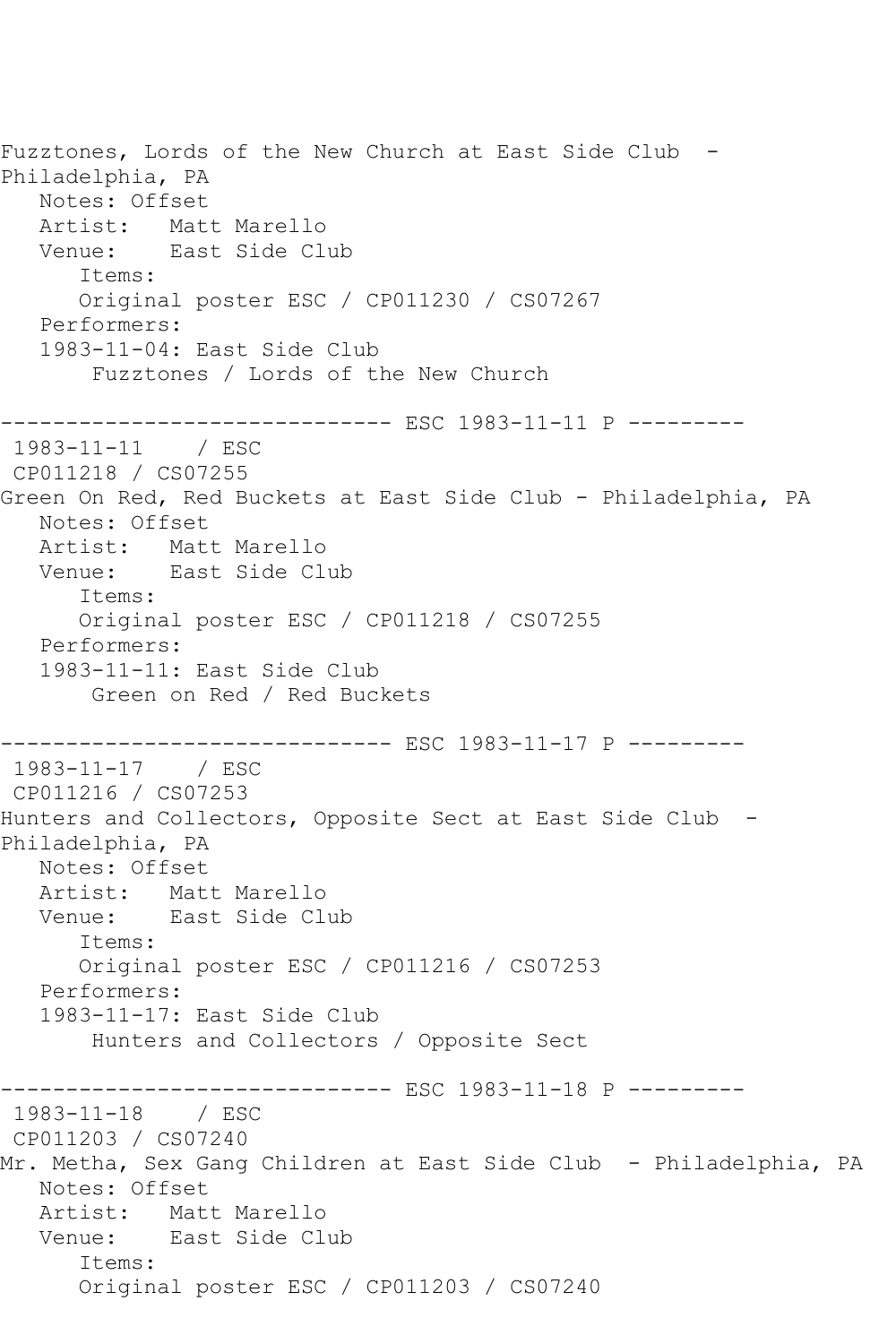Performers: 1983-11-18: East Side Club Mr. Metha / Sex Gang Children ------------------------------ ESC 1983-11-25 P --------- 1983-11-25 / ESC CP011101 / CS07138 Glorious Strangers, Kissing the Pink at East Side Club - Philadelphia, PA Notes: Offset Artist: Matt Marello Venue: East Side Club Items: Original poster ESC / CP011101 / CS07138 Performers: 1983-11-25: East Side Club Glorious Strangers / Kissing the Pink ------------------------------ ESC 1983-12-02 P --------- 1983-12-02 / ESC CP011258 / CS07295 Dickies, Ruin at East Side Club - Philadelphia, PA Notes: Offspring Artist: Matt Marello Venue: East Side Club Items: Original poster ESC / CP011258 / CS07295 Performers: 1983-12-02: East Side Club Dickies / Ruin ------------------------------ ESC 1983-12-09 P --------- 1983-12-09 / ESC CP011147 / CS07184 Blackouts, Specimen at East Side Club - Philadelphia, PA Notes: Photocopy Artist: Matt Marello Venue: East Side Club Items: Original poster ESC / CP011147 / CS07184 Performers: 1983-12-09: East Side Club Blackouts / Specimen ------------------------------ ESC 1983-12-16 P --------- 1983-12-16 / ESC CP011146 / CS07183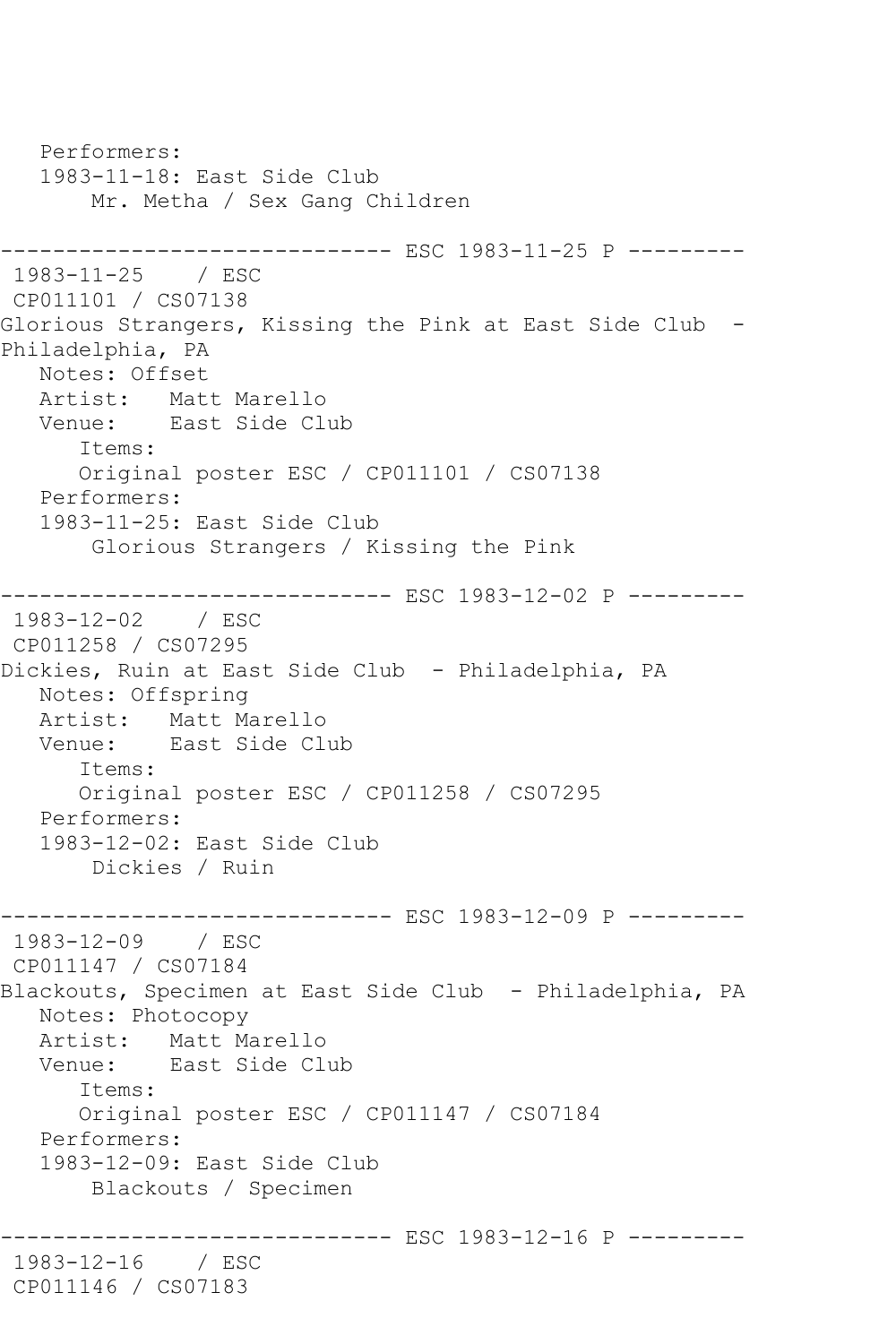Nine Nine Nine, The Mission at East Side Club - Philadelphia, PA Notes: Offset Artist: Matt Marello Venue: East Side Club Items: Original poster ESC / CP011146 / CS07183 Performers: 1983-12-16: East Side Club Nine Nine Nine / Mission ------------------------------ ESC 1983-12-23 P --------- 1983-12-23 / ESC CP011149 / CS07186 Go Betweens, The Fad at East Side Club - Philadelphia, PA Notes: Offset Artist: Matt Marello Venue: East Side Club Items: Original poster ESC / CP011149 / CS07186 Performers: 1983-12-23: East Side Club Go Betweens / Fad ------------------------------ ESC 1983-12-30 P --------- 1983-12-30 / ESC CP011148 / CS07185 She, Floor Kiss at East Side Club - Philadelphia, PA Notes: Photocopy Artist: Matt Marello Venue: East Side Club Items: Original poster ESC / CP011148 / CS07185 Performers: 1983-12-30: East Side Club She / Floor Kiss ------------------------------ RMH 1984-03-15 P --------- 1984-03-15 / RMH CP012316 / CS08353 Bunny Drums, Executive Slacks at Ripley Music Hall - Philadelphia, PA Notes: Offset Artist: Matt Marello<br>Venue: Ripley Music Ripley Music Hall Items: Original poster RMH / CP012316 / CS08353 Performers: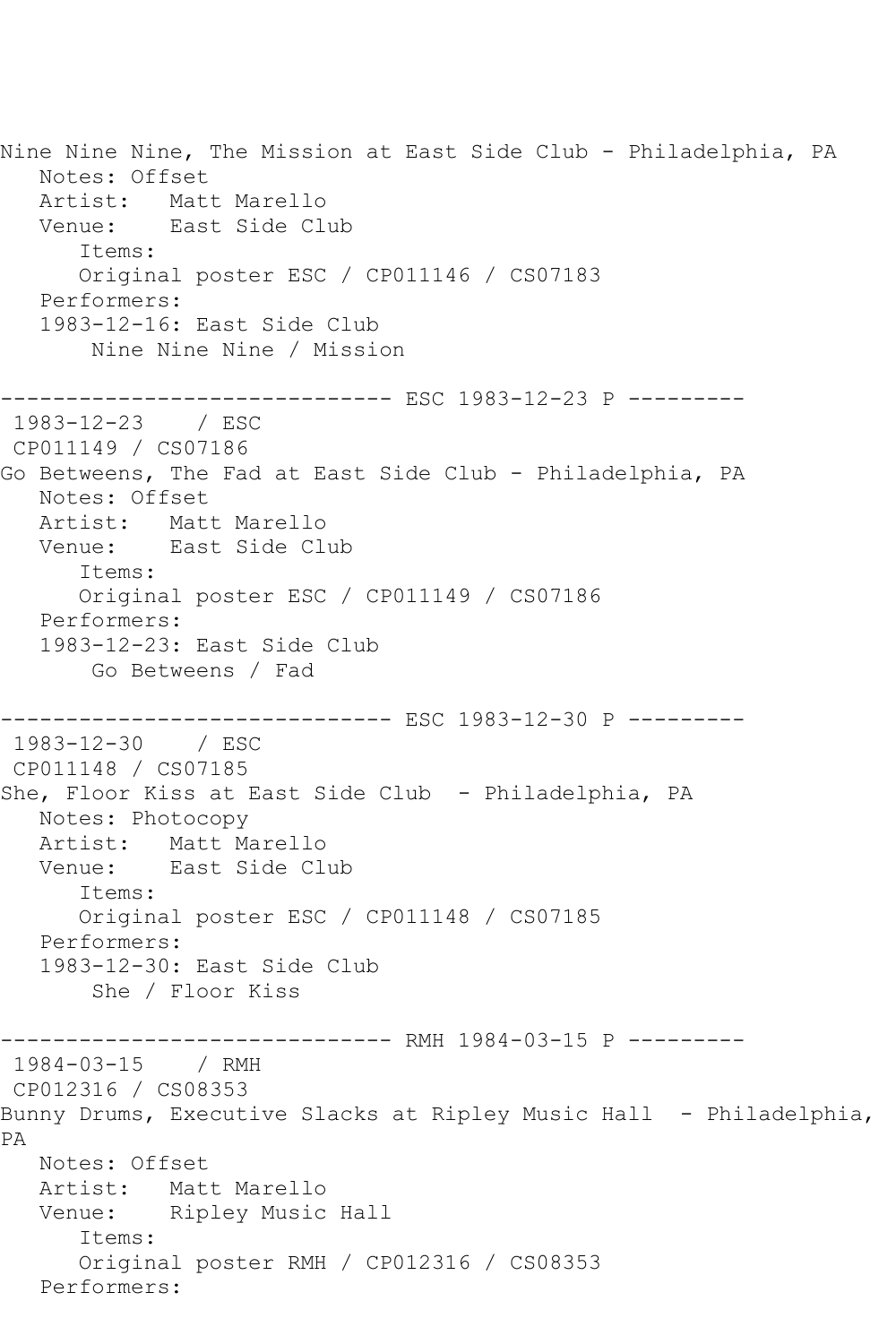1984-03-15: Ripley Music Hall Bunny Drums / Executive Slacks ------------------------------ ESC 1984-04-02 P --------- 1984-04-02 / ESC CP022472 / CP022472 Tall Girls, Minor Mode at East Side Club Artist: Matt Marello Venue: East Side Club Items: Original poster ESC / CP022472 / CP022472 (8-1/2 x 11) Performers: 1984-04-02: East Side Club Tall Girls 1984-04-03: East Side Club Minor Mode 1984-04-05: East Side Club Ruin / Chant ------------------------------ ESC 1984-05-07 P --------- 1984-05-07 / ESC CP011120 / CS07157 Killing Joke, Arms Akimbo at East Side Club - Philadelphia, PA Notes: Photocopy Artist: Matt Marello<br>Venue: East Side Cl East Side Club Items: Original poster ESC / CP011120 / CS07157 Performers: 1984-05-07 1984-05-10: East Side Club Killing Joke / Arms Akimbo / Tangent ------------------------------ ESC 1984-05-28 P --------- 1984-05-28 / ESC CP011207 / CS07244 Sex in Miami, Bum Steer at East Side Club - Philadelphia, PA Notes: Offset Artist: Matt Marello Venue: East Side Club Items: Original poster ESC / CP011207 / CS07244 Performers: 1984-05-28 1984-05-31: East Side Club Sex in Miami / Bum Steer / Seperate Checks ------------------------------ ESC 1984-06-09 P --------- 1984-06-09 / ESC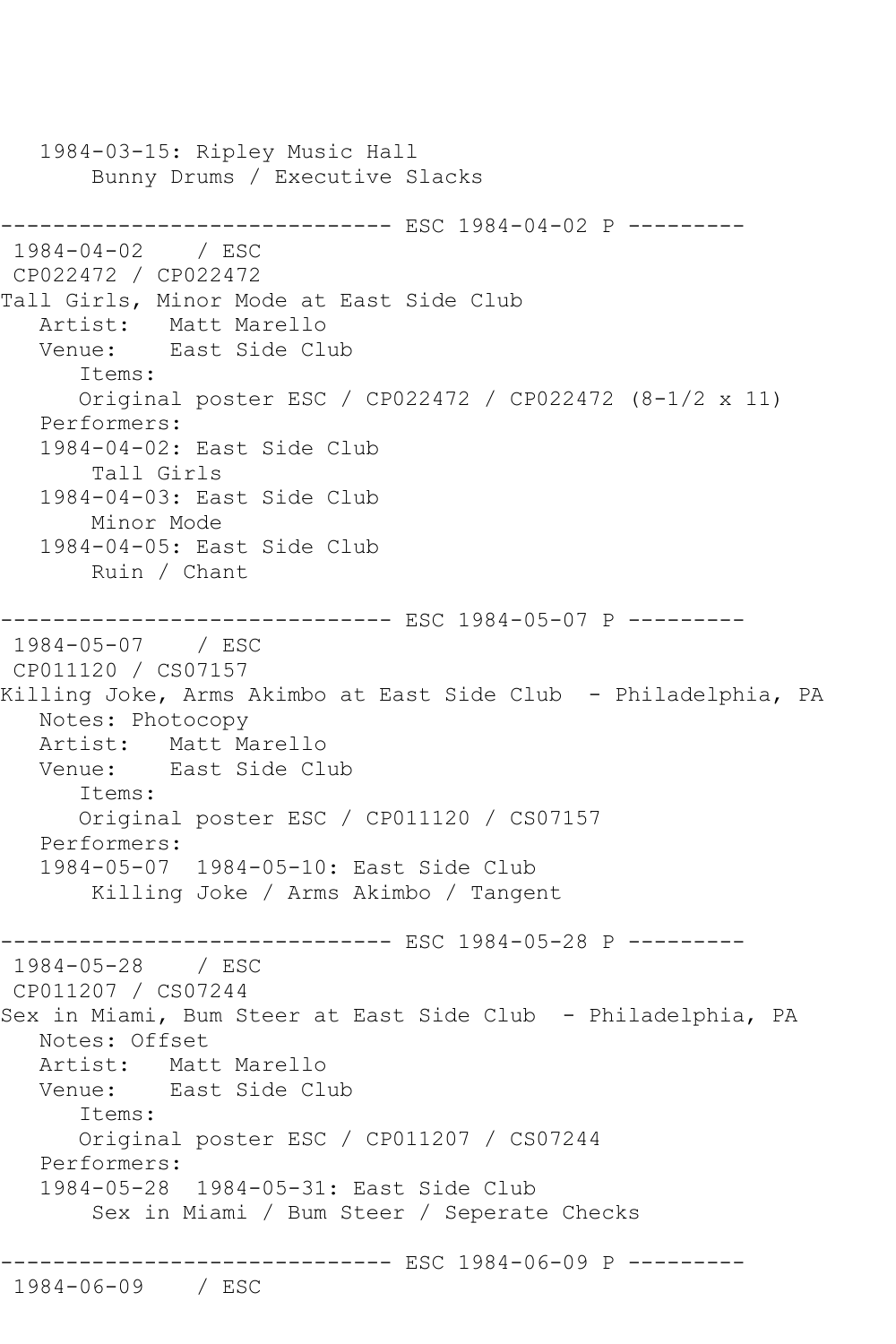```
CP011105 / CS07142
Ruin, Social Parasites at East Side Club - Philadelphia, PA
   Notes: Photocopy
  Artist: Matt Marello<br>Venue: East Side Cl
           East Side Club
       Items:
      Original poster ESC / CP011105 / CS07142
   Performers:
   1984-06-09 1984-06-11: East Side Club
       Ruin / Social Parasites / McRad / Slickie Boys / Tommie Keene 
/ Velvet Monkeys / Vibrators / Initial Attack
------------------------------ ESC 1984-06-11 P ---------
1984-06-11 / ESC 
CP011138 / CS07175
Nick Cave, Wanderers at East Side Club - Philadelphia, PA
   Notes: Photocopy
   Artist: Matt Marello
   Venue: East Side Club
      Items:
      Original poster ESC / CP011138 / CS07175
   Performers:
   1984-06-11 1984-06-14: East Side Club
       Nick Cave / Wanderers / Modern Cities
------------------------------ ESC 1984-06-18 P ---------
1984-06-18 / ESC 
CP011130 / CS07167
Dance Factor, Rat at Rat R at East Side Club - Philadelphia, PA
   Notes: Offset
   Artist: Matt Marello
   Venue: East Side Club
       Items:
      Original poster ESC / CP011130 / CS07167
   Performers:
   1984-06-18 1984-06-21: East Side Club
       Dance Factor / Rat at Rat R / Experimental Products / Chant / 
John Doe / Sic Kidz
------------------------------ ESC 1984-06-19 P ---------
1984-06-19 / ESC 
CP011129 / CS07166
Load, Take My at East Side Club - Philadelphia, PA
   Notes: Offset
   Artist: Matt Marello
   Venue: East Side Club
      Items:
```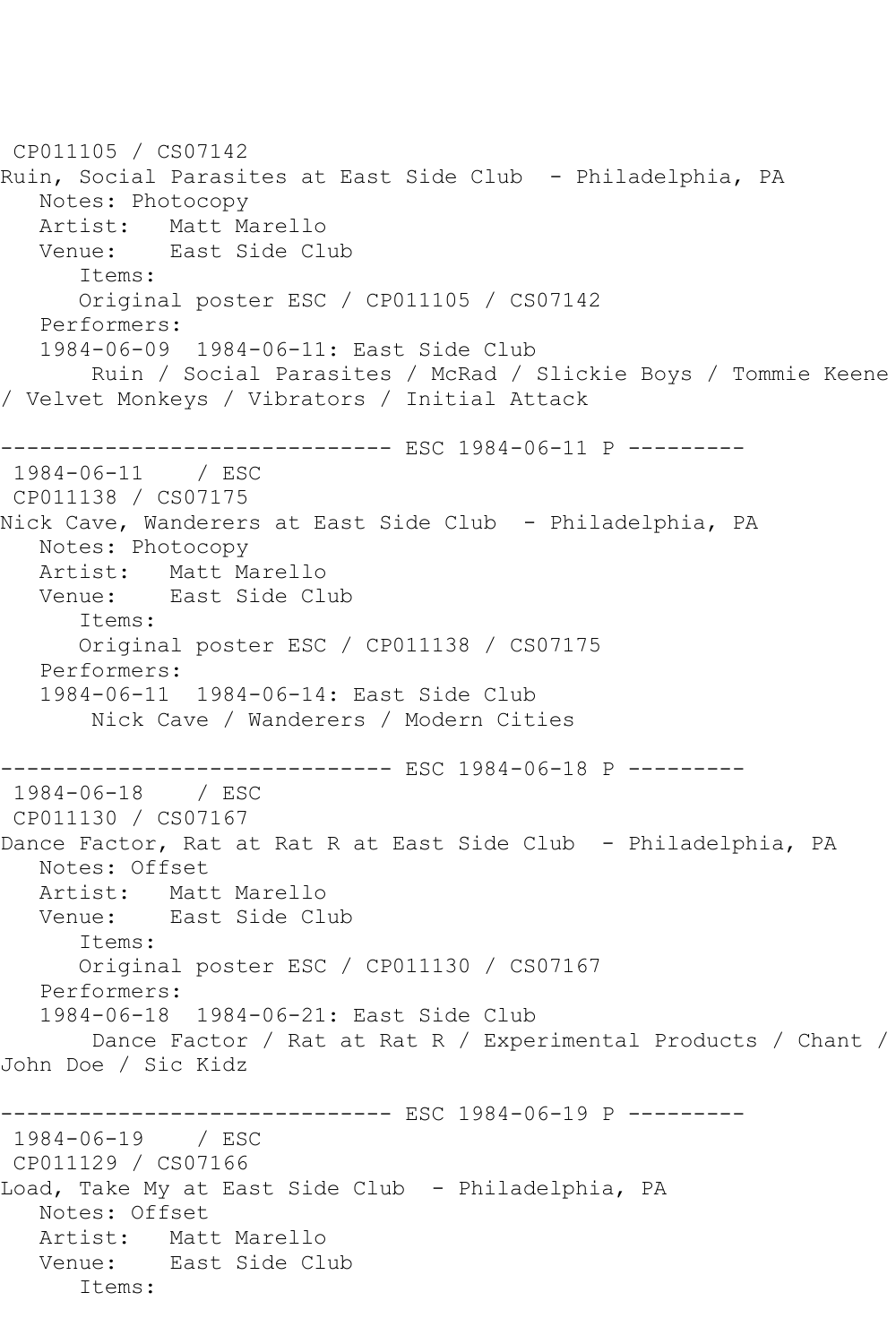Original poster ESC / CP011129 / CS07166 Performers: 1984-06-19: East Side Club Load / Take My ------------------------------ ESC 1984-06-28 P --------- 1984-06-28 / ESC CP011156 / CS07193 Ministry at East Side Club - Philadelphia, PA Notes: Offset Artist: Matt Marello Venue: East Side Club Items: Original poster ESC / CP011156 / CS07193 Performers: 1984-06-28: East Side Club Ministry ------------------------------ ESC 1984-07-12 P --------- 1984-07-12 / ESC CP011272 / CS07309 Church Burners, Test Dept at East Side Club - Philadelphia, PA Notes: Offset Artist: Matt Marello Venue: East Side Club Items: Original poster ESC / CP011272 / CS07309 Performers: 1984-07-12: East Side Club Church Burners / Test Dept ------------------------------ ESC 1984-07-19 P --------- 1984-07-19 / ESC CP011114 / CS07151 Cult, Mr. Metha at East Side Club - Philadelphia, PA Notes: Offset Artist: Matt Marello Venue: East Side Club Items: Original poster ESC / CP011114 / CS07151 Performers: 1984-07-19: East Side Club Cult / Mr. Metha ------------------------------ ESC 1984-07-26 P --------- 1984-07-26 / ESC CP011273 / CS07310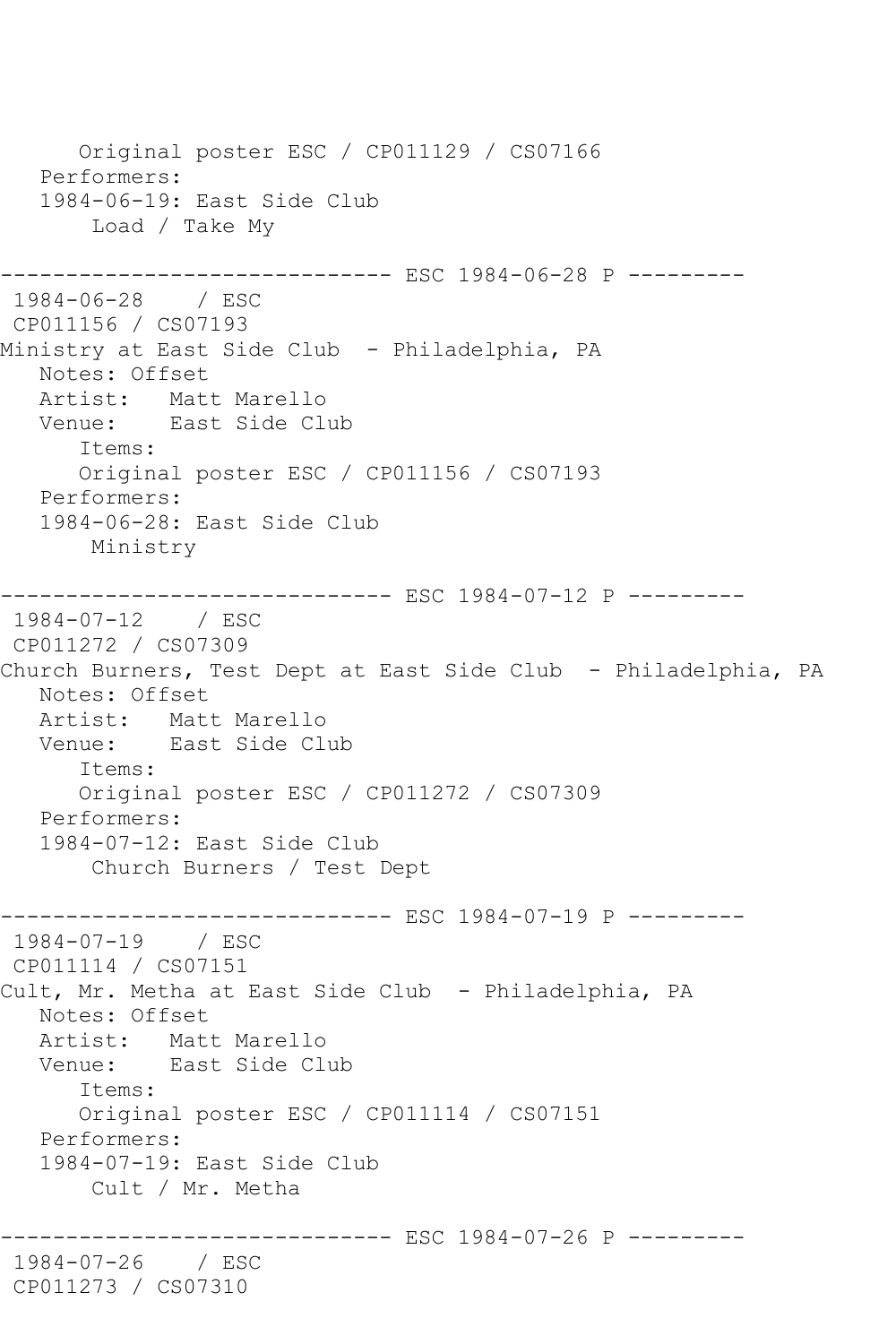Blood on the Saddle, Butcher Brothers at East Side Club - Philadelphia, PA Notes: Offset Artist: Matt Marello<br>Venue: East Side Cl East Side Club Items: Original poster ESC / CP011273 / CS07310 Performers: 1984-07-26: East Side Club Blood on the Saddle / Butcher Brothers ------------------------------ ESC 1984-08-02 P --------- 1984-08-02 / ESC CP011161 / CS07198 Way of the West, Killing Joke at East Side Club - Philadelphia, PA Notes: Offset Artist: Matt Marello Venue: East Side Club Items: Original poster ESC / CP011161 / CS07198 Performers: 1984-08-02: East Side Club Way of the West / Killing Joke / Reds / Del Byzanteens / Robert Hazard and the Heroes / Rockstones / SKP's / ROR / Oingo Boingo / Stickmen ------------------------------ ESC 1984-08-02 P --------- 1984-08-02 / ESC CP011291 / CS07328 Impossible Years, The Scene at East Side Club - Philadelphia, PA Notes: Pen and Ink Artist: Matt Marello Venue: East Side Club Items: Original poster ESC / CP011291 / CS07328 Performers: 1984-08-02: East Side Club Impossible Years / Scene / Prime Movers Blues Band ------------------------------ ESC 1984-08-09 P --------- 1984-08-09 / ESC CP011178 / CS07215 Chameleons at East Side Club - Philadelphia, PA Notes: Offset Artist: Matt Marello Venue: East Side Club Items: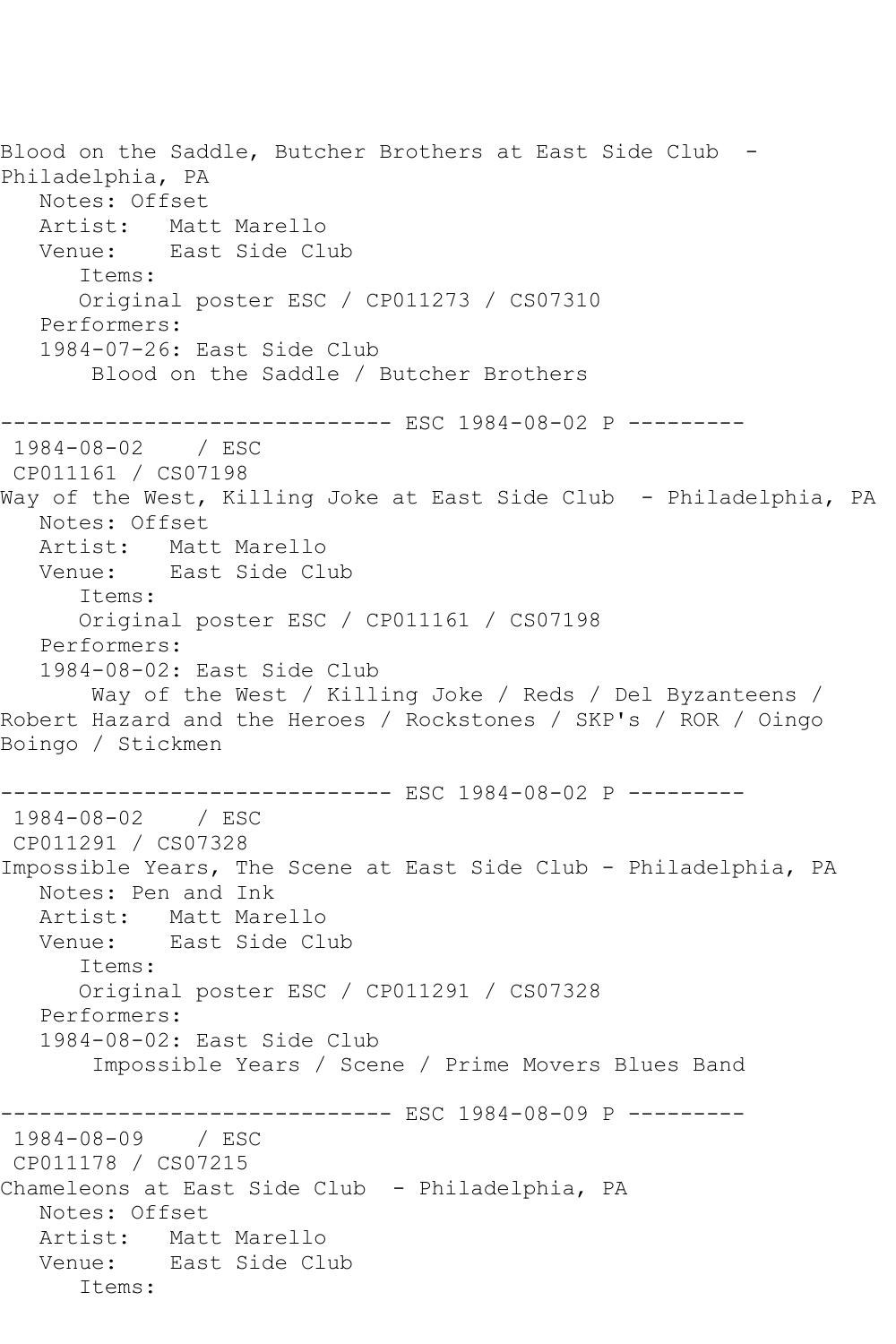Original poster ESC / CP011178 / CS07215 Performers: 1984-08-09: East Side Club Chameleons ------------ ESC 1984-08-09 P ---------1984-08-09 / ESC CP011290 / CS07327 Dance Factor, Modern Cities at East Side Club - Philadelphia, PA Notes: Pen and Ink Artist: Matt Marello<br>Venue: East Side Cl East Side Club Items: Original poster ESC / CP011290 / CS07327 Performers: 1984-08-09: East Side Club Dance Factor / Modern Cities / G Spot / M-Fakter ------------------------------ ESC 1984-08-14 P --------- 1984-08-14 / ESC CP011289 / CS07326 Dickies, Decontrol at East Side Club - Philadelphia, PA Notes: Pen and Ink Artist: Matt Marello Venue: East Side Club Items: Original poster ESC / CP011289 / CS07326 Performers: 1984-08-14: East Side Club Dickies / Decontrol / EKG ------------------------------ ESC 1984-08-20 P --------- 1984-08-20 / ESC CP011139 / CS07176 Band of Outsiders, Certain Generals at East Side Club - Philadelphia, PA Notes: Photocopy Artist: Matt Marello Venue: East Side Club Items: Original poster ESC / CP011139 / CS07176 Performers: 1984-08-20 1984-08-23: East Side Club Band of Outsiders / Certain Generals / Jamison Smoothdog / DV8 ------------------------------ ESC 1984-08-27 P ---------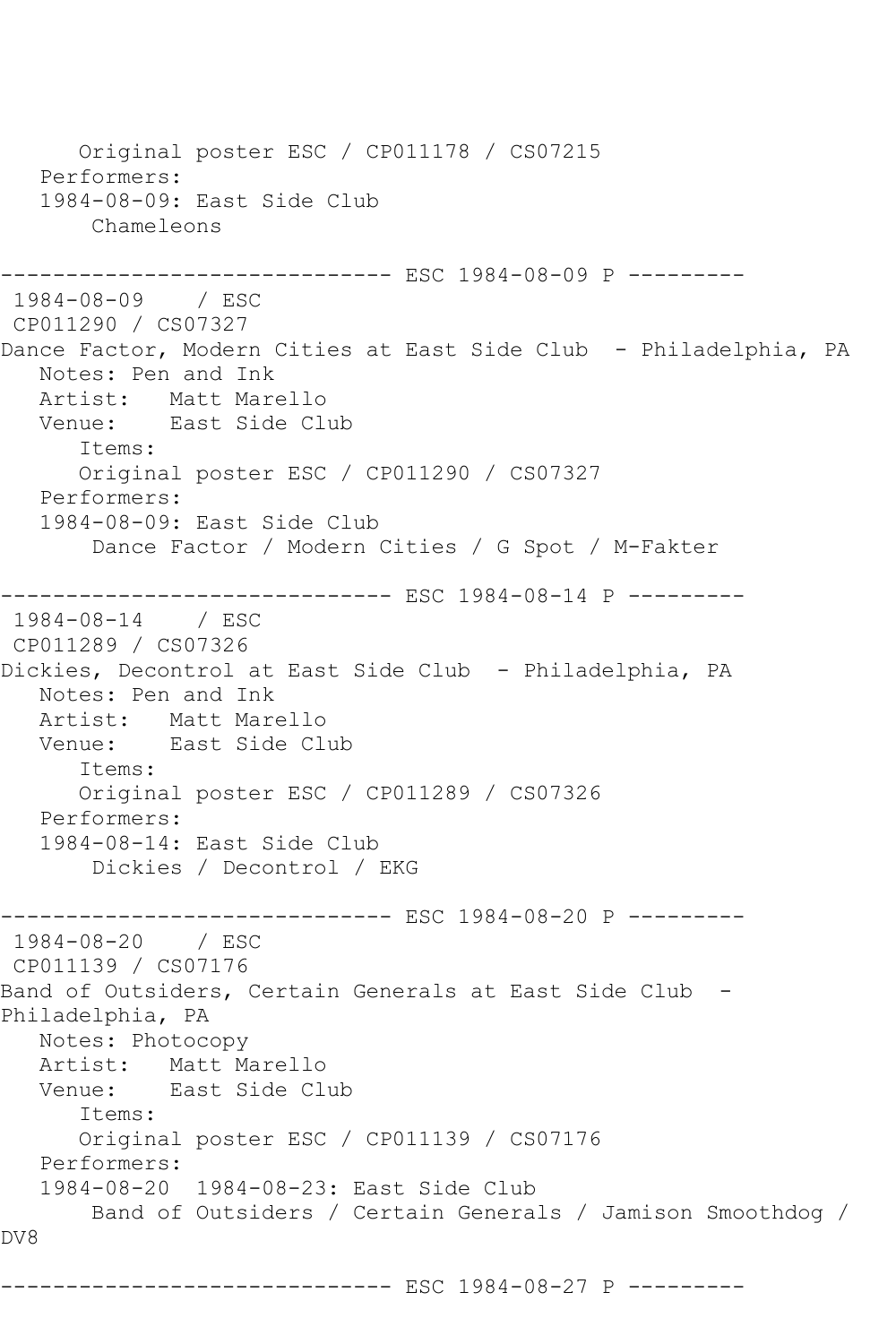1984-08-27 / ESC CP011141 / CS07178 Executive Slacks, Mr. Metha at East Side Club - Philadelphia, PA Notes: Photocopy Artist: Matt Marello Venue: East Side Club Items: Original poster ESC / CP011141 / CS07178 Performers: 1984-08-27 1984-08-30: East Side Club Executive Slacks / Mr. Metha / Smash Palace / 5 Story Fall / Duck Tape / King Rhythm ------------------------------ ESC 1984-08-30 P --------- 1984-08-30 / ESC CP022476 / CP022476 Executive Slacks at East Side Club - Philadelphia, PA Artist: Matt Marello Venue: East Side Club Items: Original poster ESC / CP022476 / CP022476 (8-1/2 x 11) Performers: 1984-08-30: East Side Club Executive Slacks ------------------------------ ESC 1984-09-08 P --------- 1984-09-08 / ESC CP011184 / CS07221 Asbestos Rockpile, Rat at Rat R at East Side Club - Philadelphia, PA Notes: Offset Artist: Matt Marello Venue: East Side Club Items: Original poster ESC / CP011184 / CS07221 Performers: 1984-09-08: East Side Club Asbestos Rockpile / Rat at Rat R ------------------------------ ESC 1984-09-13 P --------- 1984-09-13 / ESC CP011158 / CS07195 Bunny Drums, Butcher Brothers at East Side Club - Philadelphia, PA Notes: Offset Artist: Matt Marello Venue: East Side Club Items: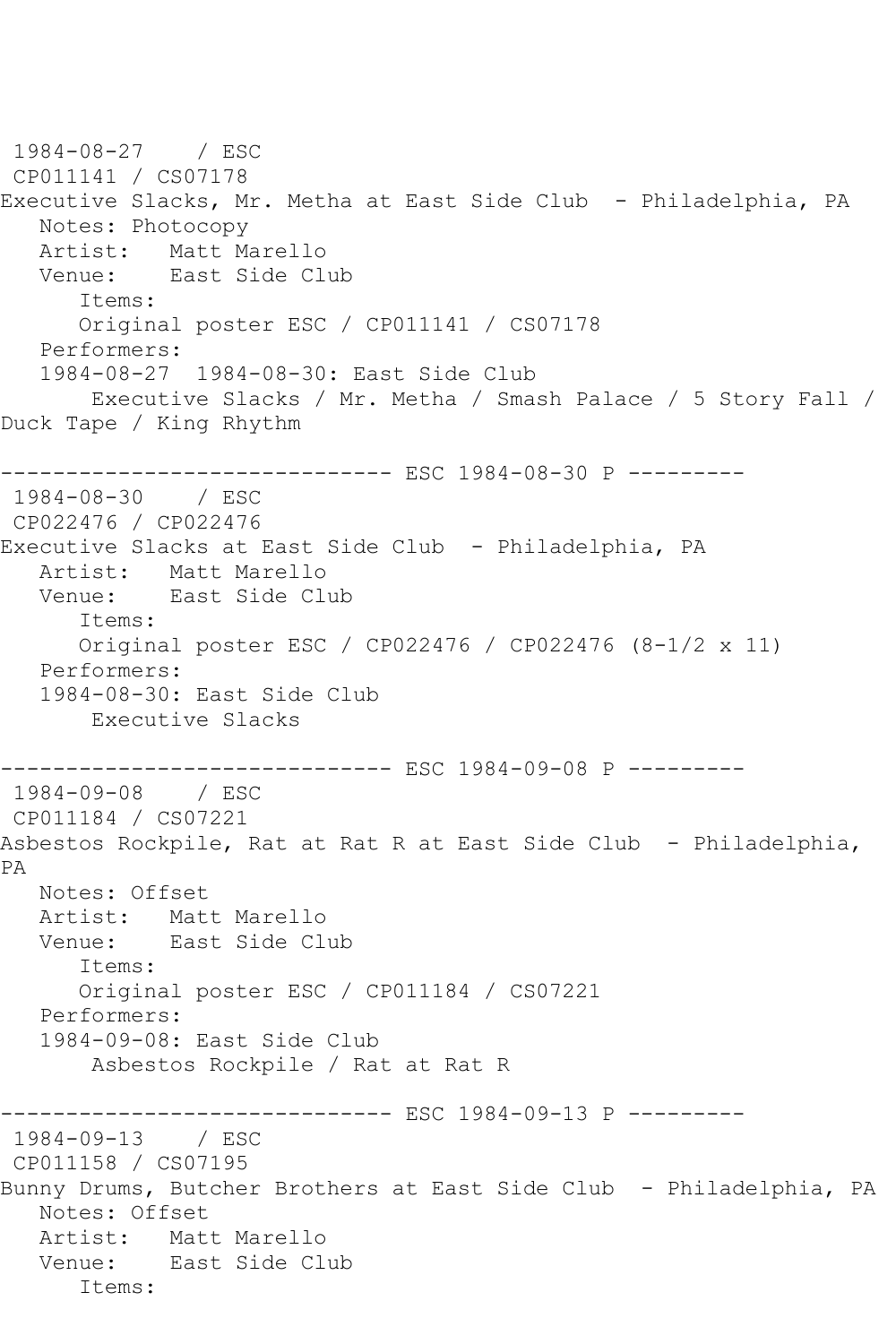Original poster ESC / CP011158 / CS07195 Performers: 1984-09-13: East Side Club Bunny Drums / Butcher Brothers ------------------------------ ESC 1984-09-15 P --------- 1984-09-15 / ESC CP011209 / CS07246 Sex in Miami, Five Story Fall at East Side Club - Philadelphia, PA Notes: Offset Artist: Matt Marello<br>Venue: East Side Cli East Side Club Items: Original poster ESC / CP011209 / CS07246 Performers: 1984-09-15: East Side Club Sex in Miami / Five Story Fall ------------------------------ ESC 1984-09-22 P --------- 1984-09-22 / ESC CP011090 / CS07127 X-Mal-Deutschland, Social Register at East Side Club - Philadelphia, PA Notes: Offset Artist: Matt Marello<br>Venue: East Side Cl East Side Club Items: Original poster ESC / CP011090 / CS07127 Performers: 1984-09-22: East Side Club X-Mal-Deutschland / Social Register ------------------------------ ESC 1984-09-29 P --------- 1984-09-29 / ESC CP011186 / CS07223 45 Grave, Sadistic Exploits at East Side Club - Philadelphia, PA Notes: Offset Artist: Matt Marello Venue: East Side Club Items: Original poster ESC / CP011186 / CS07223 Performers: 1984-09-29: East Side Club 45 Grave / Sadistic Exploits ---------------------------- ESC 1984-10-04 P ---------1984-10-04 / ESC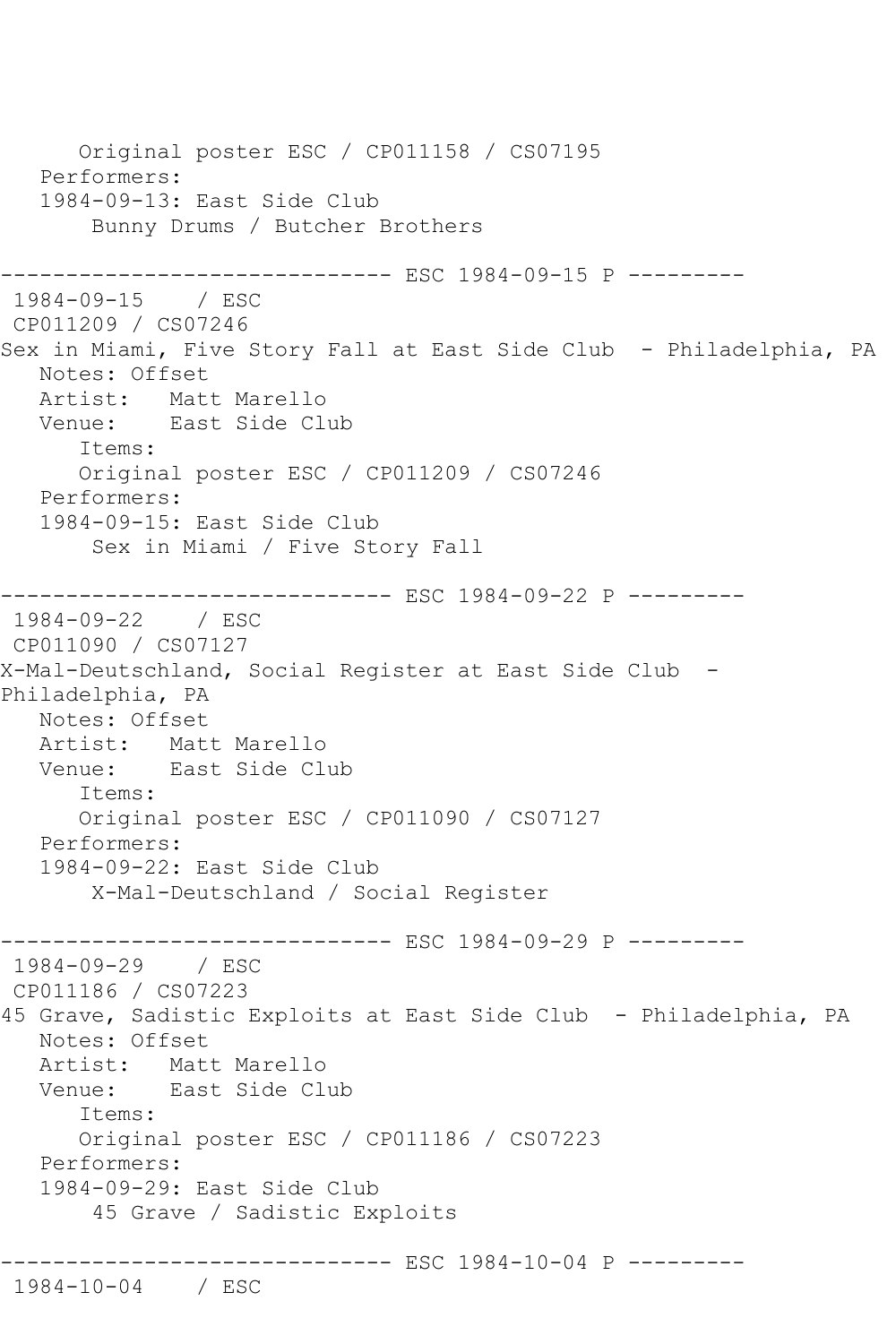CP011099 / CS07136 Front 242, Ministry at East Side Club - Philadelphia, PA Notes: Offset Artist: Matt Marello<br>Venue: East Side Cl East Side Club Items: Original poster ESC / CP011099 / CS07136 Performers: 1984-10-04: East Side Club Front 242 / Ministry ------------------------------ ESC 1984-10-11 P --------- 1984-10-11 / ESC CP011181 / CS07218 A P B!, Go Van Gogh at East Side Club - Philadelphia, PA Notes: Offset Artist: Matt Marello Venue: East Side Club Items: Original poster ESC / CP011181 / CS07218 Performers: 1984-10-11: East Side Club A P B! / Go Van Gogh ------------------------------ ESC 1984-10-13 P --------- 1984-10-13 / ESC CP011214 / CS07251 Modern Cities, Tones on Tail at East Side Club - Philadelphia, PA Notes: Offset Artist: Matt Marello Venue: East Side Club Items: Original poster ESC / CP011214 / CS07251 Performers: 1984-10-13: East Side Club Modern Cities / Tones on Tail / Flaming Bango Bango ------------------------------ ESC 1984-10-15 P --------- 1984-10-15 / ESC CP022463 / CP022463 Butthole Surfers, Dead Milkmen at East Side Club Artist: Matt Marello Venue: East Side Club Items: Original poster ESC / CP022463 / CP022463 (8-1/2 x 11) Performers: 1984-10-15: East Side Club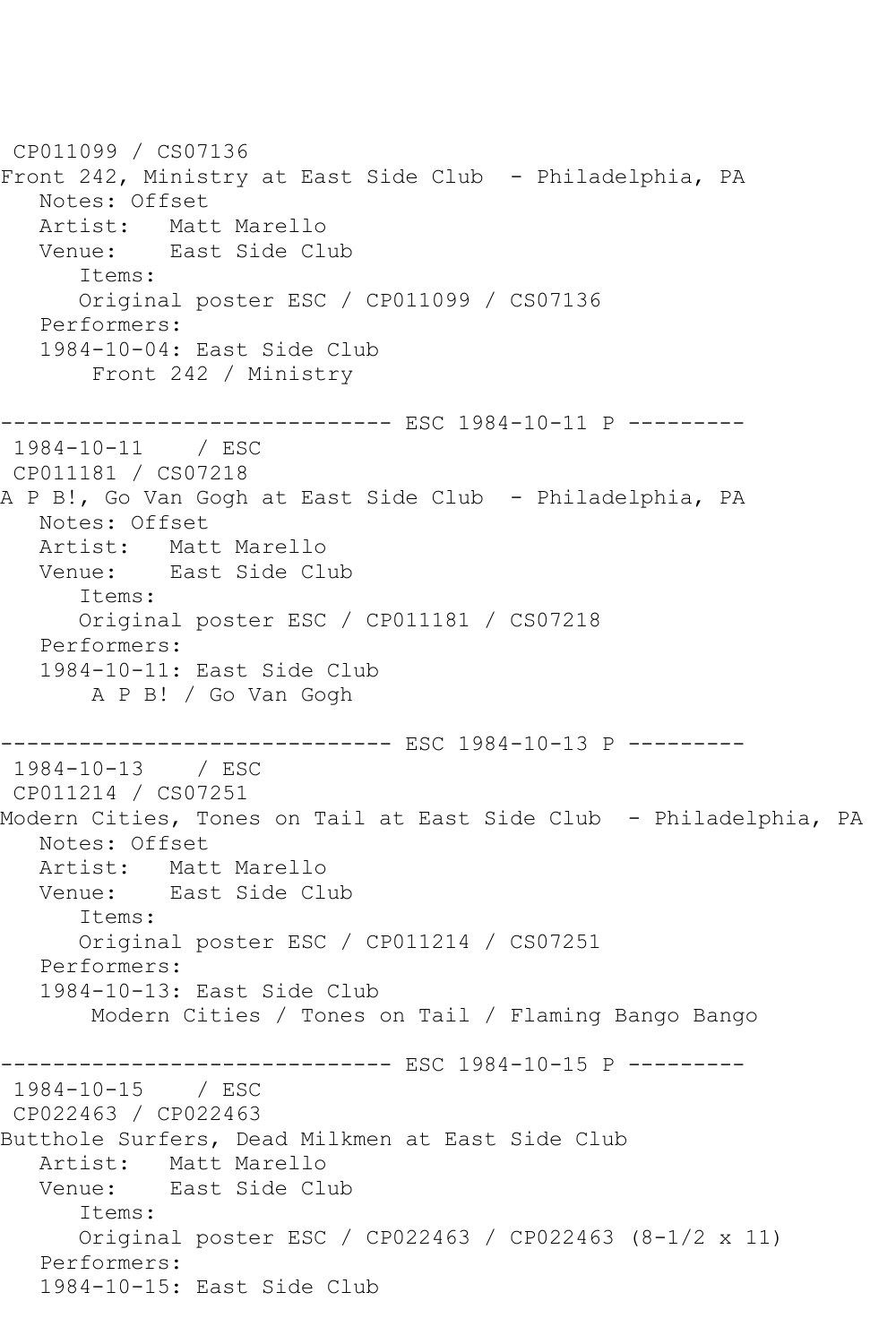Butthole Surfers / Dead Milkmen ----------- ESC 1984-10-20 P ---------1984-10-20 / ESC CP011205 / CS07242 5 Story Fall, Moodists at East Side Club - Philadelphia, PA Notes: Photocopy Artist: Matt Marello Venue: East Side Club Items: Original poster ESC / CP011205 / CS07242 Performers: 1984-10-20: East Side Club 5 Story Fall / Moodists ------------- ESC 1984-10-24 P ----------1984-10-24 / ESC CP011093 / CS07130 Black Flag, Saccharine Trust at East Side Club - Philadelphia, PA Notes: Photocopy Artist: Matt Marello Venue: East Side Club Items: Original poster ESC / CP011093 / CS07130 Performers: 1984-10-24: East Side Club Black Flag / Saccharine Trust / Tom Trocolli's Dog ------------------------------ ESC 1984-10-25 P --------- 1984-10-25 / ESC CP011092 / CS07129 Big Black, Duck Tape at East Side Club - Philadelphia, PA Notes: Photocopy Artist: Matt Marello Venue: East Side Club Items: Original poster ESC / CP011092 / CS07129 Performers: 1984-10-25: East Side Club Big Black / Duck Tape ------------------------------ ESC 1984-10-27 P --------- 1984-10-27 / ESC CP011091 / CS07128 Meat Puppets, Stretch Marks at East Side Club - Philadelphia, PA Notes: Photocopy Artist: Matt Marello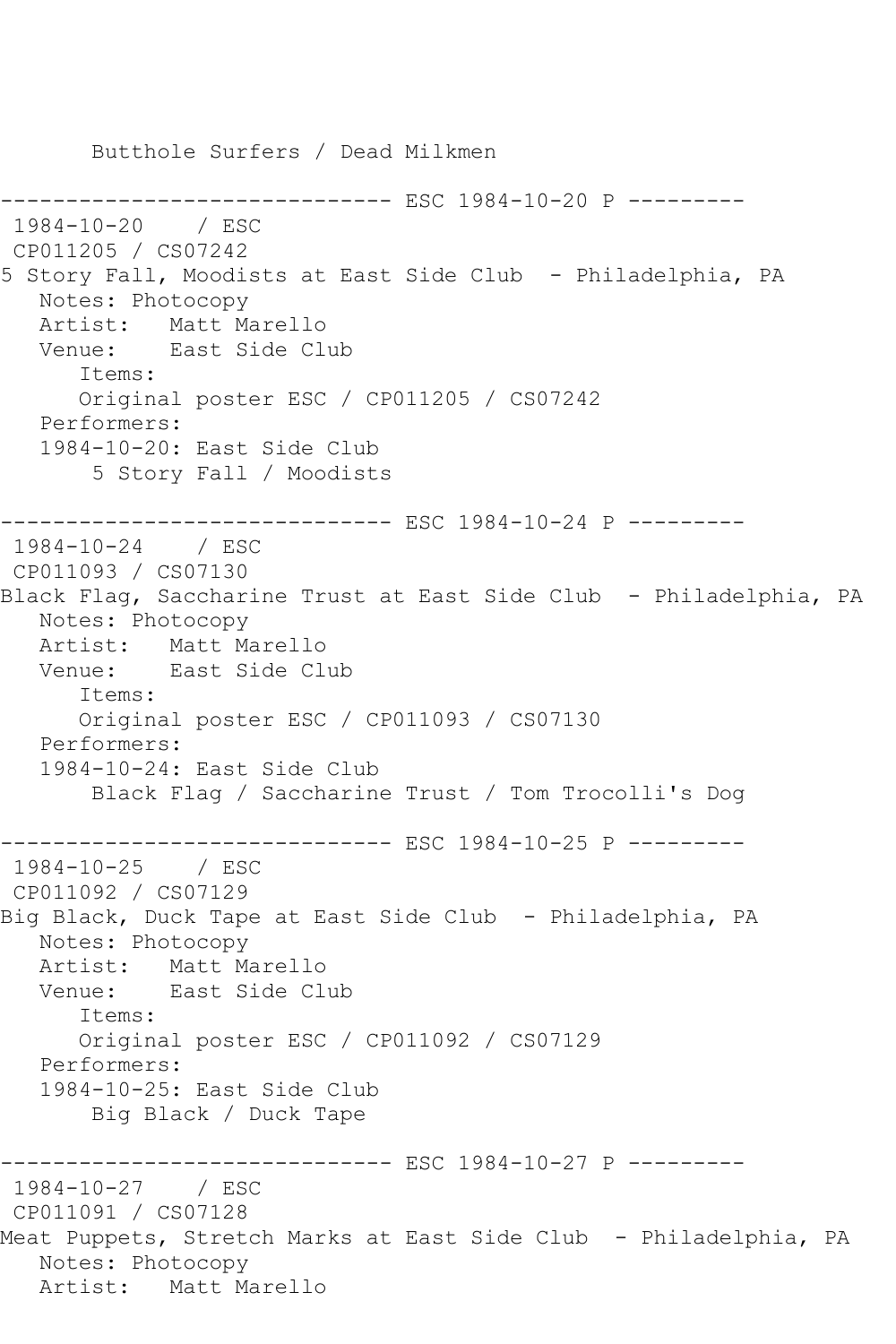Venue: East Side Club Items: Original poster ESC / CP011091 / CS07128 Performers: 1984-10-27: East Side Club Meat Puppets / Stretch Marks ------------------------------ ESC 1984-11-15 P --------- 1984-11-15 / ESC CP011152 / CS07189 True West, The Fad at East Side Club - Philadelphia, PA Notes: Offset Artist: Matt Marello Venue: East Side Club Items: Original poster ESC / CP011152 / CS07189 Performers: 1984-11-15: East Side Club True West / Fad ------------------------------ ESC 1984-11-16 P --------- 1984-11-16 / ESC CP011155 / CS07192 Rat at Rat R, No Trend at East Side Club - Philadelphia, PA Notes: Offset Artist: Matt Marello Venue: East Side Club Items: Original poster ESC / CP011155 / CS07192 Performers: 1984-11-16: East Side Club Rat at Rat R / No Trend ------------------------------ RMH 1984-11-16 P --------- 1984-11-16 / RMH CP012302 / CS08339 Pleasure, The Beast at The Ripley Music Hall - Philadelphia, PA Notes: Offset Artist: Matt Marello Venue: Ripley Music Hall Items: Original poster RMH / CP012302 / CS08339 Performers: 1984-11-16: Ripley Music Hall Pleasure / Beast ------------------------------ ESC 1984-11-17 P ---------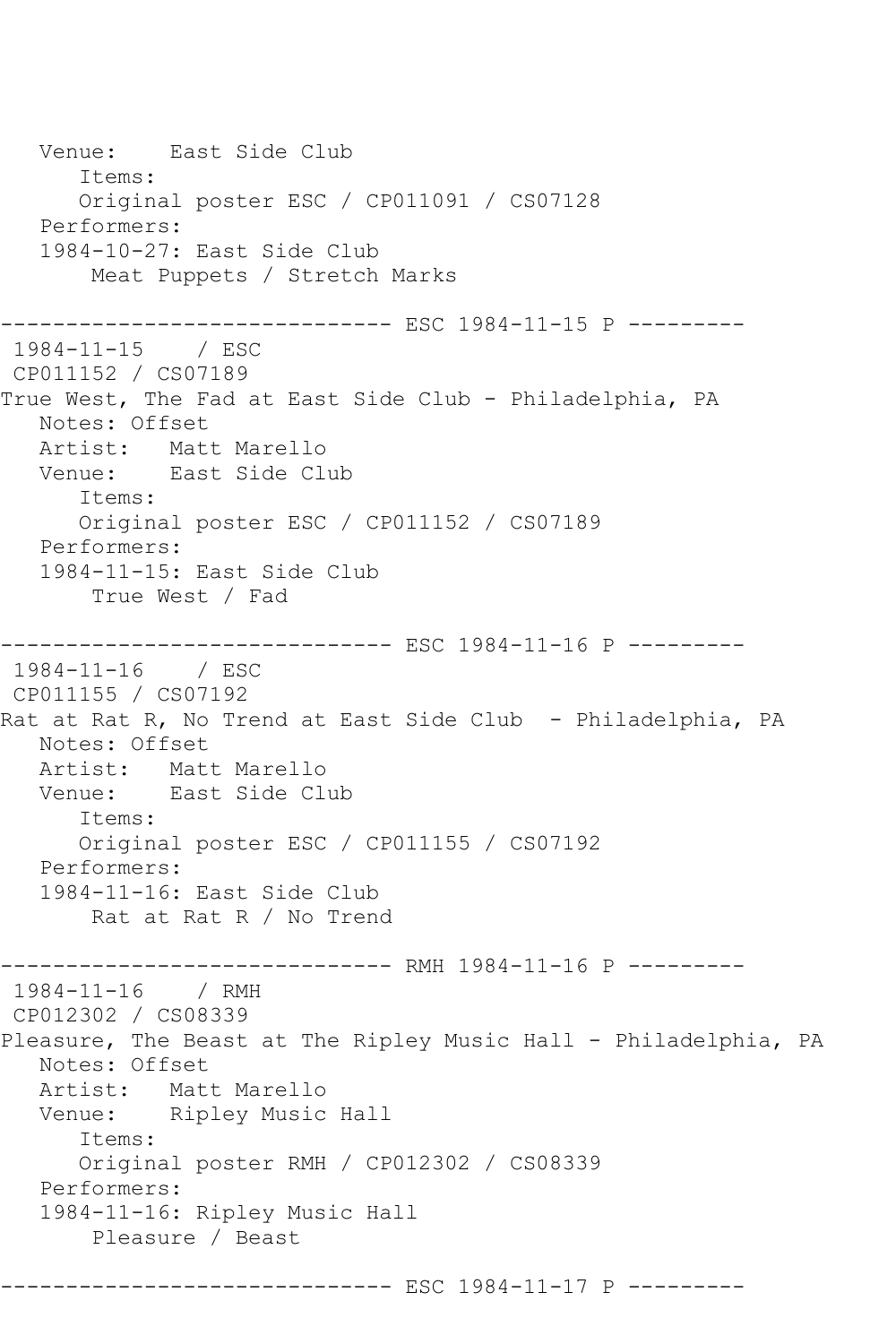1984-11-17 / ESC CP011102 / CS07139 Decontrol, Little Gentlemen at East Side Club - Philadelphia, PA Notes: Offset Artist: Matt Marello Venue: East Side Club Items: Original poster ESC / CP011102 / CS07139 Performers: 1984-11-17: East Side Club Decontrol / Little Gentlemen / Psychotic Norman ------------------------------ RMH 1984-11-17 P --------- 1984-11-17 / RMH CP012305 / CS08342 Violent Femmes at Ripley Music Hall - Philadelphia, PA Notes: Offset Artist: Matt Marello Venue: Ripley Music Hall Items: Original poster RMH / CP012305 / CS08342 Performers: 1984-11-17: Ripley Music Hall Violent Femmes ------------------------------ RMH 1984-11-24 P --------- 1984-11-24 / RMH CP012304 / CS08341 Blurt at Ripley Music Hall - Philadelphia, PA Notes: Offset Artist: Matt Marello Venue: Ripley Music Hall Items: Original poster RMH / CP012304 / CS08341 Performers: 1984-11-24: Ripley Music Hall Blurt ------------------------------ RMH 1984-11-26 P --------- 1984-11-26 / RMH CP012306 / CS08343 David Johansen at Ripley Music Hall - Philadelphia, PA Notes: Offset Artist: Matt Marello Venue: Ripley Music Hall Items: Original poster RMH / CP012306 / CS08343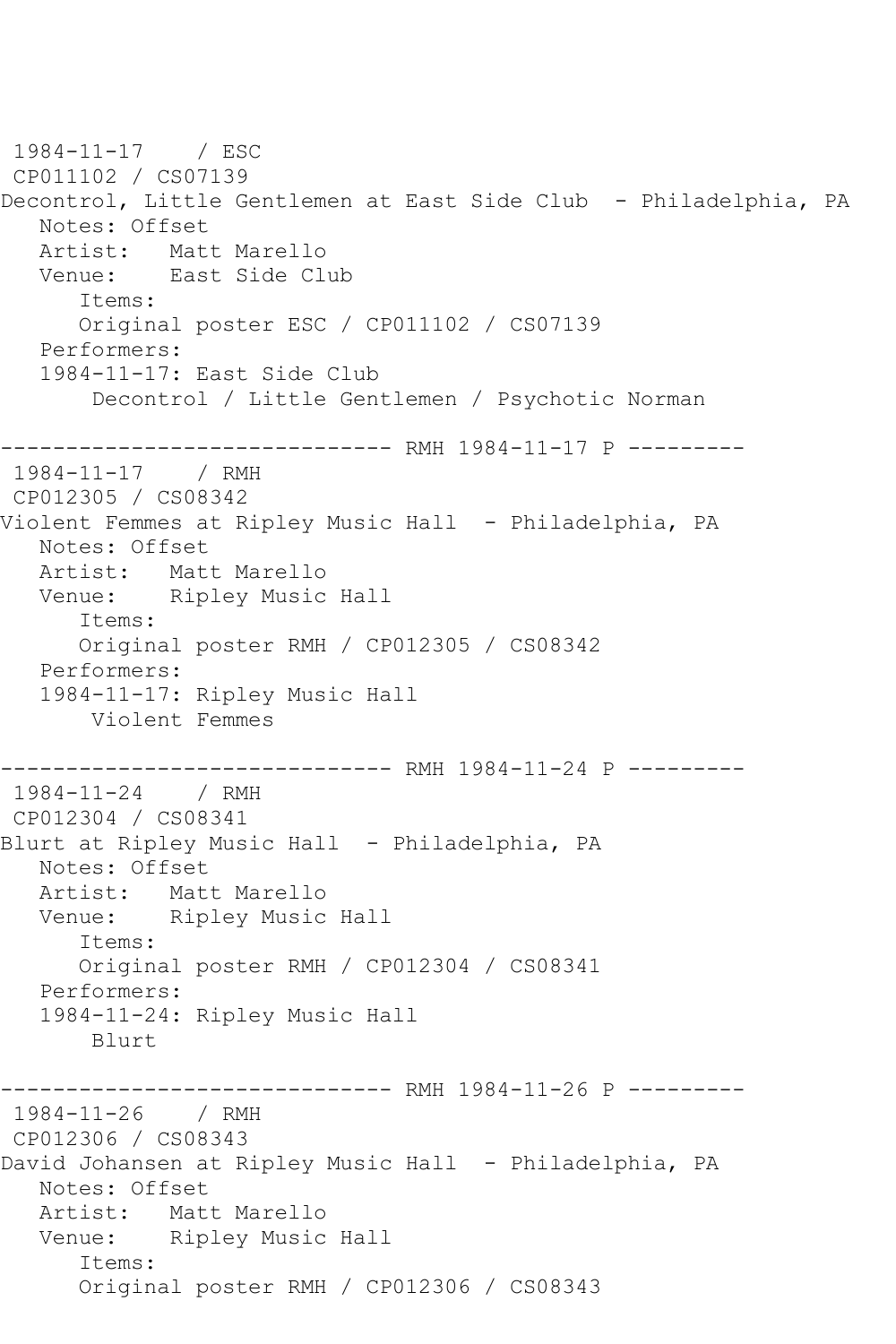Performers: 1984-11-26: Ripley Music Hall David Johansen ------------------------------ RMH 1984-11-28 P --------- 1984-11-28 / RMH CP012314 / CS08351 Church, Tommy Keene at Ripley Music Hall - Philadelphia, PA Notes: Offset Artist: Matt Marello Venue: Ripley Music Hall Items: Original poster RMH / CP012314 / CS08351 Performers: 1984-11-28: Ripley Music Hall Church / Tommy Keene ------------------------------ RMH 1984-11-29 P --------- 1984-11-29 / RMH CP012300 / CS08337 Vels, Experimental Products at Ripley Music Hall - Philadelphia, PA Notes: Offset Artist: Matt Marello Venue: Ripley Music Hall Items: Original poster RMH / CP012300 / CS08337 Performers: 1984-11-29: Ripley Music Hall Vels / Experimental Products ---------- RMH 1984-11-30 P ---------1984-11-30 / RMH CP012301 / CS08338 Rat at Rat R, Dirty Blonds at Ripley Music Hall - Philadelphia, PA Notes: Offset Artist: Matt Marello Venue: Ripley Music Hall Items: Original poster RMH / CP012301 / CS08338 Performers: 1984-11-30: Ripley Music Hall Rat at Rat R / Dirty Blonds ------------ RMH 1984-12-05 P ---------1984-12-05 / RMH CP012303 / CS08340 Wendy O. Williams at Ripley Music Hall - Philadelphia, PA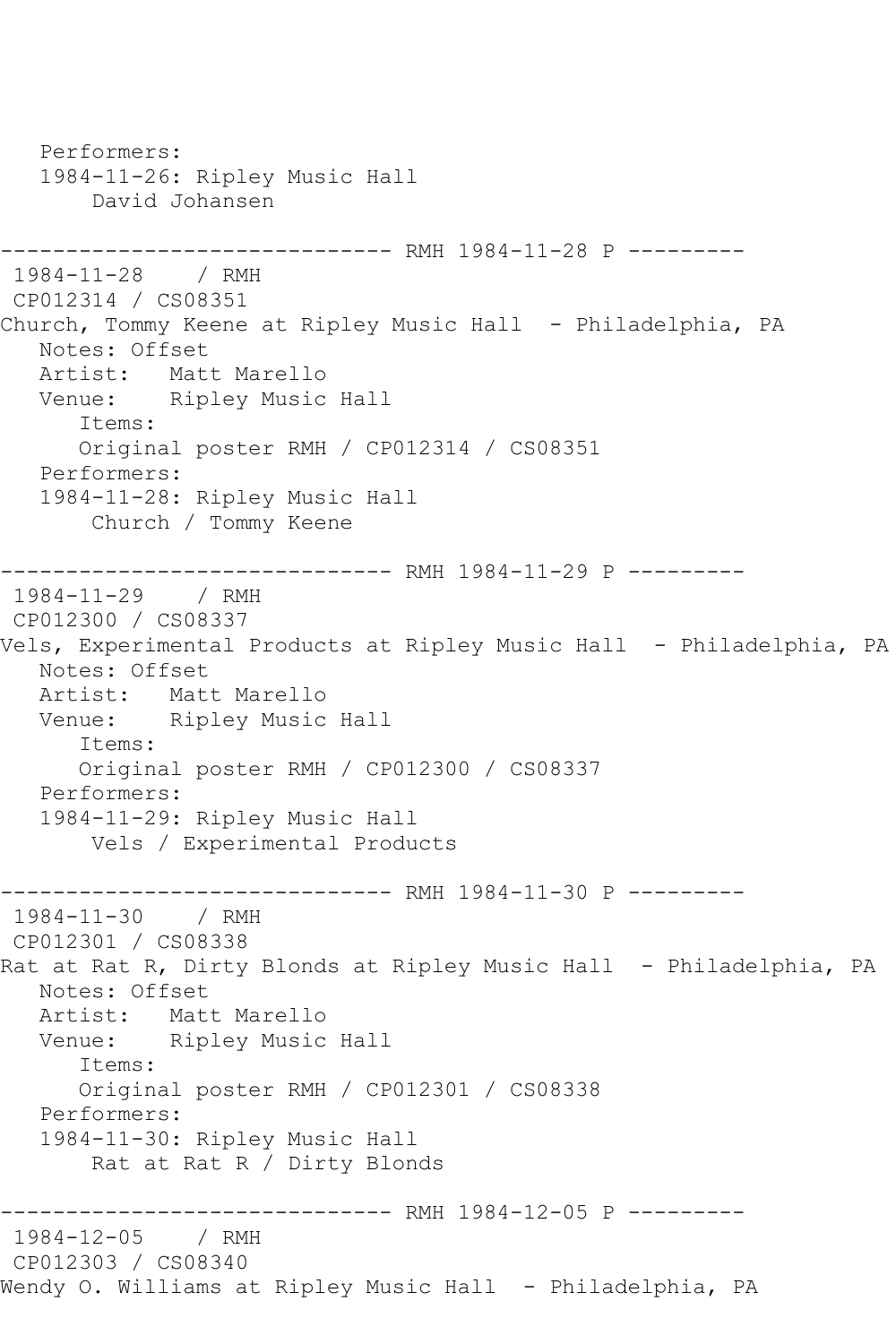Notes: Offset Artist: Matt Marello Venue: Ripley Music Hall Items: Original poster RMH / CP012303 / CS08340 Performers: 1984-12-05: Ripley Music Hall Wendy O. Williams ------------------------------ RMH 1985-02-13 P --------- 1985-02-13 / RMH CP012307 / CS08344 Love Tractor, Impossible Years at Ripley Music Hall - Philadelphia, PA Notes: Offset Artist: Matt Marello Venue: Ripley Music Hall Items: Original poster RMH / CP012307 / CS08344 Performers: 1985-02-13: Ripley Music Hall Love Tractor / Impossible Years ------------------------------ RMH 1985-02-20 P --------- 1985-02-20 / RMH CP012308 / CS08345 Ruin, M-80's at Ripley Music Hall - Philadelphia, PA Notes: Offset Artist: Matt Marello Venue: Ripley Music Hall Items: Original poster RMH / CP012308 / CS08345 Performers: 1985-02-20: Ripley Music Hall Ruin / M-80's ------------------------------ RMH 1985-03-06 P --------- 1985-03-06 / RMH CP012299 / CS08336 Angelic Upstarts, The Dead Milkmen at The Ripley Music Hall - Philadelphia, PA Notes: Offset Artist: Matt Marello Venue: Ripley Music Hall Items: Original poster RMH / CP012299 / CS08336 Performers: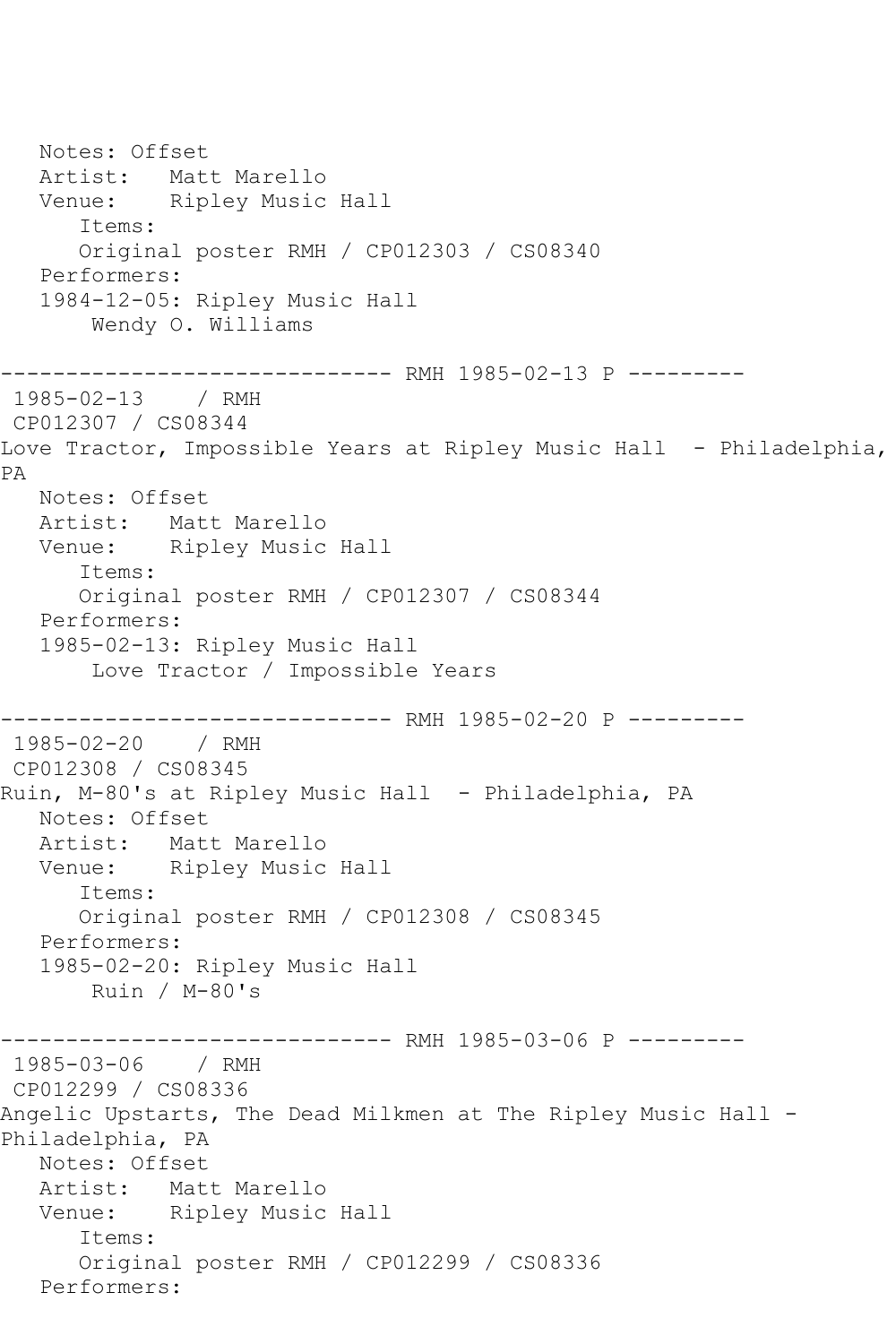1985-03-06: Ripley Music Hall Angelic Upstarts / Dead Milkmen ------------------------------ KEN 1985-09-01 P --------- 1985-09-01 / KEN CP012031 / CS08068 Executive Slacks at Kennel Club [Philadelphia, PA] Notes: Offset Artist: Matt Marello Venue: Kennel Club Items: Original poster KEN / CP012031 / CS08068 Performers: 1985-09-01: Kennel Club Executive Slacks ------------------------------ KEN 1985-10-09 P --------- 1985-10-09 / KEN CP012004 / CS08041 Executive Slacks, Agitpop at Kennel Club [Philadelphia, PA] Notes: Offset Artist: Matt Marello Venue: Kennel Club Items: Original poster KEN / CP012004 / CS08041 Performers: 1985-10-09: Kennel Club Executive Slacks / Agitpop / Art instalation / Soma Holicay / Bunny Drums / Pay Attention / Y3 Dude / Phakenit ------------------------------ REVI 1986-01-23 P --------- 1986-01-23 / REVI CP011458 / CS07495 Flesh For Lulu, Last Stand at Revival - Philadelphia, PA Notes: Offset Artist: Matt Marello Venue: Revival Items: Original poster REVI / CP011458 / CS07495 Performers: 1986-01-23: Revival Flesh For Lulu / Last Stand ------------------------------ REVI 1986-01-30 P --------- 1986-01-30 / REVI CP011459 / CS07496 John Cale at Revival - Philadelphia, PA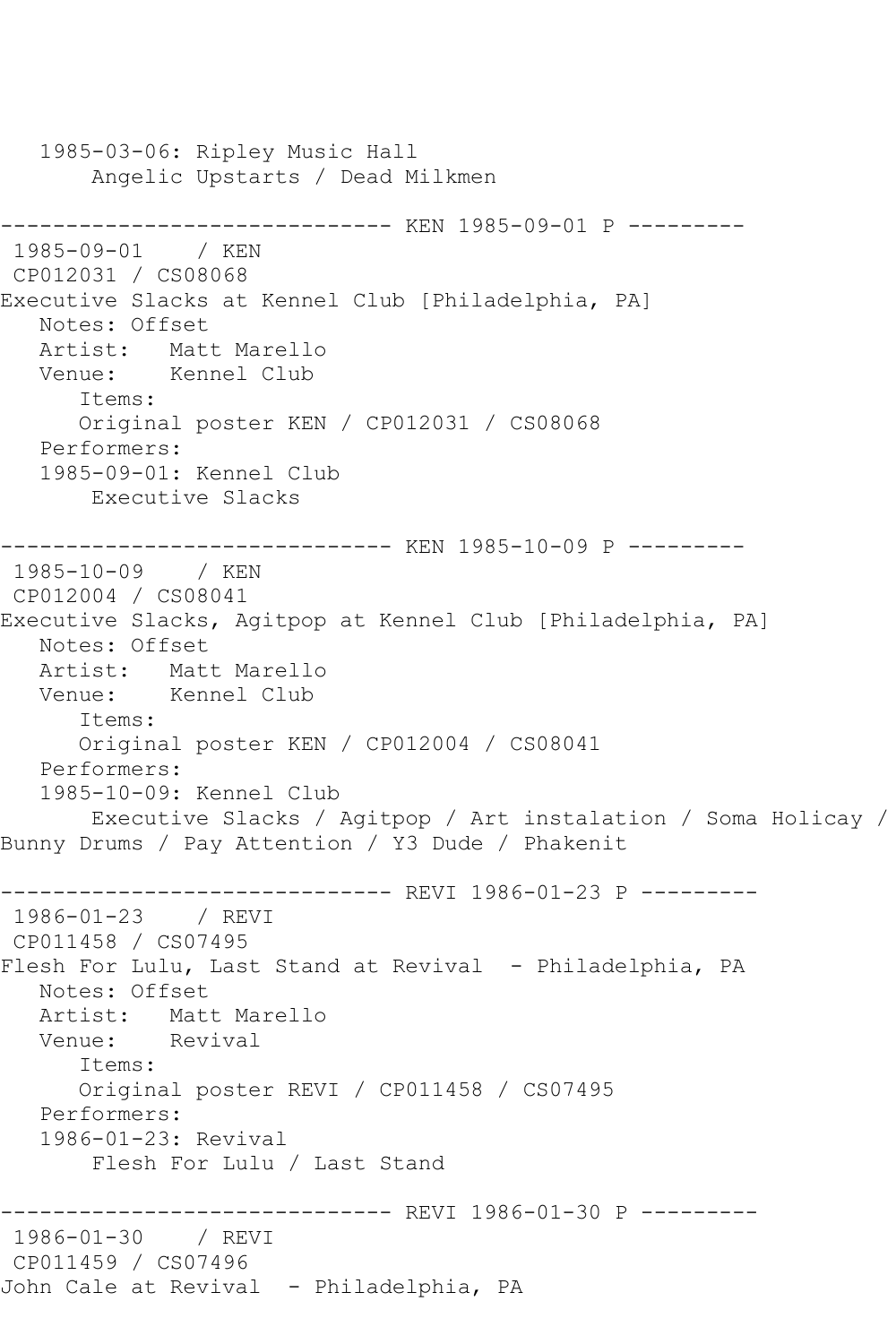Notes: Offset Artist: Matt Marello Venue: Revival Items: Original poster REVI / CP011459 / CS07496 Performers: 1986-01-30: Revival John Cale ------------------------------ REVI 1986-02-05 P --------- 1986-02-05 / REVI CP011338 / CS07375 Ars Nova, Modern Cities at Revival - Philadelphia, PA Notes: Offset Artist: Matt Marello Venue: Revival Items: Original poster REVI / CP011338 / CS07375 Performers: 1986-02-05: Revival Ars Nova / Modern Cities ------------------------------ REVI 1986-02-28 P --------- 1986-02-28 / REVI CP011469 / CS07506 Hood at Revival - Philadelphia, PA Notes: Offset Artist: Matt Marello Venue: Revival Items: Original poster REVI / CP011469 / CS07506 Performers: 1986-02-28: Revival Hood ------------------------------ REVI 1986-03-05 P --------- 1986-03-05 / REVI CP011340 / CS07377 Fall, 5 Story Fall at Revival - Philadelphia, PA Notes: Offset Artist: Matt Marello Venue: Revival Items: Original poster REVI / CP011340 / CS07377 Performers: 1986-03-05: Revival Fall / 5 Story Fall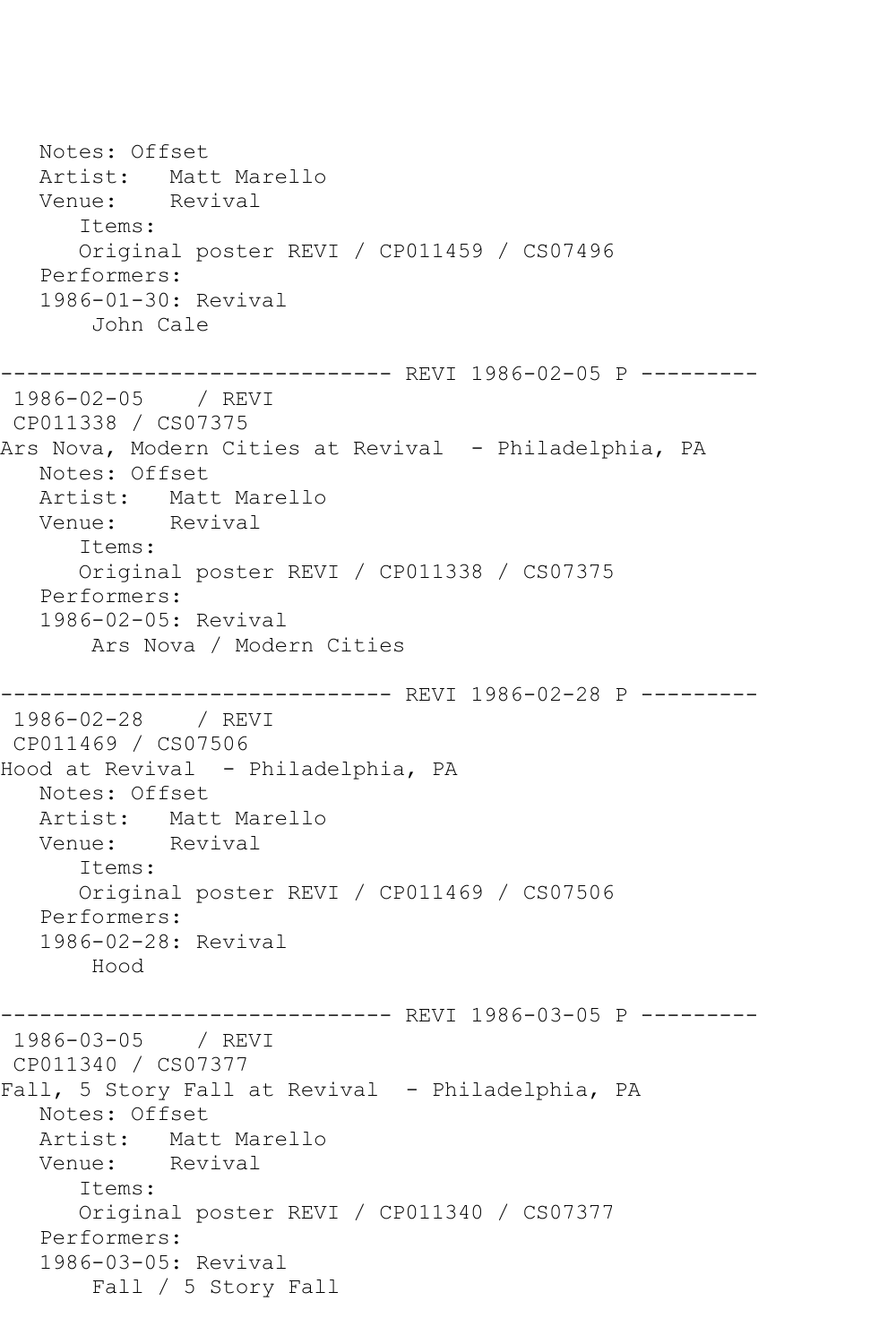------------------------------ REVI 1986-03-09 P --------- 1986-03-09 / REVI CP022739 / CP022739 Wall of Voodoo, Like Fire at Revival - Philadelphia, PA Artist: Matt Marello<br>Venue: Revival Revival Items: Original poster REVI / CP022739 / CP022739 (8-1/2 x 11) Performers: 1986-03-09: Revival Wall of Voodoo / Like Fire ------------------------------ REVI 1986-03-12 P --------- 1986-03-12 / REVI CP011452 / CS07489 Ben Vaughan Combo, Pedal Jets at Revival - Philadelphia, PA Notes: Offset<br>Artist: Mati Matt Marello Venue: Revival Items: Original poster REVI / CP011452 / CS07489 Performers: 1986-03-12: Revival Ben Vaughan / Pedal Jets ------------------------------ REVI 1986-03-13 P --------- 1986-03-13 / REVI CP011453 / CS07490 Reducers, Giant Sand at Revival - Philadelphia, PA Notes: Offset Artist: Matt Marello Venue: Revival Items: Original poster REVI / CP011453 / CS07490 Performers: 1986-03-13: Revival Reducers / Giant Sand ------------------------------ REVI 1986-03-14 P --------- 1986-03-14 / REVI CP011454 / CS07491 Pleasure Pirates at Revival - Philadelphia, PA Notes: Offset Artist: Matt Marello Venue: Revival Items: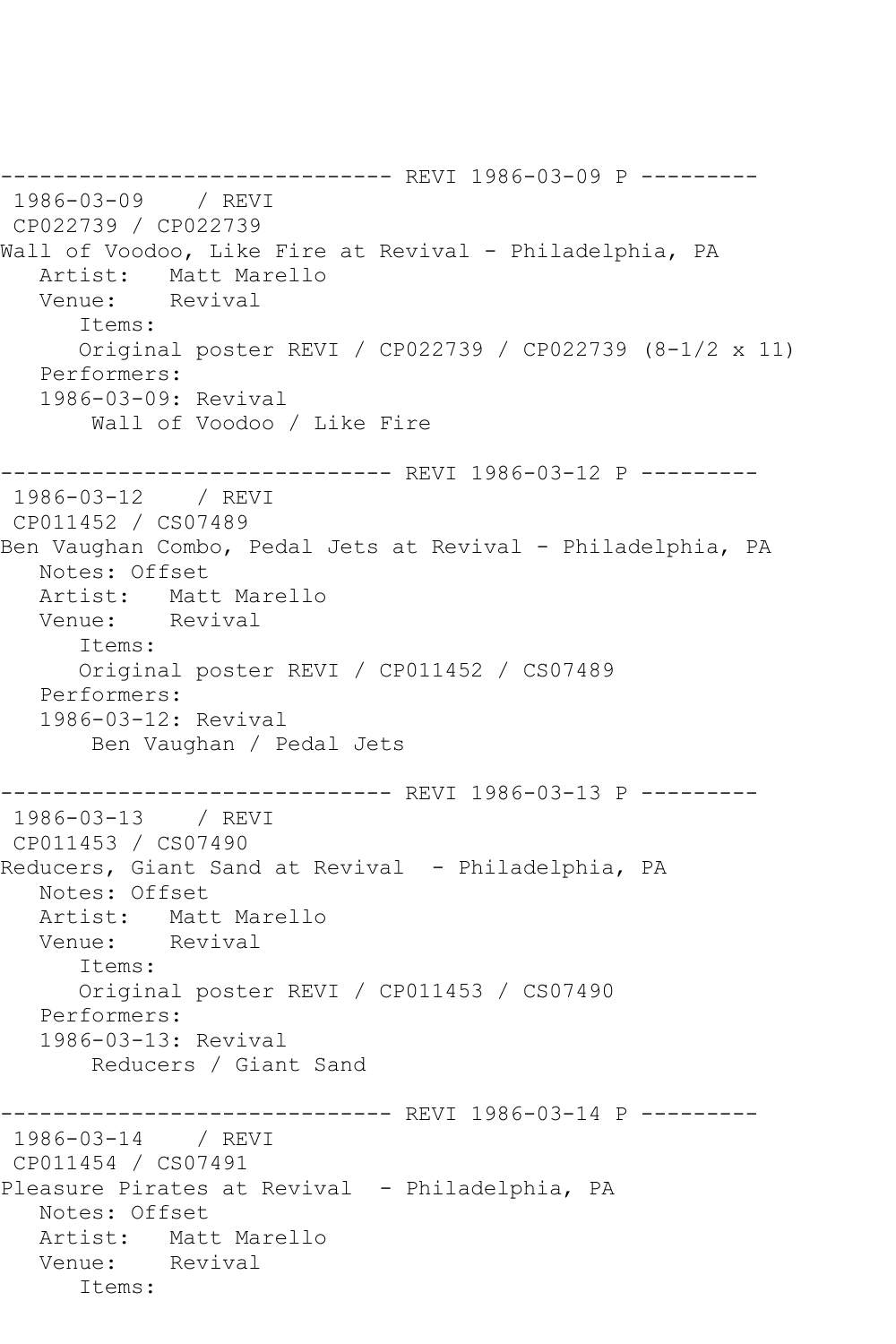Original poster REVI / CP011454 / CS07491 Performers: 1986-03-14: Revival Pleasure Pirates ------------------------------ REVI 1986-03-15 P --------- 1986-03-15 / REVI CP011455 / CS07492 Karen Finley at Revival - Philadelphia, PA Notes: Offset Artist: Matt Marello Venue: Revival Items: Original poster REVI / CP011455 / CS07492 Performers: 1986-03-15: Revival Karen Finley ------------------------------ REVI 1986-03-16 P --------- 1986-03-16 / REVI CP011456 / CS07493 Electric Love Muffin at Revival - Philadelphia, PA Notes: Offset Artist: Matt Marello Venue: Revival Items: Original poster REVI / CP011456 / CS07493 Performers: 1986-03-16: Revival Electric Love Muffin ------------------------------ REVI 1986-03-28 P --------- 1986-03-28 / REVI CP011414 / CS07451 King of Siam at Revival - Philadelphia, PA Notes: Offset Artist: Matt Marello Venue: Revival Items: Original poster REVI / CP011414 / CS07451 Performers: 1986-03-28: Revival King of Siam ------------------------------ REVI 1986-10-23 P --------- 1986-10-23 / REVI CP011457 / CS07494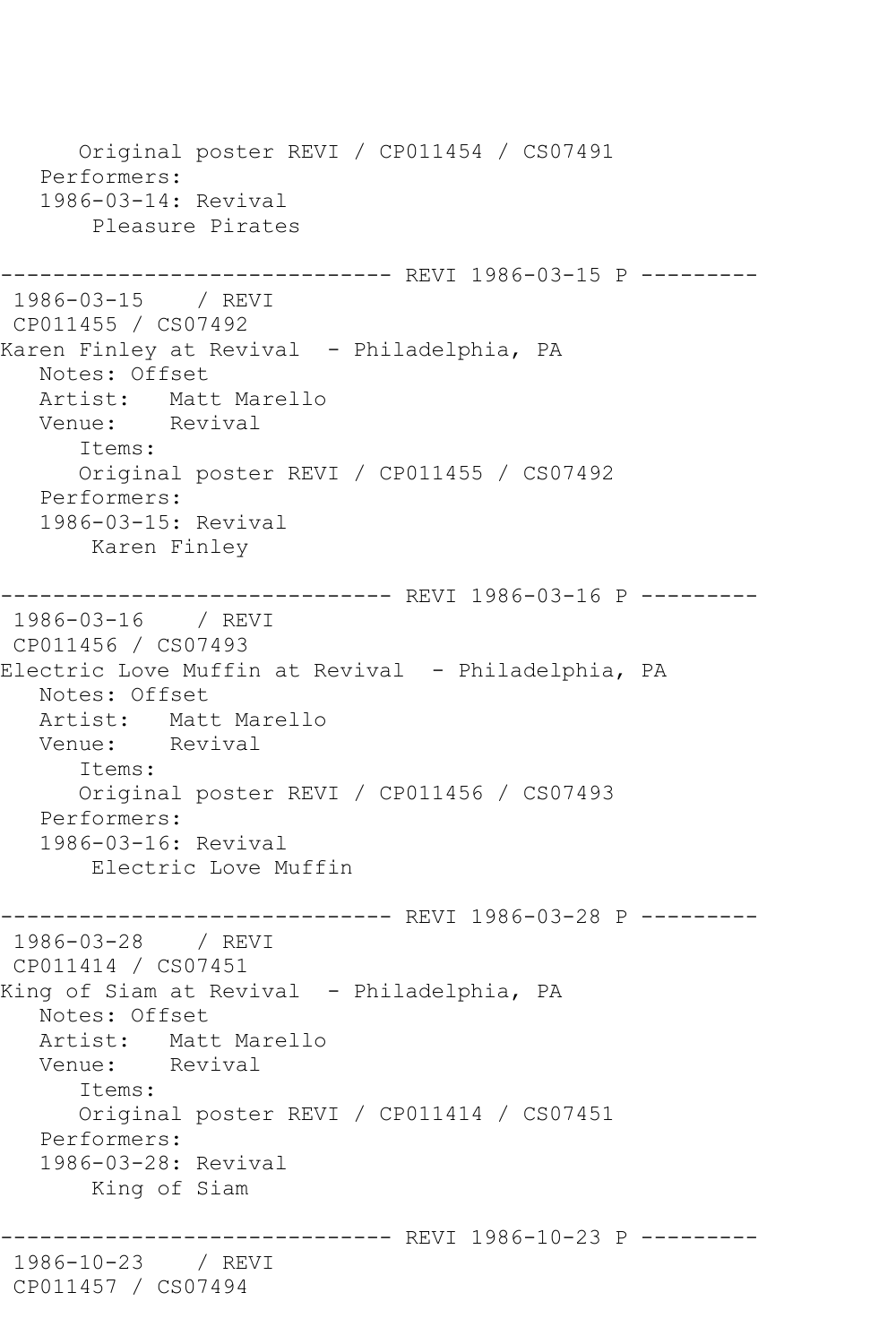Virgin Prunes at Revival - Philadelphia, PA Notes: Offset Artist: Matt Marello Venue: Revival Items: Original poster REVI / CP011457 / CS07494 Performers: 1986-10-23: Revival Virgin Prunes ------------------------------ REVI 1986-10-26 P --------- 1986-10-26 / REVI CP011339 / CS07376 Fall at Revival - Philadelphia, PA Notes: Offset Artist: Matt Marello Venue: Revival Items: Original poster REVI / CP011339 / CS07376 Performers: 1986-10-26: Revival Fall ------------------------------ REVI 1986-11-13 P --------- 1986-11-13 / REVI CP011342 / CS07379 Swamp Thing at Revival - Philadelphia, PA Notes: Offset Artist: Matt Marello Venue: Revival Items: Original poster REVI / CP011342 / CS07379 Performers: 1986-11-13: Revival Swamp Thing ------------------------------ REVI 1986-11-20 P --------- 1986-11-20 / REVI CP011401 / CS07438 Peter Murphy at Revival - Philadelphia, PA Notes: Offset Artist: Matt Marello Venue: Revival Items: Original poster REVI / CP011401 / CS07438 Performers: 1986-11-20: Revival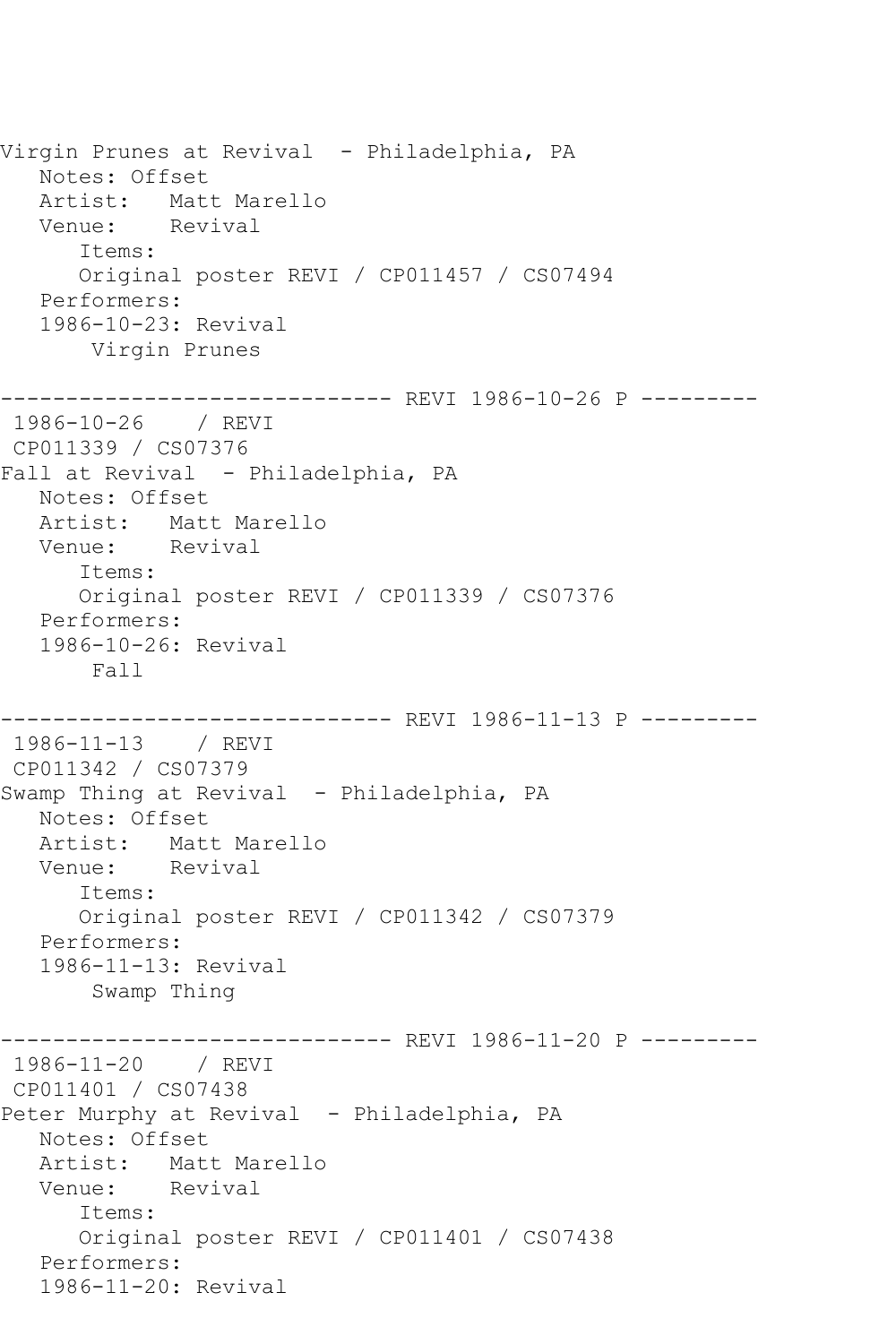Peter Murphy

```
------------------------------ REVI 1986-11-23 P ---------
1986-11-23 / REVI 
CP011361 / CS07398
Chameleons at Revival - Philadelphia, PA
   Notes: Offset
   Artist: Matt Marello
   Venue: Revival
       Items:
       Original poster REVI / CP011361 / CS07398
   Performers:
    1986-11-23: Revival
        Chameleons
------------------------------ REVI 1987-01-11 P ---------
1987-01-11 / REVI 
CP022722 / CP022722
Johnny Thunders at Revival - Philadelphia, PA
  Artist: Matt Marello<br>Venue: Revival
  Venue:
       Items:
       Original poster REVI / CP022722 / CP022722 (8-1/2 x 11)
   Performers:
    1987-01-11: Revival
        Johnny Thunders
------------------------------ REVI 1987-01-18 P ---------
1987-01-18 / REVI 
CP011394 / CS07431
Wiseblood at Revival - Philadelphia, PA
   Notes: Offset
  Artist: Matt Marello<br>Venue: Revival
  Venue:
       Items:
       Original poster REVI / CP011394 / CS07431
   Performers:
    1987-01-18: Revival
       Wiseblood
                     ---------- REVI 1987-02-11 P ---------
1987-02-11 / REVI 
CP011400 / CS07437
Peter Murphy, Ceiling Zero at Revival - Philadelphia, PA
   Notes: Offset
  Artist: Matt Marello<br>Venue: Revival
  Venue:
```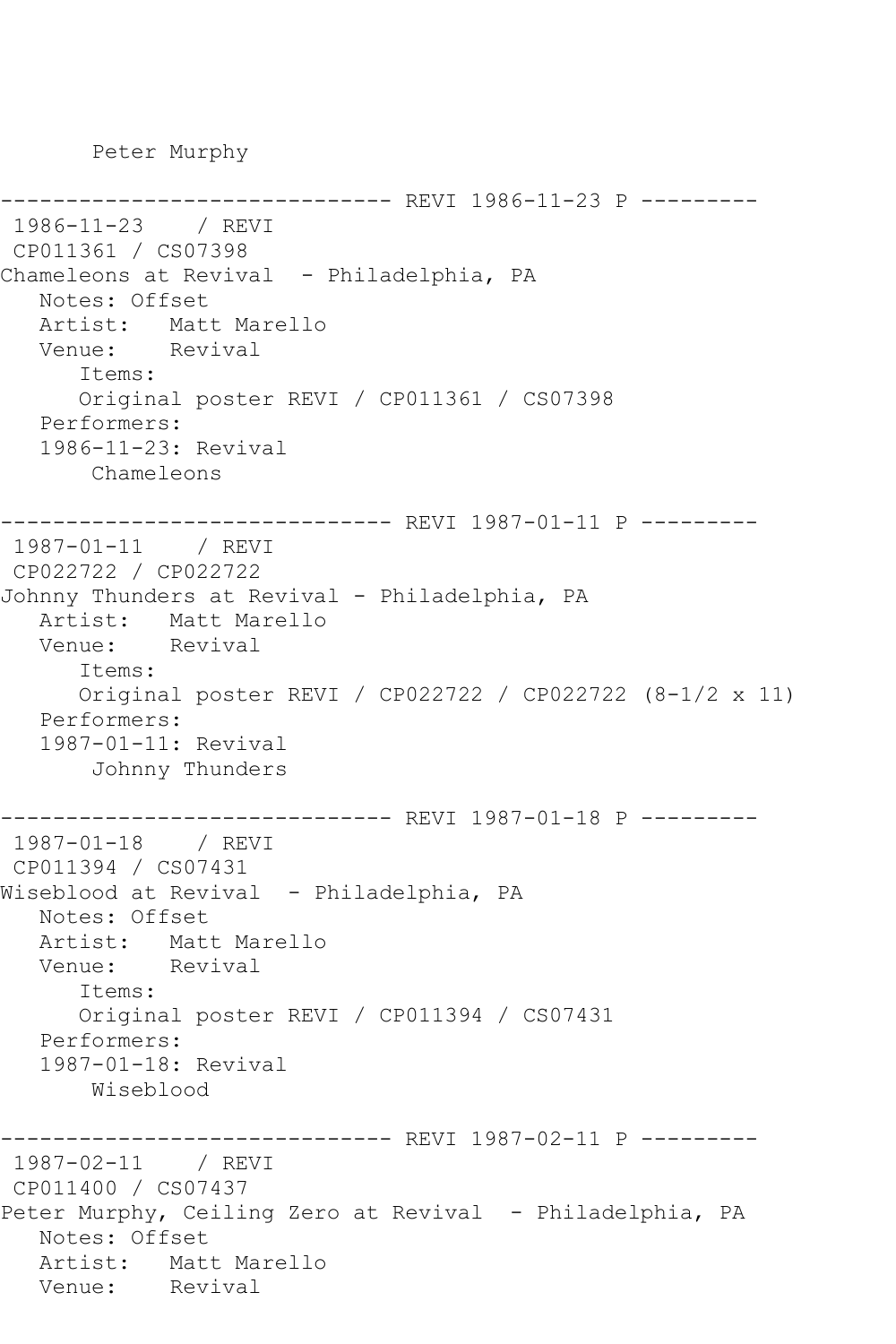```
 Items:
       Original poster REVI / CP011400 / CS07437
   Performers:
    1987-02-11: Revival
        Peter Murphy / Ceiling Zero
------------------------------ REVI 1987-02-19 P ---------
1987-02-19 / REVI 
CP011460 / CS07497
Volcano Suns, Dresden at Revival - Philadelphia, PA
   Notes: Offset
  Artist: Matt Marello<br>Venue: Revival
  Venue:
       Items:
       Original poster REVI / CP011460 / CS07497
   Performers:
    1987-02-19: Revival
        Volcano Suns / Dresden
------------------------------ REVI 1987-02-23 P ---------
1987-02-23 / REVI 
CP011462 / CS07499
The Chameleons, The Mighty Lemon Drops at Revival - Philadelphia, PA
   Notes: Offset
  Artist: Matt Marello<br>Venue: Revival
  Venue:
       Items:
       Original poster REVI / CP011462 / CS07499
   Performers:
    1987-02-23: Revival
        Chameleons / Mighty Lemon Drops
------------------------------ REVI 1987-03-08 P ---------
1987-03-08 / REVI 
CP011385 / CS07422
Flesh For Lulu, March Violets at Revival - Philadelphia, PA
   Notes: Offset
  Artist: Matt Marello<br>Venue: Revival
  Venue:
       Items:
       Original poster REVI / CP011385 / CS07422
   Performers:
    1987-03-08: Revival
        Flesh For Lulu / March Violets
------------------------------ REVI 1987-03-12 P ---------
1987-03-12 / REVI
```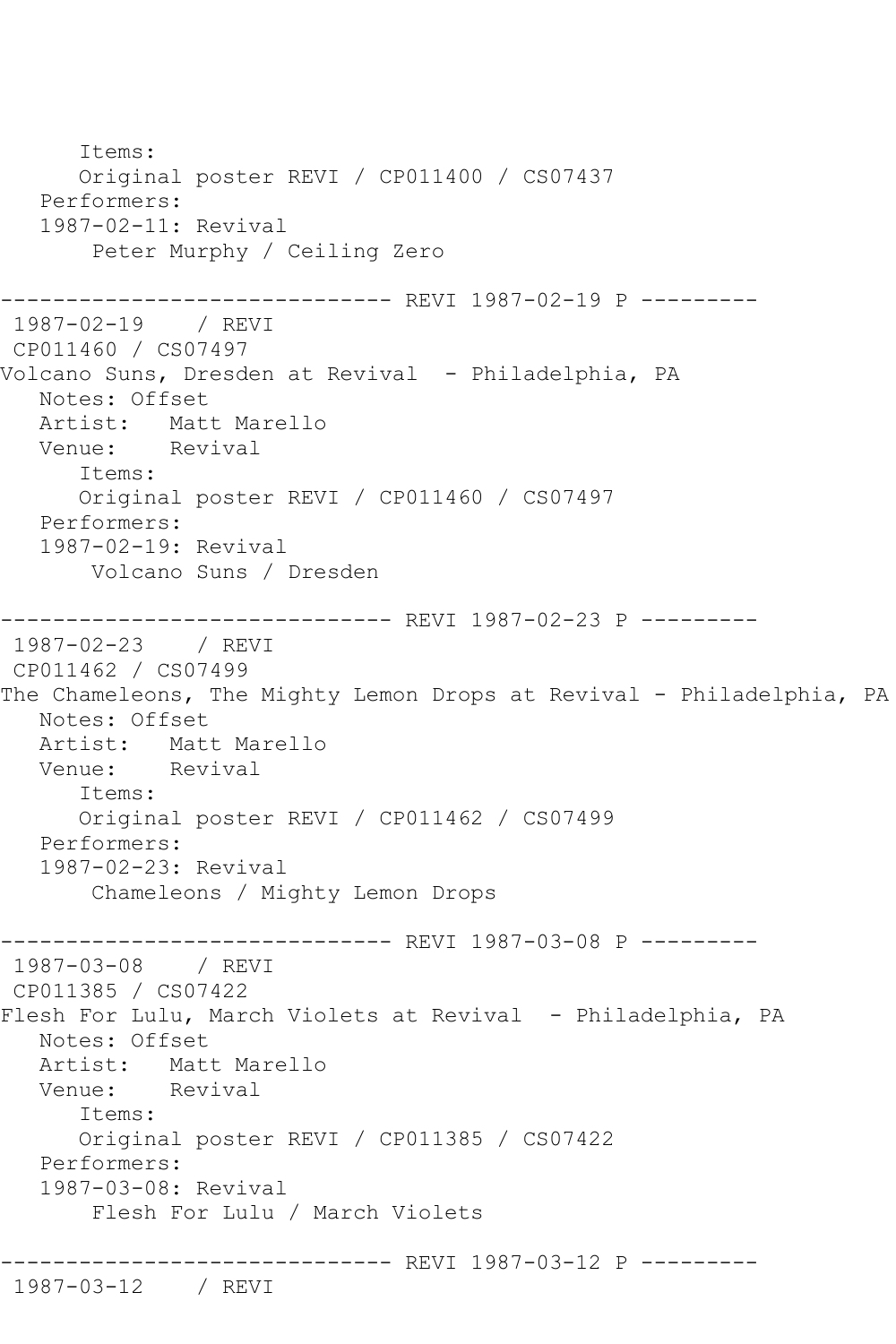CP011364 / CS07401 Breaking Circus, Pop Art at Revival - Philadelphia, PA Notes: Offset Artist: Matt Marello<br>Venue: Revival Revival Items: Original poster REVI / CP011364 / CS07401 Performers: 1987-03-12: Revival Breaking Circus / Pop Art ------------------------------ REVI 1987-03-15 P --------- 1987-03-15 / REVI CP011382 / CS07419 Dumptruck, Bill Popp and the Tapes at Revival - Philadelphia, PA Notes: Offset Artist: Matt Marello<br>Venue: Revival Venue: Items: Original poster REVI / CP011382 / CS07419 Performers: 1987-03-15: Revival Dumptruck / Bill Popp and the Tapes ----------------- REVI 1987-03-19 P ----------<br>/ REVI 1987-03-19 CP011396 / CS07433 Miracle Legion, Minutes After at Revival - Philadelphia, PA Notes: Offset Artist: Matt Marello Venue: Revival Items: Original poster REVI / CP011396 / CS07433 Performers: 1987-03-19: Revival Miracle Legion / Minutes After ----------- REVI 1987-03-22 P ----------1987-03-22 / REVI CP011407 / CS07444 Gutbank, Doctor Bombay at Revival - Philadelphia, PA Notes: Offset Artist: Matt Marello<br>Venue: Revival Venue: Items: Original poster REVI / CP011407 / CS07444 Performers: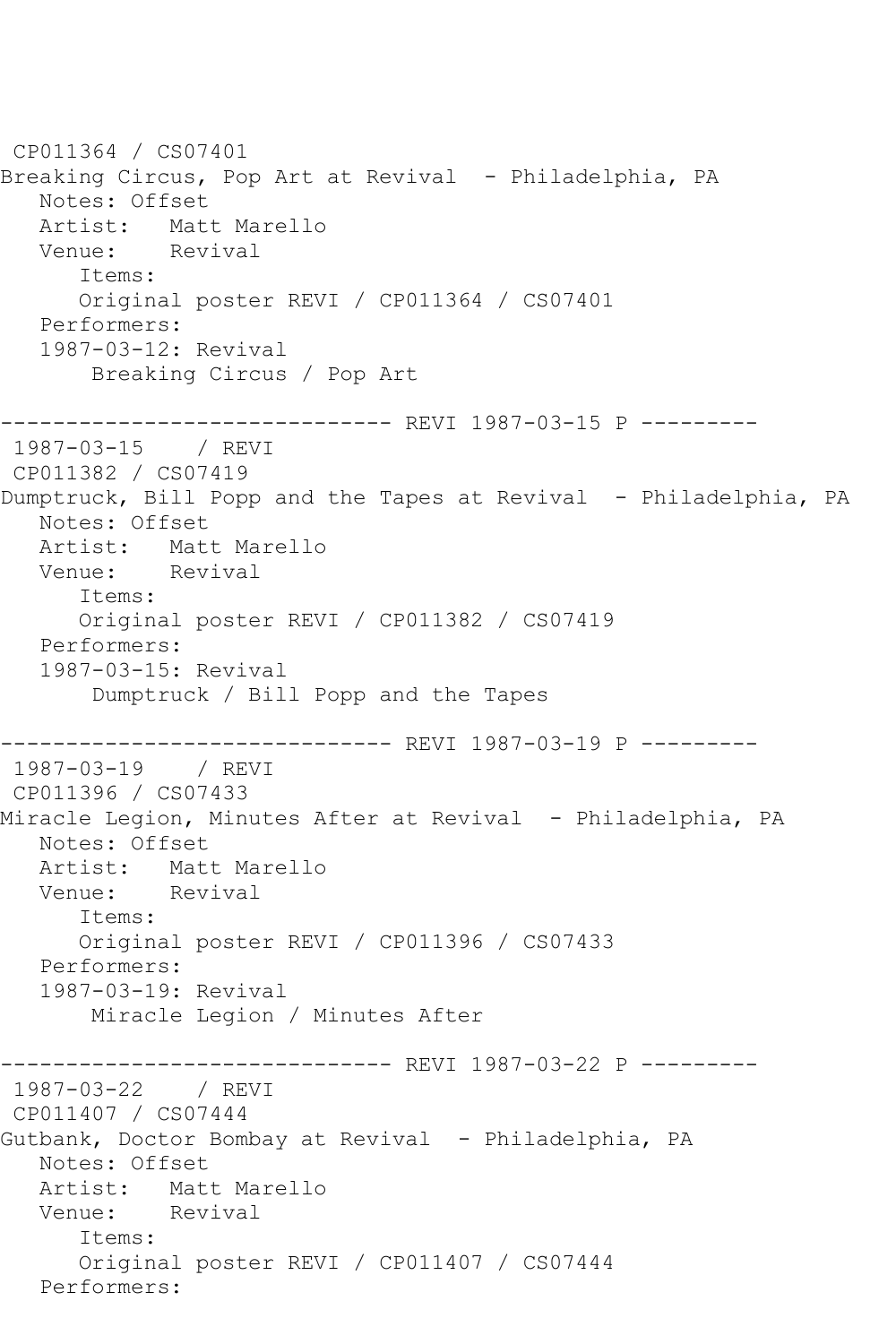1987-03-22: Revival Gutbank / Doctor Bombay / Other Bright Colors ------------------------------ REVI 1987-03-25 P --------- 1987-03-25 / REVI CP011376 / CS07413 Ruin, She Male Encounters at Revival - Philadelphia, PA Notes: Offset Artist: Matt Marello<br>Venue: Revival Venue: Items: Original poster REVI / CP011376 / CS07413 Performers: 1987-03-25: Revival Ruin / She Male Encounters ------------------------------ REVI 1987-03-29 P --------- 1987-03-29 / REVI CP011371 / CS07408 Ritual, Stone Free at Revival - Philadelphia, PA Notes: Offset Artist: Matt Marello Venue: Revival Items: Original poster REVI / CP011371 / CS07408 Performers: 1987-03-29: Revival Ritual / Stone Free / Blessing ------------------------------ REVI 1987-04-02 P --------- 1987-04-02 / REVI CP011372 / CS07409 Persian Gulf at Revival - Philadelphia, PA Notes: Offset Artist: Matt Marello Venue: Revival Items: Original poster REVI / CP011372 / CS07409 Performers: 1987-04-02: Revival Persian Gulf ------------------------------ REVI 1987-04-05 P --------- 1987-04-05 / REVI CP011395 / CS07432 Love Tractor, Edge of Heaven at Revival - Philadelphia, PA Notes: Offset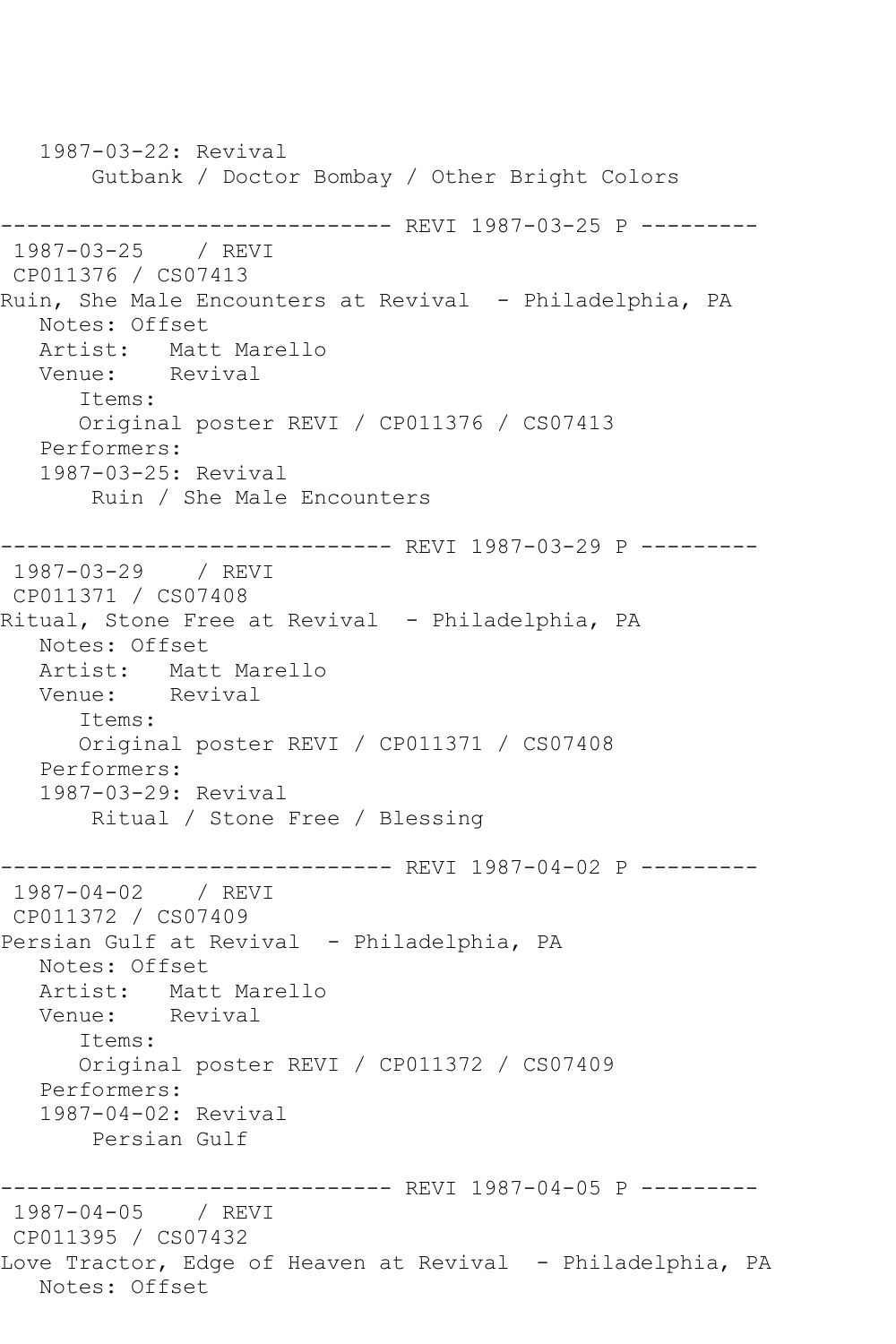Artist: Matt Marello<br>Venue: Revival Venue: Items: Original poster REVI / CP011395 / CS07432 Performers: 1987-04-05: Revival Love Tractor / Edge of Heaven ------------- REVI 1987-04-12 P ---------1987-04-12 / REVI CP011463 / CS07500 Celibate Rifles, Serial Killers at Revival - Philadelphia, PA Notes: Offset Artist: Matt Marello<br>Venue: Revival Venue: Items: Original poster REVI / CP011463 / CS07500 Performers: 1987-04-12: Revival Celibate Rifles / Serial Killers / Dick Destiny and the Highway Kings ------------------------------ REVI 1987-04-14 P --------- 1987-04-14 / REVI CP011464 / CS07501 Stranglers at Revival - Philadelphia, PA Notes: Offset Artist: Matt Marello<br>Venue: Revival Venue: Items: Original poster REVI / CP011464 / CS07501 Performers: 1987-04-14: Revival Stranglers ------------------------------ REVI 1987-04-21 P --------- 1987-04-21 / REVI CP022735 / CP022735 Lene Lovich at Revival - Philadelphia, PA Artist: Matt Marello Venue: Revival Items: Original poster REVI / CP022735 / CP022735 (8-1/2 x 11) Performers: 1987-04-21: Revival Lene Lovich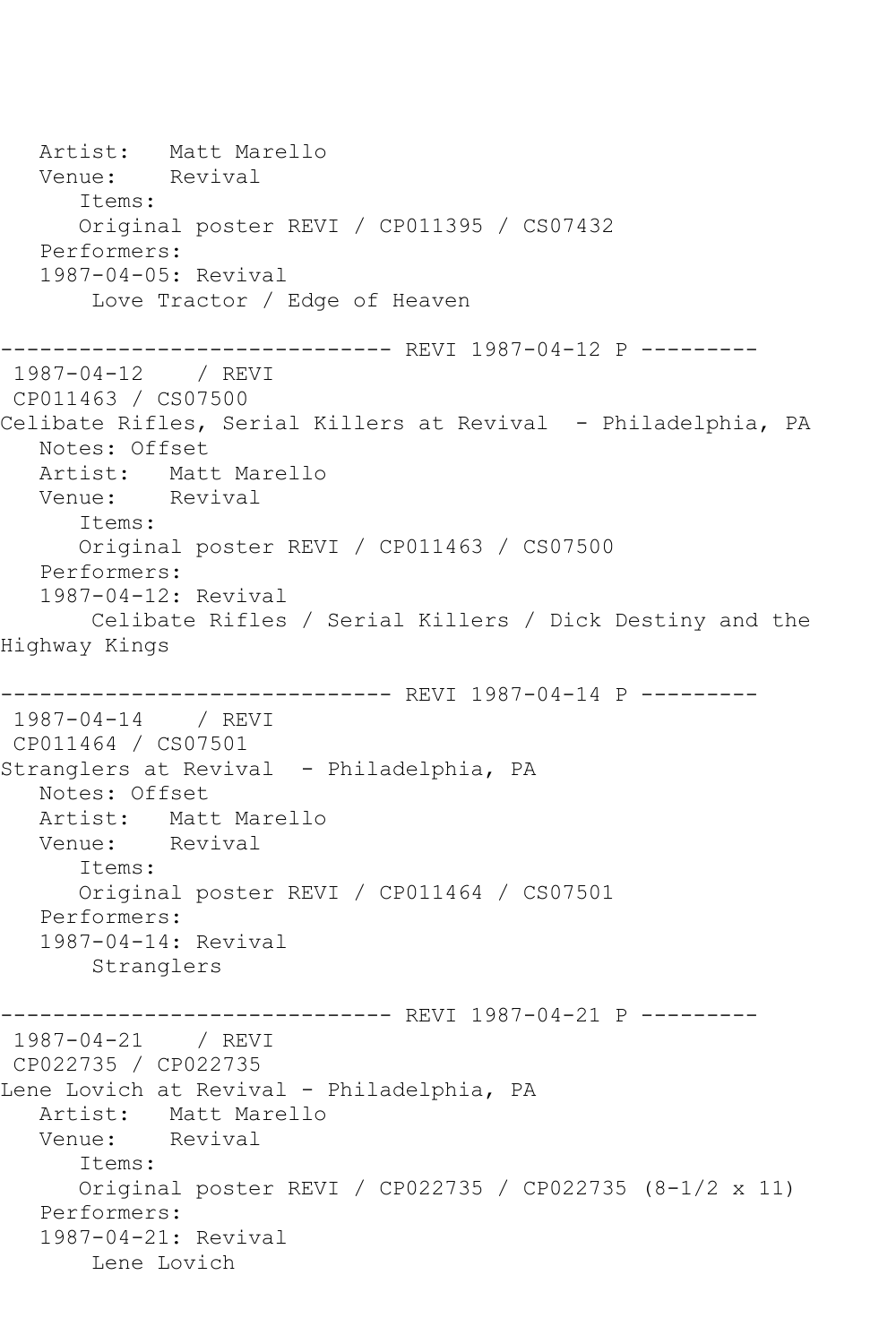------------------------------ REVI 1987-04-23 P --------- 1987-04-23 / REVI CP011417 / CS07454 Mekons at Revival - Philadelphia, PA Notes: Offset Artist: Matt Marello<br>Venue: Revival Venue: Items: Original poster REVI / CP011417 / CS07454 Performers: 1987-04-23: Revival Mekons ------------------------------ REVI 1987-04-26 P --------- 1987-04-26 / REVI CP011398 / CS07435 Mission, Balaam and the Angel at Revival - Philadelphia, PA Notes: Offset<br>Artist: Mati Matt Marello Venue: Revival Items: Original poster REVI / CP011398 / CS07435 Performers: 1987-04-26: Revival Mission / Balaam and the Angel ------------------------------ REVI 1987-04-29 P --------- 1987-04-29 / REVI CP011465 / CS07502 Scratch Acid, Not for Sale at Revival - Philadelphia, PA Notes: Offset Artist: Matt Marello Venue: Revival Items: Original poster REVI / CP011465 / CS07502 Performers: 1987-04-29: Revival Scratch Acid / Not for Sale ------------------------------ REVI 1987-05-06 P --------- 1987-05-06 / REVI CP011370 / CS07407 Butthole Surfers, Trained Attack Dogs at Revival - Philadelphia, PA Notes: Offset Artist: Matt Marello Venue: Revival Items: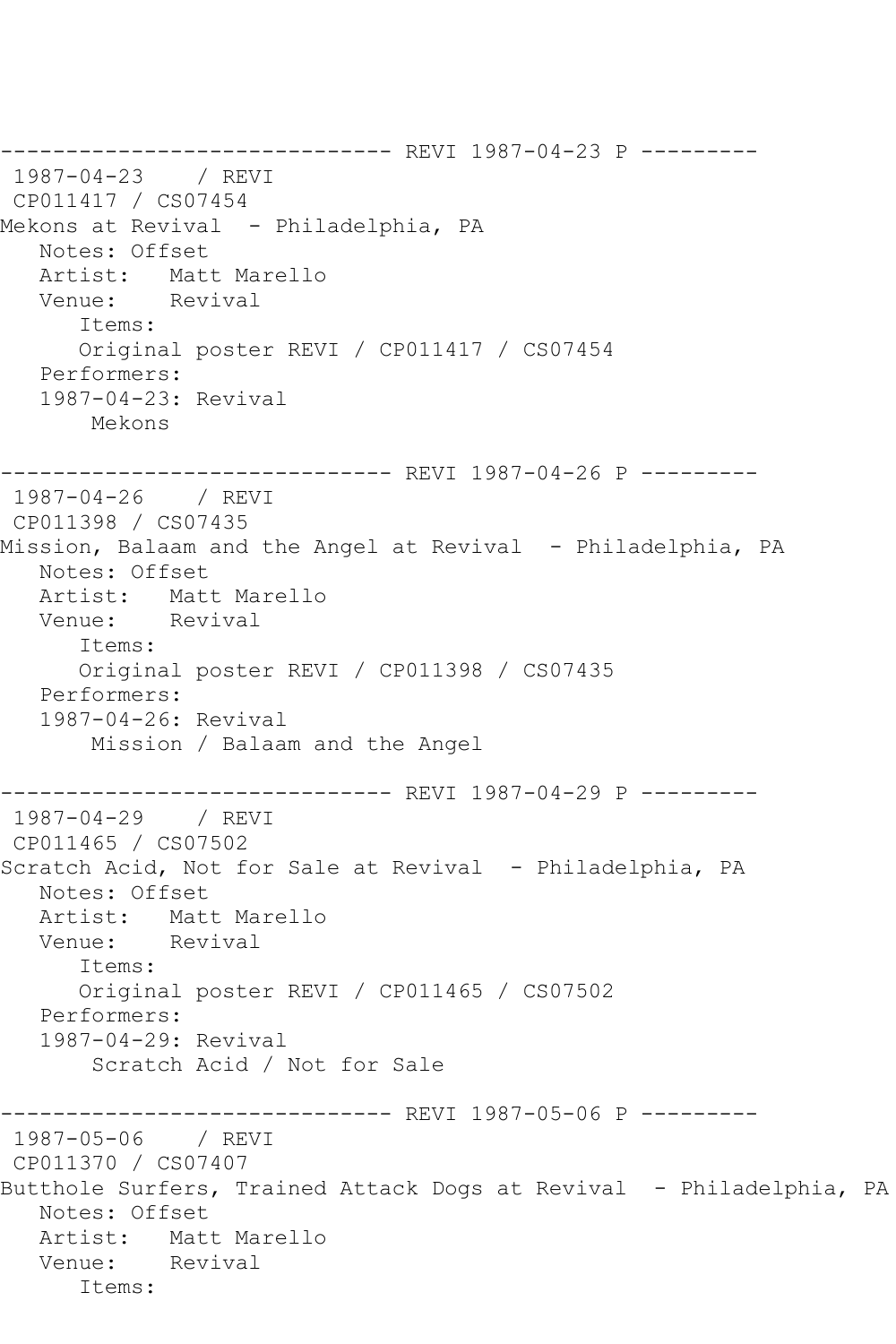Original poster REVI / CP011370 / CS07407 Performers: 1987-05-06: Revival Butthole Surfers / Trained Attack Dogs ------------------------------ REVI 1987-05-07 P --------- 1987-05-07 / REVI CP011410 / CS07447 Godfathers, Nixon's Head at Revival - Philadelphia, PA Notes: Offset Artist: Matt Marello<br>Venue: Revival Revival Items: Original poster REVI / CP011410 / CS07447 Performers: 1987-05-07: Revival Godfathers / Nixon's Head ------------------------------ REVI 1987-05-10 P --------- 1987-05-10 / REVI CP011479 / CS07516 Pay Attention, Dominant Curve at Revival - Philadelphia, PA Notes: Offset Artist: Matt Marello Venue: Revival Items: Original poster REVI / CP011479 / CS07516 Performers: 1987-05-10: Revival Pay Attention / Dominant Curve ------------------------------ REVI 1987-05-13 P --------- 1987-05-13 / REVI CP011366 / CS07403 Barrance Whitehead and the Savages, John Cadillac Band at Revival - Philadelphia, PA Notes: Offset Artist: Matt Marello Venue: Revival Items: Original poster REVI / CP011366 / CS07403 Performers: 1987-05-13: Revival Barrance Whitehead and the Savages / Joey Ramone ------------------------------ REVI 1987-05-17 P --------- 1987-05-17 / REVI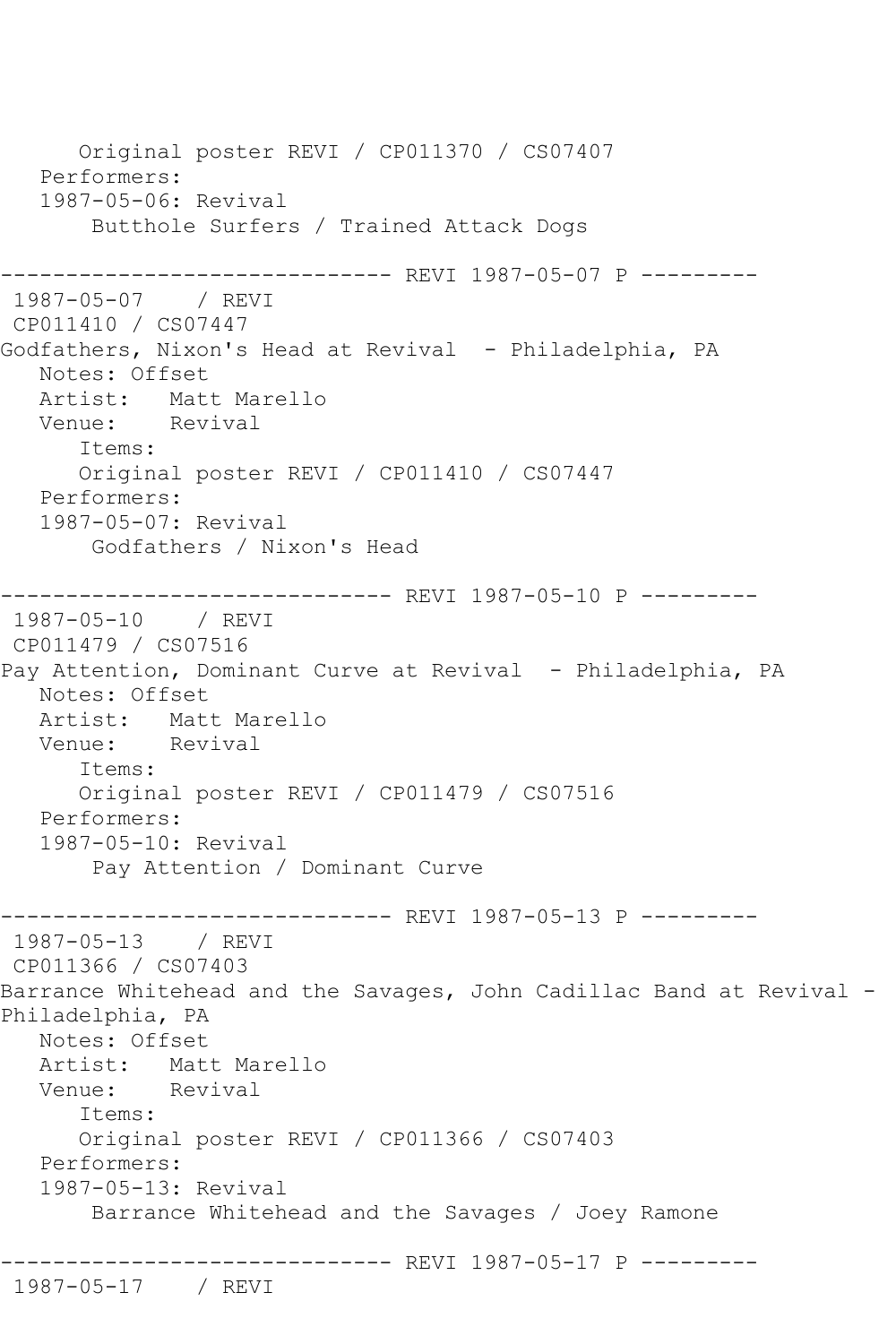```
CP022740 / CP022740
Wolfgang Press, Mr. Metha at Revival - Philadelphia, PA
   Artist: Matt Marello
   Venue: Revival
      Items:
      Original poster REVI / CP022740 / CP022740 (8,5 x 11)
   Performers:
   1987-05-17: Revival
       Wolfgang Press / Mr. Metha
------------------------------ REVI 1987-05-24 P ---------
1987-05-24 / REVI 
CP011350 / CS07387
Salem 66 at Revival - Philadelphia, PA
   Notes: Offset
   Artist: Matt Marello
   Venue: Revival
      Items:
      Original poster REVI / CP011350 / CS07387
   Performers:
   1987-05-24: Revival
       Salem 66
------------------------------ REVI 1987-05-28 P ---------
1987-05-28 / REVI 
CP011392 / CS07429
Fuzzbox, Ted Chippington at Revival - Philadelphia, PA
   Notes: Offset
   Artist: Matt Marello
   Venue: Revival
      Items:
      Original poster REVI / CP011392 / CS07429
   Performers:
   1987-05-28: Revival
       Fuzzbox / Ted Chippington / Electric Love Muffin
------------------------------ REVI 1987-06-04 P ---------
1987-06-04 / REVI 
CP011408 / CS07445
Ceiling Zero, The Darrows at Revival - Philadelphia, PA
   Notes: Offset
   Artist: Matt Marello
   Venue: Revival
      Items:
      Original poster REVI / CP011408 / CS07445
   Performers:
   1987-06-04: Revival
```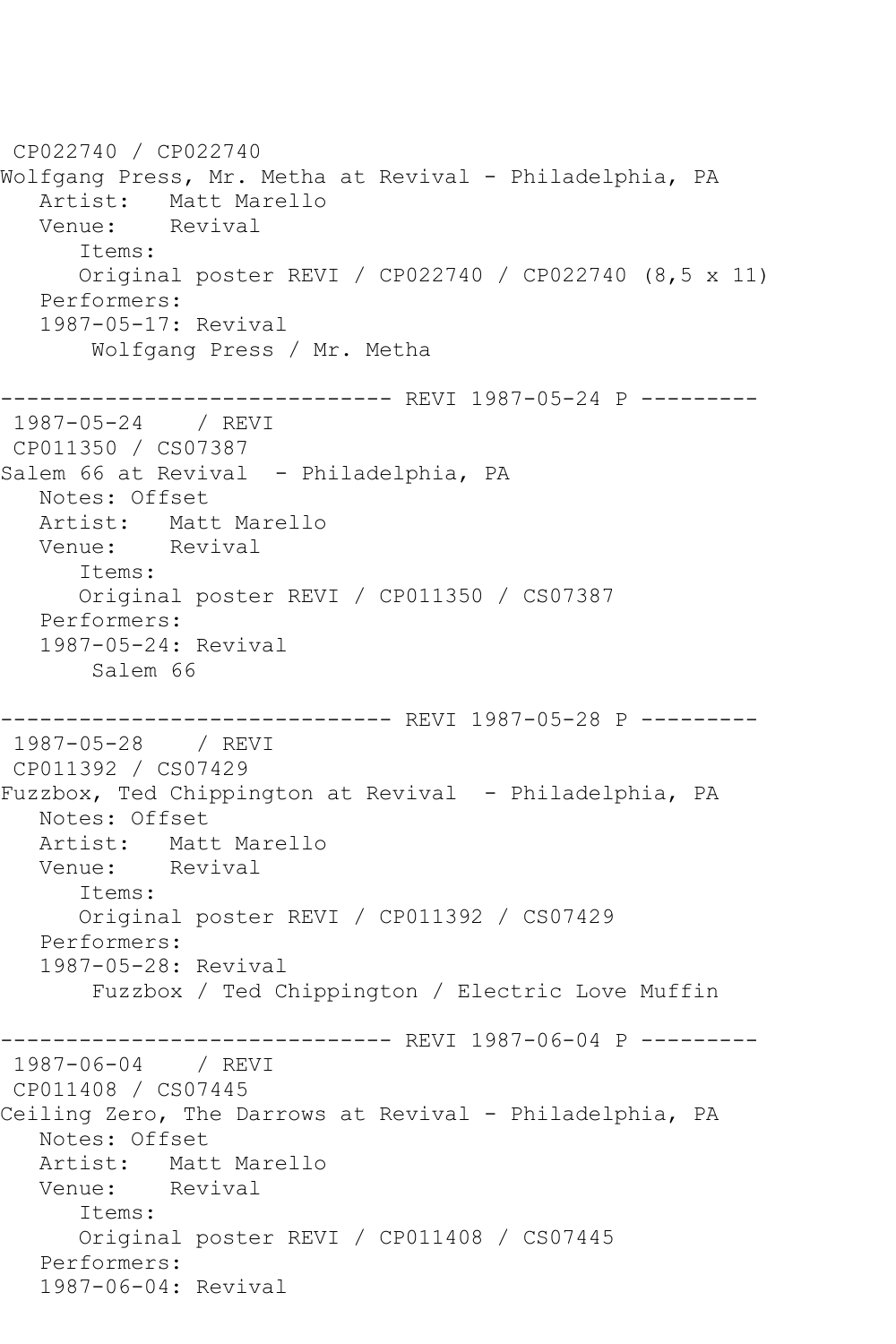Ceiling Zero / Darrows ------------------------------ REVI 1987-06-10 P --------- 1987-06-10 / REVI CP011470 / CS07507 Wire, Crashing Plastic at Revival - Philadelphia, PA Notes: Offset Artist: Matt Marello Venue: Revival Items: Original poster REVI / CP011470 / CS07507 Performers: 1987-06-10: Revival Wire / Crashing Plastic ------------------------------ REVI 1987-06-14 P --------- 1987-06-14 / REVI CP011405 / CS07442 Phantom Toll Booth, More Fiends at Revival - Philadelphia, PA Notes: Offset Artist: Matt Marello Venue: Revival Items: Original poster REVI / CP011405 / CS07442 Performers: 1987-06-14: Revival Phantom Toll Booth / More Fiends ------------------------------ REVI 1987-06-18 P --------- 1987-06-18 / REVI CP011445 / CS07482 Lyres, Gorehounds at Revival - Philadelphia, PA Notes: Offset Artist: Matt Marello Venue: Revival Items: Original poster REVI / CP011445 / CS07482 Performers: 1987-06-18: Revival Lyres / Gorehounds ------------------------------ REVI 1987-06-21 P --------- 1987-06-21 / REVI CP011341 / CS07378 Redd Kross, She Male Encounters at Revival - Philadelphia, PA Notes: Offset Artist: Matt Marello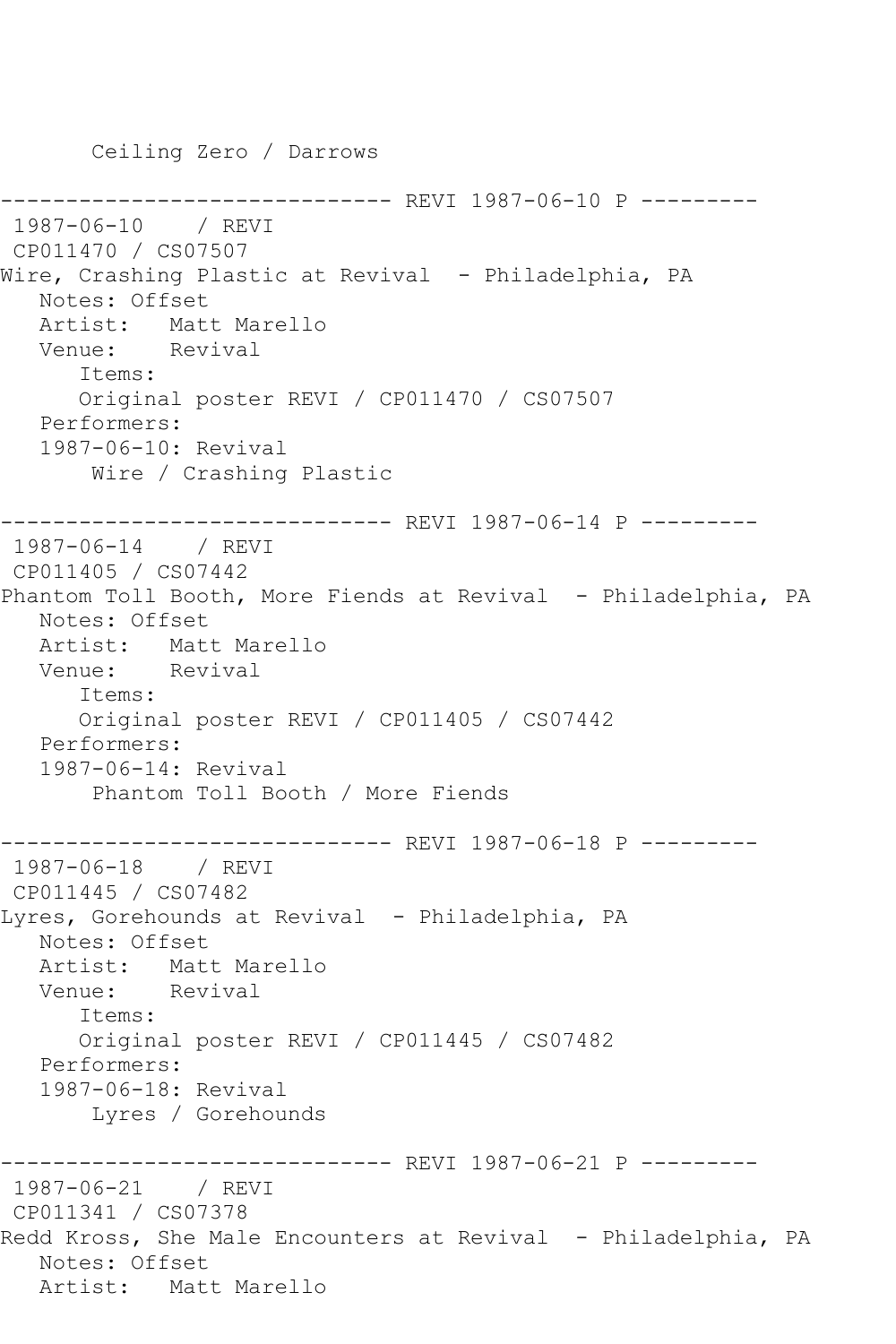```
 Venue: Revival
      Items:
      Original poster REVI / CP011341 / CS07378
   Performers:
   1987-06-21: Revival
       Redd Kross / She Male Encounters
------------------------------ REVI 1987-06-24 P ---------
1987-06-24 / REVI 
CP011377 / CS07414
The Saints, The Connells at Revival - Philadelphia, PA
   Notes: Offset
   Artist: Matt Marello
   Venue: Revival
      Items:
      Original poster REVI / CP011377 / CS07414
   Performers:
   1987-06-24: Revival
       Saints / Connells
------------------------------ REVI 1987-06-28 P ---------
1987-06-28 / REVI 
CP011475 / CS07512
Mr. Metha, Stone Free at Revival - Philadelphia, PA
   Notes: Offset
   Artist: Matt Marello
   Venue: Revival
      Items:
      Original poster REVI / CP011475 / CS07512
   Performers:
   1987-06-28: Revival
       Mr. Metha / Stone Free
------------------------------ REVI 1987-07-05 P ---------
1987-07-05 / REVI 
CP011368 / CS07405
Blessing at Revival - Philadelphia, PA
   Notes: Offset
   Artist: Matt Marello
   Venue: Revival
      Items:
      Original poster REVI / CP011368 / CS07405
   Performers:
   1987-07-05: Revival
       Blessing
```
------------------------------ REVI 1987-07-09 P ---------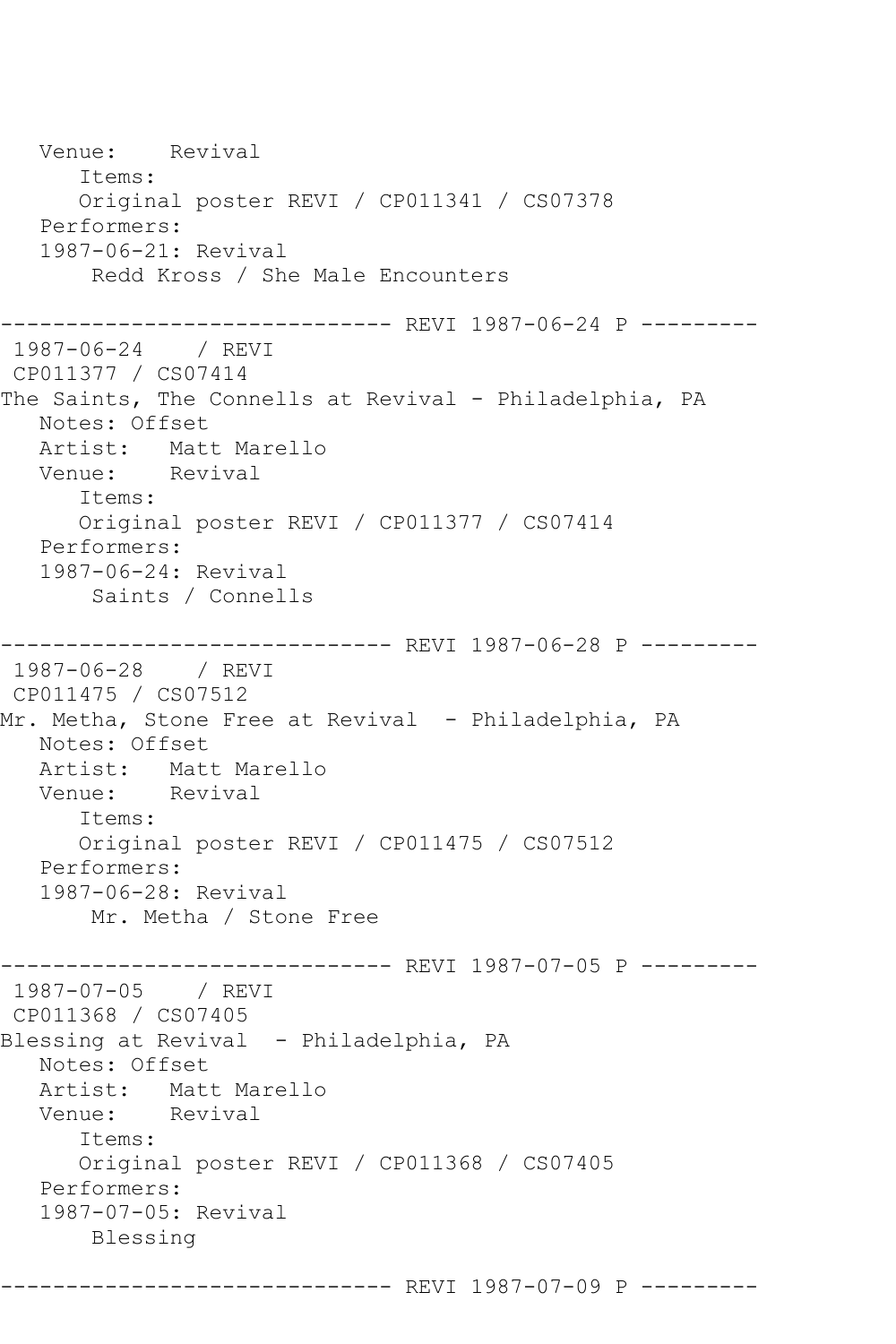```
1987-07-09 / REVI 
CP011393 / CS07430
Wipers, Serial Killers at Revival - Philadelphia, PA
   Notes: Offset
   Artist: Matt Marello
   Venue: Revival
      Items:
      Original poster REVI / CP011393 / CS07430
   Performers:
   1987-07-09: Revival
       Wipers / Serial Killers
------------------------------ REVI 1987-07-12 P ---------
1987-07-12 / REVI 
CP011409 / CS07446
Revival, Flesh For Lulu at Revival - Philadelphia, PA
   Notes: Offset
   Artist: Matt Marello
   Venue: Revival
      Items:
      Original poster REVI / CP011409 / CS07446
   Performers:
   1987-07-12: Revival
       Revival / Flesh For Lulu
------------------------------ LOVE zzzz-zz-zz P ---------
zzzz-zz-zz / LOVE 
CP012195 / CS08232
Stray Cats, Bunny Drums at Love - Love Dance Bar - Love Club - 
Love Hall - Philadel
   Notes: Offset
   Artist: Matt Marello
   Venue: Love [ Love Dance Bar [ Love Club [ Love Hall
      Items:
      Original poster LOVE / CP012195 / CS08232
   Performers:
   zzzz-zz-zz: Love [ Love Dance Bar [ Love Club [ Love Hall
       Stray Cats / Bunny Drums / Adam Ant
------------------------------ zzzz-zz-zz P ---------
zzzz-zz-zz /
CP012242 / CS08279
Bobby Startup at Memphis - Philadelphia, PA
   Notes: Photocopy
   Artist: Matt Marello
   Venue: Memphis
      Items:
```